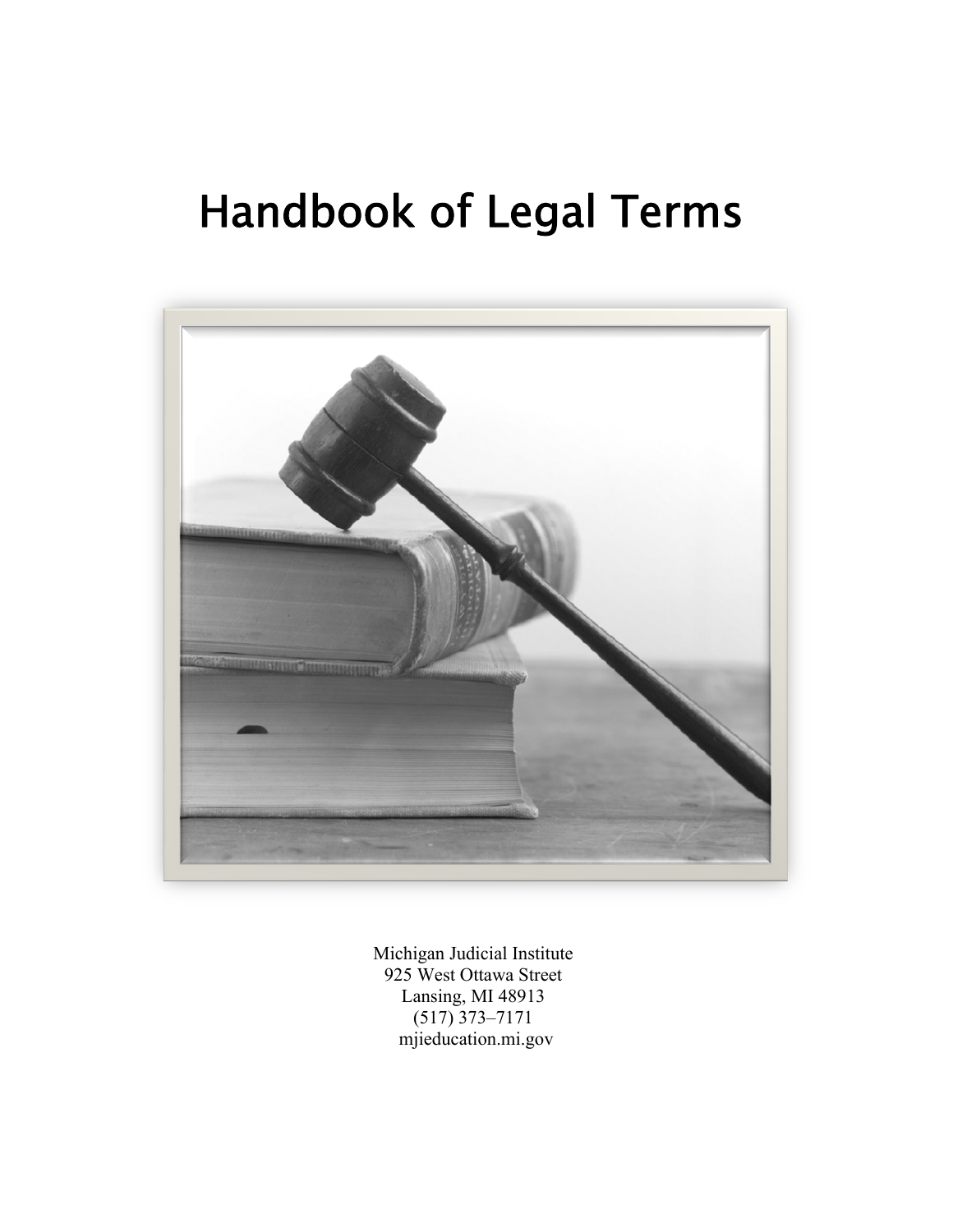**First Printing - 1977 Second Printing - 1981 Third Printing - 1989 Fourth Printing - 1993 Fifth Printing - 1995 Sixth Printing - 1996 Seventh Printing - 1999 Eighth Printing - 2002 Current Version - 2015**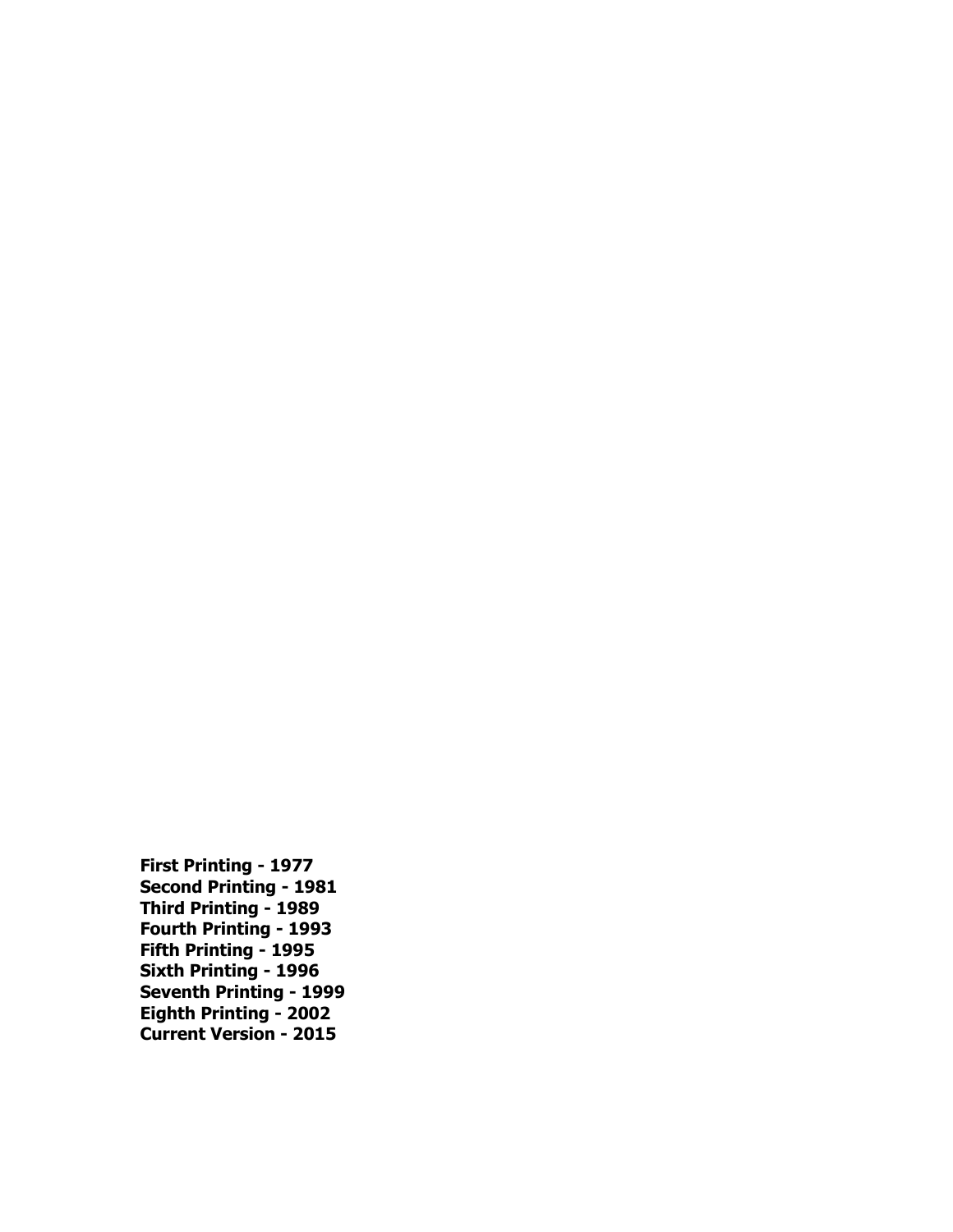# **HANDBOOK OF LEGAL TERMS**

# **INTRODUCTION**

The Michigan Judicial Institute (MJI) was created in 1977 by the Michigan Supreme Court. MJI is responsible for providing educational programs and written materials for Michigan judges and court personnel. In addition to formal seminar offerings, MJI is engaged in a broad range of publication activities, services, and projects that are designed to enhance the professional skills of all those serving in the Michigan court system.

The *Handbook of Legal Terms* is produced by the Michigan Judicial Institute to meet the needs of those employees of the court system who are not legally trained, yet work with the law and court procedures. Since this Handbook is designed for nonlegal personnel, the definitions are written in plain English rather than in complicated legal terms.

The Handbook is the product of hundreds of interviews and the analysis of survey questionnaires completed by many court employees in 1976, and it has been periodically updated with the assistance of judges, SCAO staff and other court officials. It has been prepared at the request of judges, court administrators and other court supervisory personnel.

The Michigan Judicial Institute wishes to thank the countless court employees who participated in the preparation of this booklet, and hopes that the Handbook will be a useful reference.

This project was initially supported by a grant awarded by the Michigan Office of Criminal Justice Programs under the Crime Control Act of 1976. It was updated and revised before the third printing in 1989. Additional revisions were made before each printing. It was thoroughly updated and revised before its publication online in March 2011.

MJI welcomes comments and suggestions. Please send them to: Michigan Judicial Institute, Hall of Justice, P.O. Box 30048, Lansing, MI 48909, (517) 373-7171.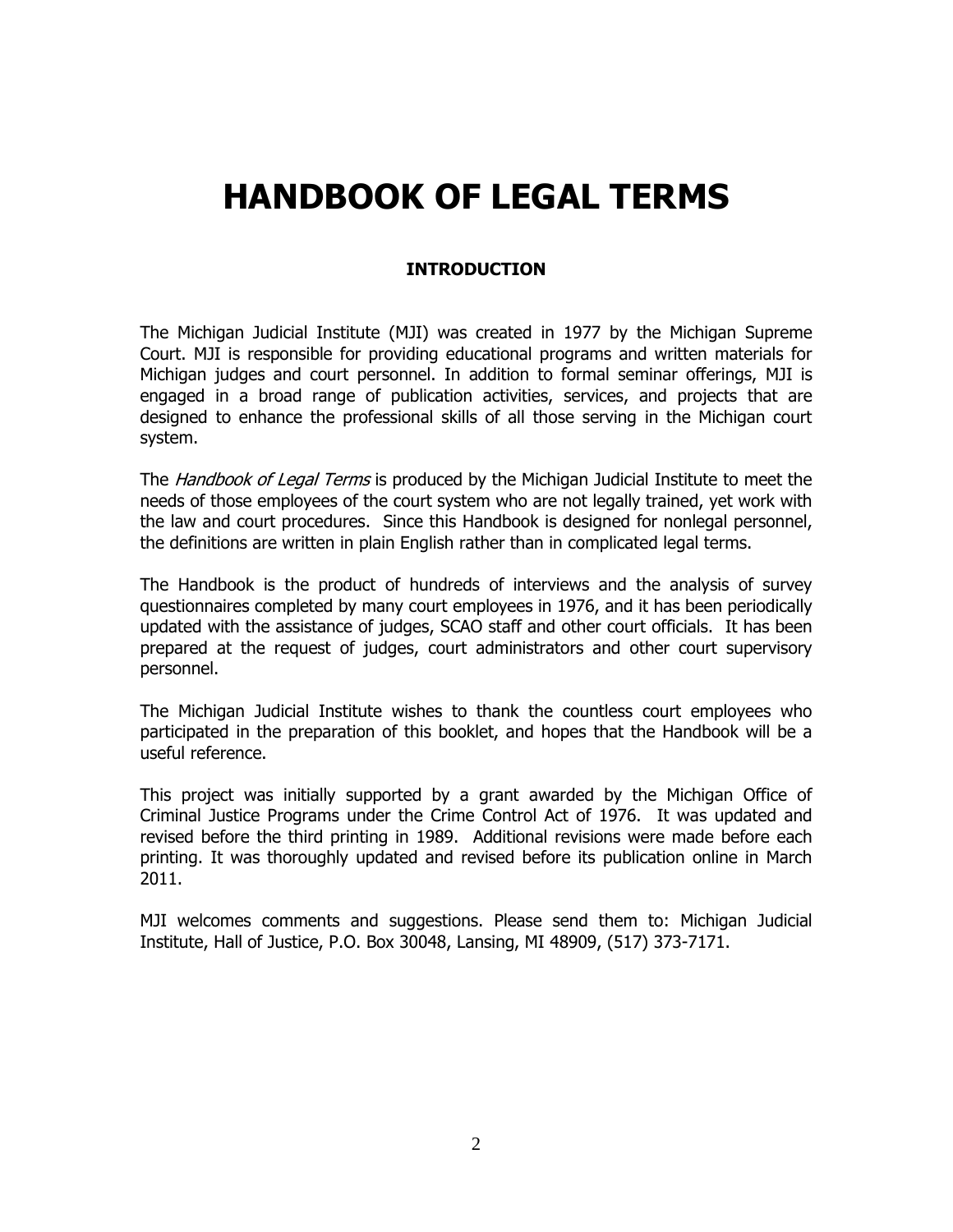

**Abate** — To reduce, diminish, or defer a cause of action.

**Abrogate** — To annul, repeal, or destroy a former law, rule, or order.

**Abstract of Conviction** — Summary of the court's finding on a moving violation. This term commonly refers to the form that the courts prepare and send to the Michigan Department of State.

**Abstract of Record** — An abbreviated or partial record.

**Abstract of Title** — A condensed history of the chain of title to land, used to determine or establish present ownership.

**Accessory** — One who knowingly and intentionally contributes to or aids in the commission of a crime, before or after, but not necessarily during, the crime's commission.

**Accomplice** — A person who participates in the commission of a crime but is not the person actually committing the act constituting the crime.

**Acknowledgment of Parentage** — A document that establishes a child's paternity (fatherhood). An acknowledgment of parentage is executed by the parents for a child conceived and born to a woman who was not married at the time of conception or on the date the child was born.

**Acquit** — To find not guilty.

**Acquittal** — A judgment of not guilty in a criminal case.

**Action** — A legal dispute brought before a court. An "action" is also referred to as a "case," "lawsuit," "cause of action," or "cause."

**Active Case** — Pending case; not disposed of.

**Active Efforts —** Under the Indian Child Welfare Act (ICWA) states are required to provide active efforts to reunify families, and the court will be asked to determine whether active efforts have been made. See **Indian Child Welfare Act**.

**Ad Valorem** — Latin, "according to the value". For example, an ad valorem tax on an automobile is one where the amount of tax depends on the automobile's value.

**Additur** — As an alternative to granting a new trial, the power of the trial court to increase the amount of an inadequate award made by jury verdict.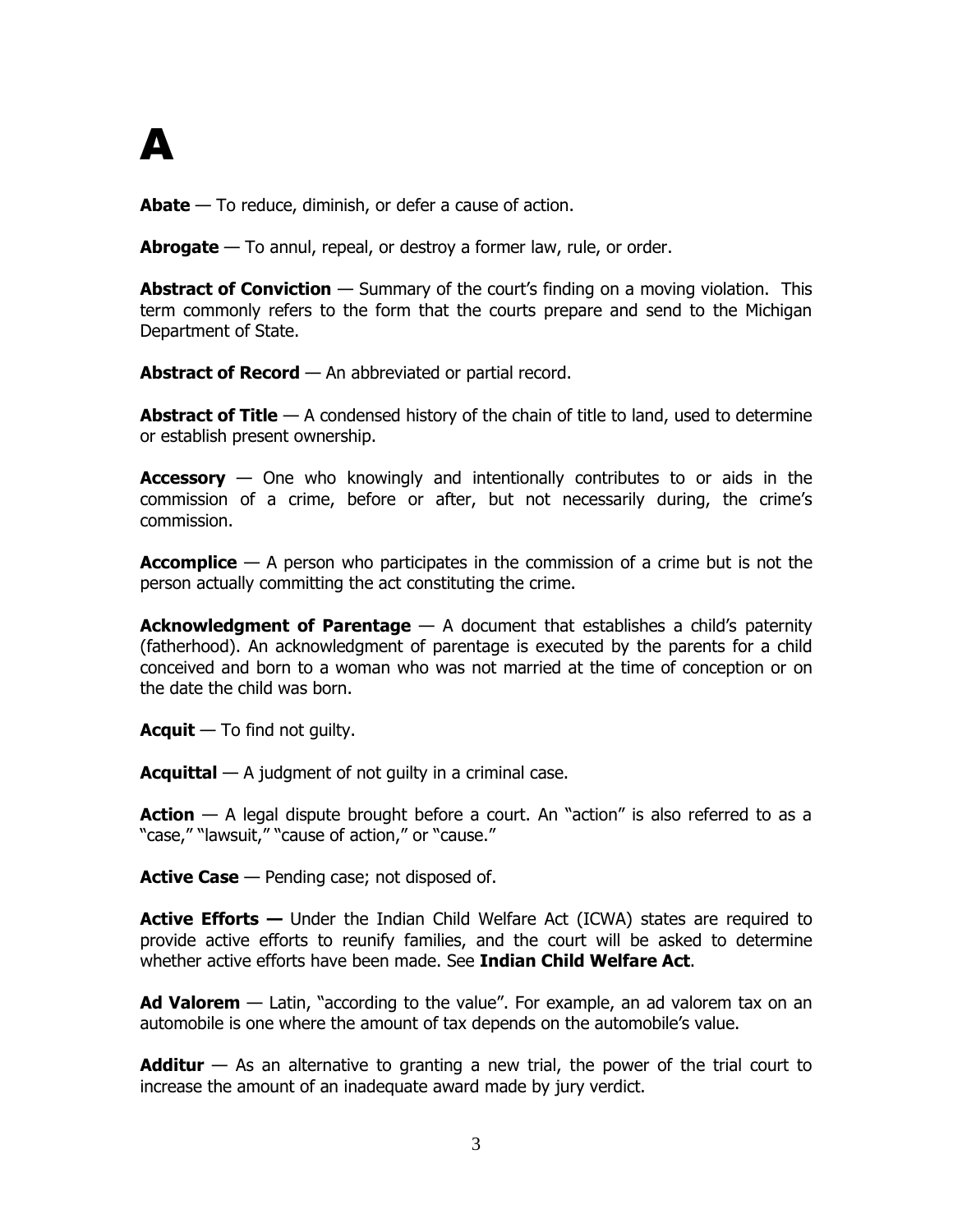**Adjourn** — To suspend indefinitely, or until a later stated time.

**Adjournment** — The postponing or putting off of a case or session of court until another time or place.

**Adjudicate** — To determine judicially.

**Adjudication** — The process by which a case is judicially decided. In a criminal case, the adjudication may result in a finding of guilty or not guilty. In a civil case, the adjudication may result in a judgment against the plaintiff or the defendant.

**Administrative Agency Regulations** — Rules adopted by an administrative agency (such as the Department of State or the Department of Natural Resources and Environment) to govern matters under the jurisdiction of the agency.

**Administrative Orders** — Orders issued by the Michigan Supreme Court to regulate court procedures.

#### **Administrator** —

(1) The chief administrative officer of a court (usually "court administrator").

(2) A person appointed by a court to administer the estate of a deceased person.

Under the Estates and Protected Individuals Code (EPIC) this person is referred to as a "personal representative" (if acting with court supervision), or an "independent personal representative" (if acting without court supervision). A female administrator is called an "administratrix." See also **Estates and Protected Individuals Code (EPIC)**, **Fiduciary**, **Independent Personal Representative**, **Personal Representative**.

**Administrator De Bonis Non** — In cases where the administration of a decedent's estate is left unfinished due to the death, removal, or resignation of the personal representative, a court may appoint a new personal representative to complete the administration of the estate. In some jurisdictions, the new personal representative is called the "administrator de bonis non." Under the Estates and Protected Individuals Code (EPIC), this person is referred to as a "successor personal representative." See also **Estates and Protected Individuals Code (EPIC)**.

**Adoption** — The act by which a person takes the child of another into his or her family and makes the child, for all legal purposes, his or her own child.

**Adult** — Someone who is no longer a minor. In criminal cases, an adult is someone age 17 or older. In most other proceedings, an adult is someone age 18 or older. See **Minor**.

# **ADR** — See **Alternative Dispute Resolution**.

**Adversary Proceedings** — An action contested by opposing parties.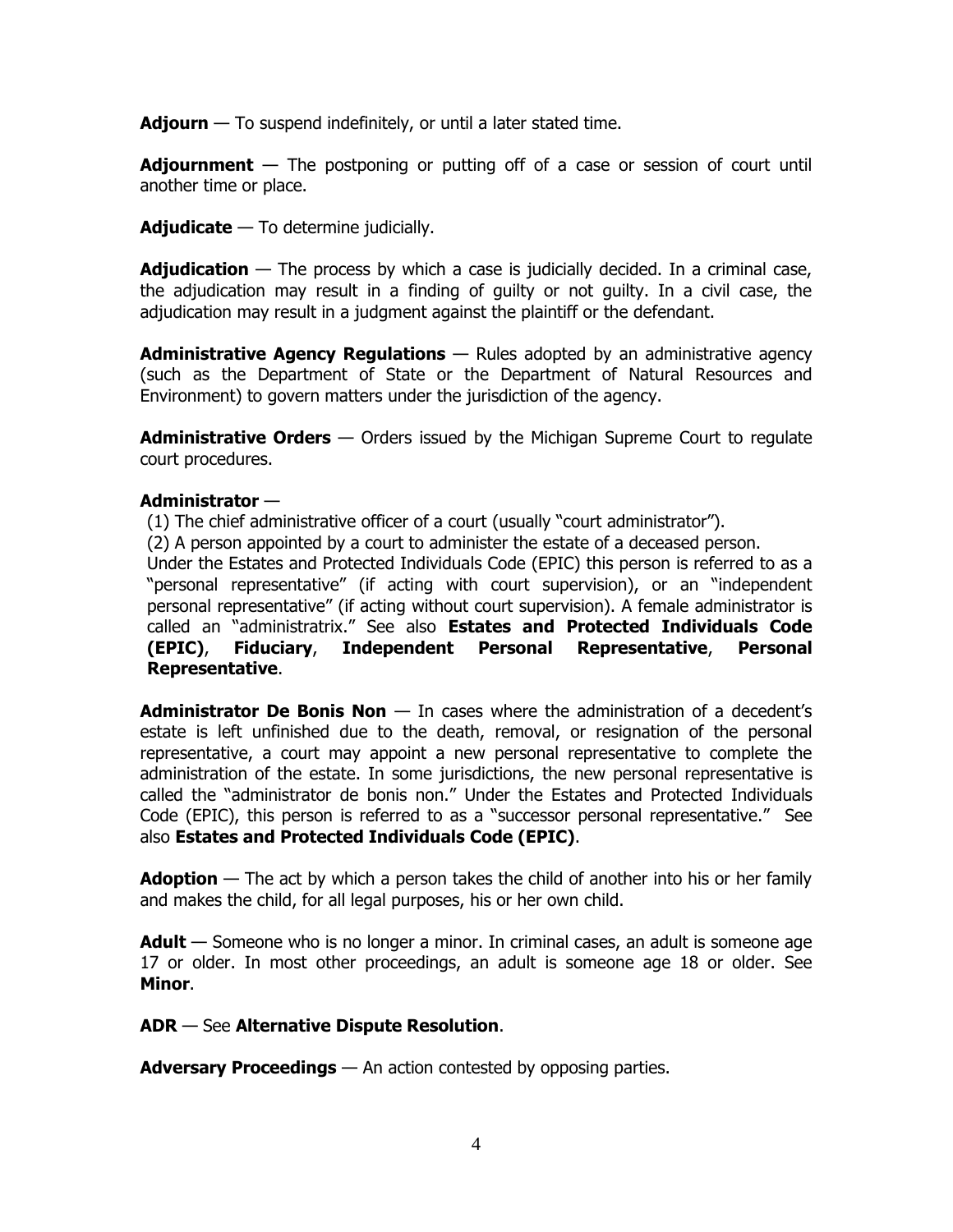**Adverse Possession** — A method of acquiring title to land by possession of the land under certain circumstances for a prescribed period of time without receiving a valid deed or conveyance from the legal owner.

**Affiant** — One who, being sworn, makes and signs an affidavit; a deponent.

**Affidavit** — A written statement of fact that is verified by oath or affirmation.

**Affinity** — The relationship that exists, as a result of marriage, between a wife and her husband's relatives, and a husband and his wife's relatives, as distinguished from relationship by blood.

**Affirmation** — A solemn and formal declaration that a statement is true. In certain cases, an affirmation may be substituted for an oath. See also **Oath, Verification**.

**Agent** — Someone authorized to act for another person. The other person is known as the "principal." See also **Principal**.

**Alias Summons** — A second or subsequent summons issued after the originally issued summons expires without having been served.

**Alimony** — See **Spousal Support**.

**Allegation** — A declaration, assertion, or statement of a party to a lawsuit, made in a pleading, and setting out what the party intends to prove.

**Alternative Dispute Resolution (ADR)** — The process for resolving a dispute without litigating it in court. For descriptions of specific means of alternative dispute resolution, see **Arbitration, Mediation**.

**Amicus Curiae** — One who is not a party to a case but who is interested in or affected by its outcome and is allowed by the court to submit a brief to assist the court in deciding the case.

**Ancestor, Ascendant** — An ancestor is a person who precedes in lineage, as does a parent or grandparent. An aunt or uncle or other relative who is not actually an ancestor is called a collateral ascendant.

**Ancillary** — That which is part of but subordinate to some other proceeding.

**Ancillary Administration** — The administration of an estate in a jurisdiction other than where the decedent lived in order to collect assets or pay debts.

**Ancillary proceeding** — A proceeding that is subordinate to the primary action.

**Ancillary suit** — A lawsuit growing out of, and supplementary to, another suit, i.e., a suit seeking enforcement of a judgment.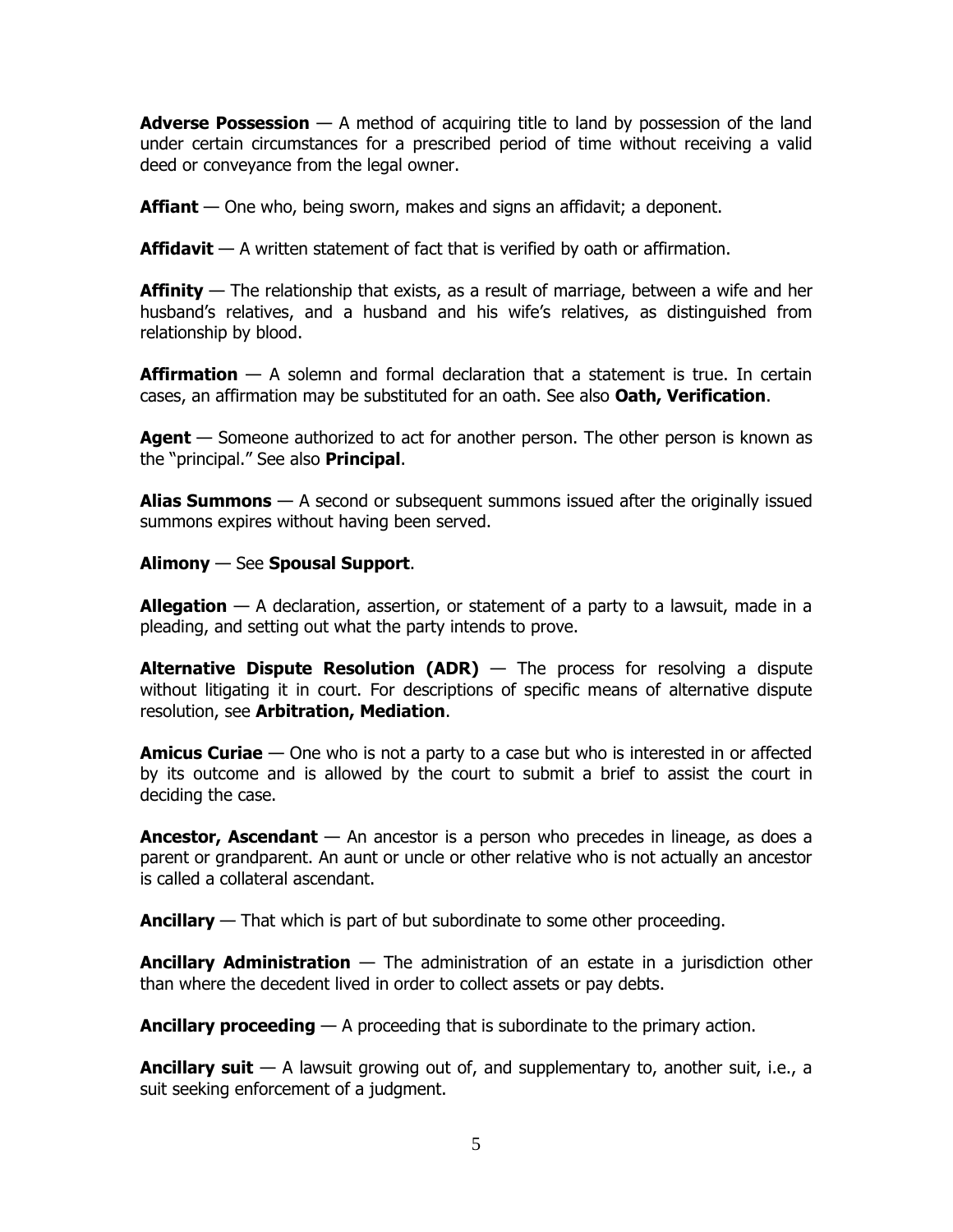**Annotations** — Brief summaries of cases interpreting statutes. See **Michigan Compiled Laws Annotated**.

**Annul** — To make void or of no effect. To annul a judgment or judicial proceeding is to deprive it of all force and authority.

**Annulment** — A court order declaring that a marriage or other agreement or contract was invalid or not legal.

**Answer** — The legal paper in which the defendant answers the claims of the plaintiff in a lawsuit.

**Antenuptial** — Made or done before marriage; prenuptial. Usually an agreement regarding how property is to be distributed in the event of a divorce or the death of one of the marriage partners.

**Appeal** — A request to a higher court to change the judgment of a lower court.

**Appeal by Application or Leave** — An appeal where permission must be obtained from the higher court before the appeal may be filed.

**Appeal by Right** — An appeal to a higher court where permission does not first have to be obtained.

**Appeal Record** — The record sent by the trial court to the appellate court of what happened at the trial court. Must be either a copy of the court record and transcripts or a settled record.

# **Appearance** —

(1) Coming into court: the formal act by which a defendant submits to the jurisdiction of a court.

(2) Document identifying one who is representing himself or herself or another. An attorney files an "appearance," making it known to the court and the other parties that he or she is representing a specific individual.

**Appellant** — In a case on appeal, the party appealing a decision or judgment to a higher court.

**Appellate Court** — A court that reviews lower court decisions, generally on the record of the lower court. Cases from the district courts are appealed to the circuit court. Cases from the circuit court are appealed to the Court of Appeals. Cases from the probate court are appealed to either the circuit court or the Court of Appeals depending upon the type of case. Subject to the applicable court rules, cases may also be appealed to the Michigan Supreme Court.

**Appellee** — In a case on appeal, the party who did not appeal the lower court's decision.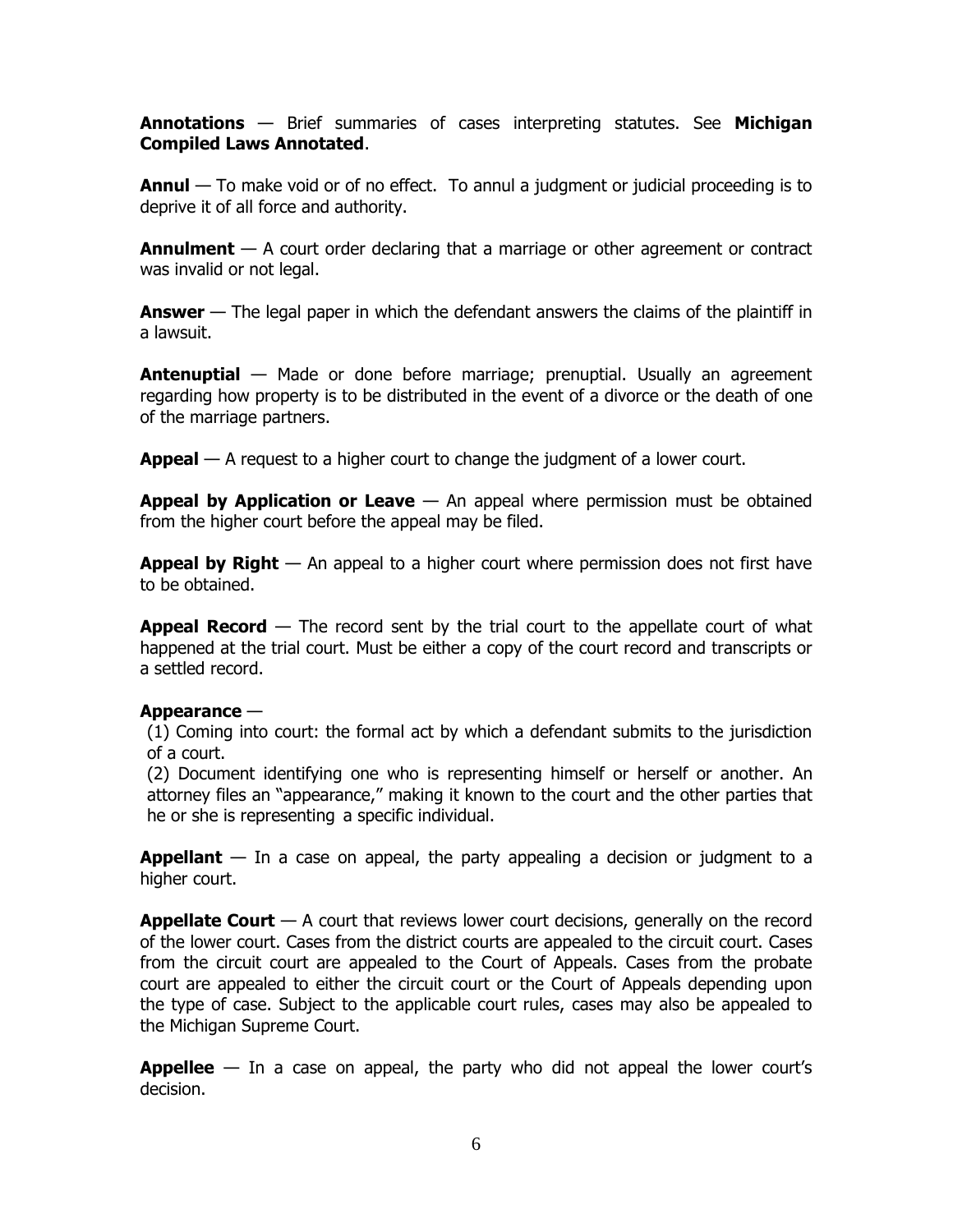**Application** — Placing a request or petition before the court. The act of making the request.

**Application for Leave to Appeal** — A document requesting the appellate court to hear a party's appeal from a judgment when the party has no appeal of right or the time limit for an appeal of right has expired. An "application for leave to appeal" must be made if one wishes to have the court consider one's appeal where there is no appeal of right. The Court has final discretion to accept or reject an application for leave to appeal.

**Arbitration** — A form of alternative dispute resolution under which the parties agree to have a neutral third party or a neutral panel resolve their dispute. The parties are generally bound by the arbitrator's decision.

**Arraign** — To bring a person charged with a crime before the court for the purpose of informing him or her of the charges, appointing counsel if necessary, setting bail, and taking a plea to the charges.

**Arraignment** — In a criminal case, a pretrial court hearing at which the defendant is informed of the charges against him or her, is appointed counsel if necessary, is required to plead to the charges, and is granted bail if appropriate.

**Arrearage** — Money that is overdue and unpaid; usually child support.

**Arrest warrant** — An order issued to a peace officer by a judge or district court magistrate requiring the arrest of a named person.

# **Assets** —

(1) Generally, all property belonging to a person, a corporation, or an estate that may be used to pay debts.

(2) In probate matters, all of the property available to the personal representative for payment of debts, charges, and expenses, and for distribution to the parties who are entitled to it.

# **Assignment** —

(1) Assignment of Cases: the system or method that a court uses to assign cases to the judges of the court.

(2) Assignment of Counsel: refers to the appointment of attorneys for indigent criminal defendants.

(3) Assignment of Judges: a function performed by the State Court Administrative Office to assign judges to the various courts to handle vacancies caused by vacations, illness, etc., or to help reduce the number of cases pending in a court.

**Attachment** — The act of seizing a person or property under the authority of a judicial order so that the person or property is before the court and subject to its judgment.

**Attest, Attestation** — Signing as a witness to authenticate the execution of a written document.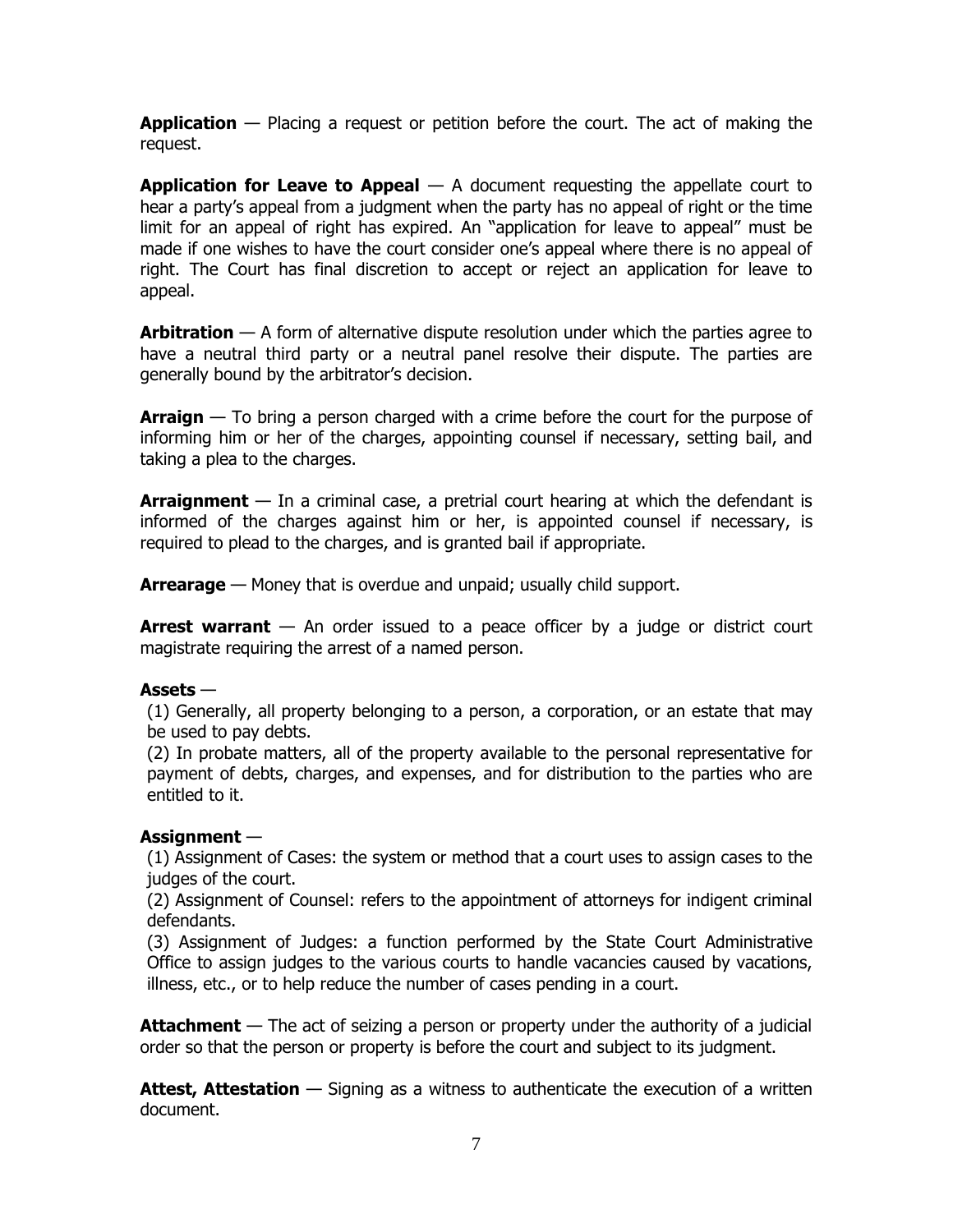**Attorney** — A lawyer; a person admitted to practice law in a state and who is qualified to represent the legal interests of another person or entity.

**Attorney in Fact** — The attorney acting in a fiduciary capacity under a "power of attorney." See **Power of Attorney**.

**Attorney of Record** — The attorney named in the records or file of a case who bears the responsibility for handling the case on behalf of the party he or she represents.

**Authenticate** — To certify that the original or copy of a recorded document is true or genuine.

# **Automatic Waiver** — See **Waiver of Jurisdiction**.

**Averment** — Something alleged or asserted in a pleading. See also **Allegation**.

# B

**Backlog** — Total inventory of cases at issue (in civil cases) or defendants arraigned (in criminal cases) and awaiting trial.

**Bail** — A method of releasing an accused person before trial by having the accused or someone on his or her behalf deposit money with the court or agree to pay a certain amount (post security) to ensure the accused person's appearance at later proceedings, such as trial.

**Bail Bond** — A financial obligation signed by the accused and those who serve as sureties to guarantee the accused's future appearance in court.

**Bailiff** — A court employee who maintains order in the courtroom and who is responsible for the custody of the jury, among other functions.

**Bench Trial** — Trial of a case held before a judge sitting without a jury.

**Bench Warrant** — An order issued by the court, "from the bench", for the arrest of a person for violating a court order. See **Capias**.

# **Beneficiary** —

(1) One who receives benefits under a trust or a will.

(2) The person who is entitled to receive payments under an insurance policy.

**Bequeath** — To give personal property by a will. This term has been replaced by the term "devise" under the Estates and Protected Individuals Code (EPIC). See **Devise, Estates and Protected Individuals Code (EPIC)**.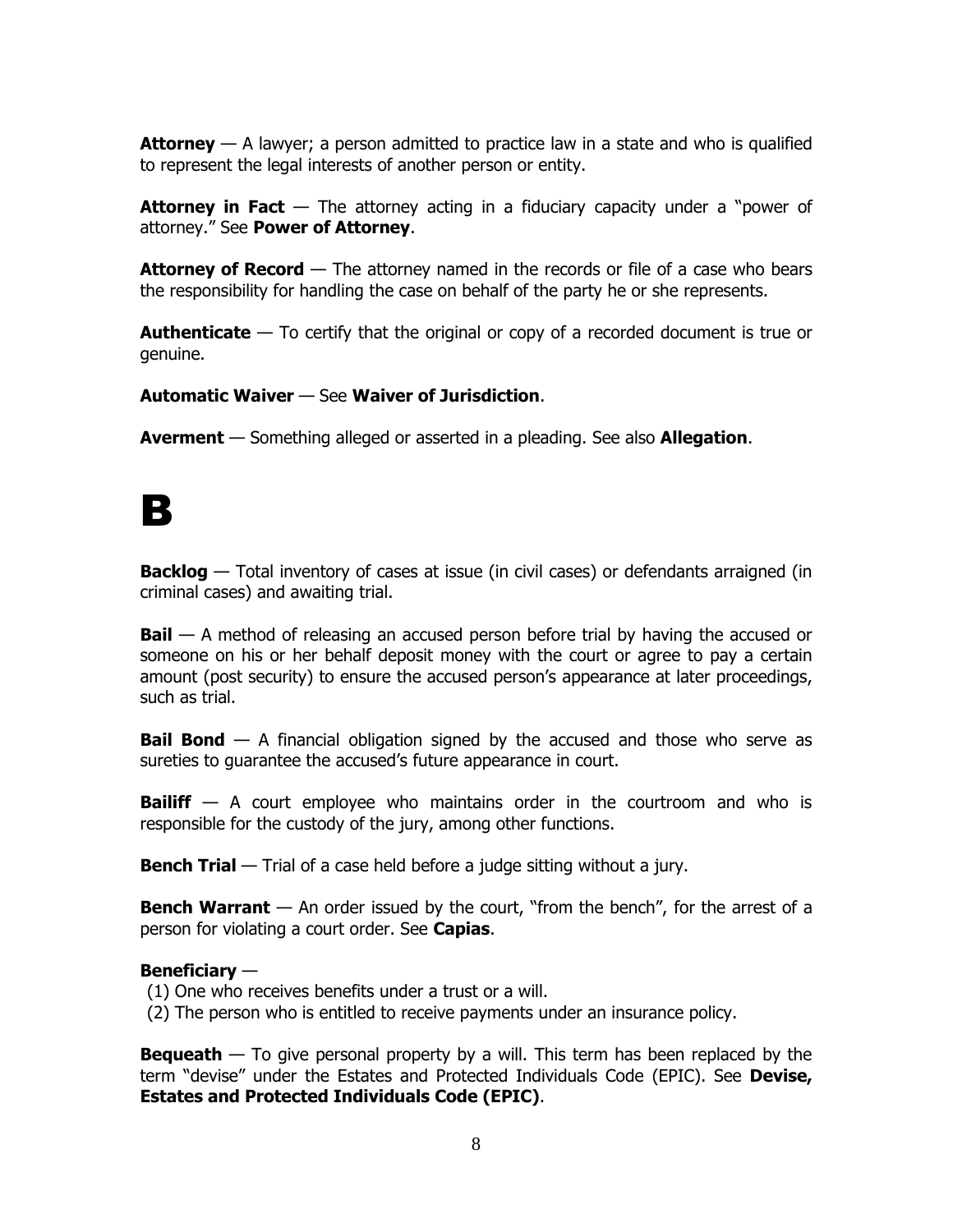**Bequest** — Former term used for a gift of personal property by a will. Under the Estates and Protected Individuals Code, now called a "devise." See **Devise, Estates and Protected Individuals Code (EPIC)**.

**Bind** — To create a legal obligation upon one's self or upon another.

**Bind Over** — To hold for trial; a finding at a preliminary examination that sufficient evidence exists to require a trial on the charges brought against the defendant.

**Bond** — A promise or contract to do or perform a specified act or acts or to pay a penalty for failure to perform; usually guaranteed by a "surety" who promises to pay if the "principal" defaults, or by a deposit of money as a "cash bond." If the principal defaults, the surety has to pay, and the surety can then collect from the principal.

In criminal cases, bond means basically the same as "bail." **See Bail**.

"Bond" also refers to a public official's deposit of a certain amount of money in order to guarantee the honest and faithful performance of his or her official duties while in office.

**Brief** — A written argument submitted to the court by counsel setting forth facts and/or law supporting his or her client's case.

**Burden of Proof** — The duty to prove a fact or facts in dispute. In criminal cases, the prosecution must prove its case "beyond a reasonable doubt." In most civil cases, the plaintiff must prove its case by a "preponderance of the evidence."

# **C**

**Calendar** — A list of all pending cases, or all pending issues, ready for trial in court. A court's complete schedule of trials, hearings, motions, etc. Often used interchangeably, but improperly, with "docket."

**Calendar Audit** — Review of the status of all cases on active lists. The audit might result in the removal of cases from the calendar and the identification of cases that have been delayed excessively.

**Canons of Ethics** — Documents outlining the professional responsibilities and goals of lawyers, judges, etc. In Michigan, the canons for judges are found in the Code of Judicial Conduct. Canons for lawyers are found in the Michigan Rules of Professional Conduct. The Michigan Supreme Court has promulgated a model code of conduct for court employees.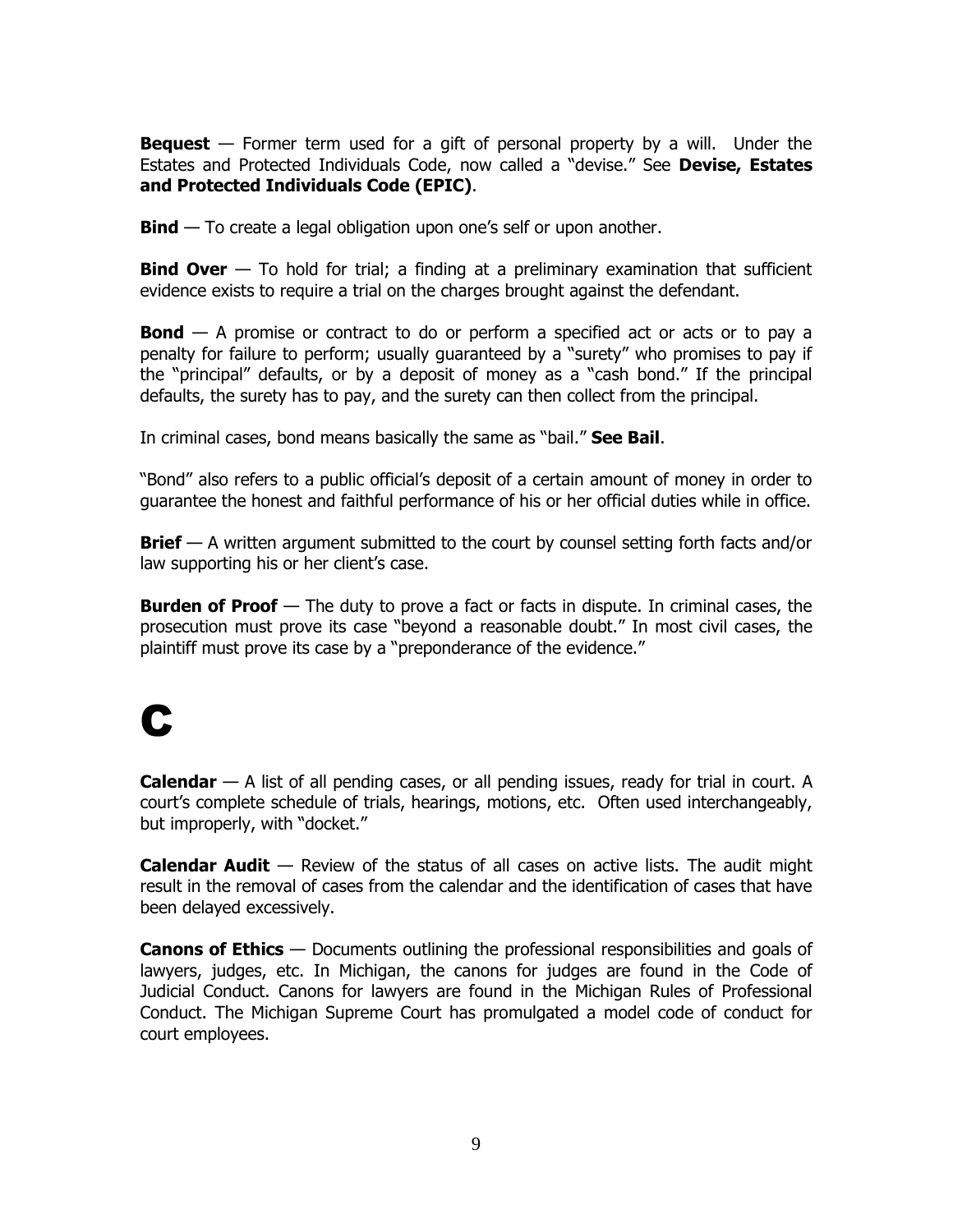**Capias** — In general, a writ that requires an officer to take a named individual into custody; includes bench warrant, issued when a defendant does not appear in court when required to do so; court-issued warrant for arrest.

**Case** — A legal dispute brought before a court. A "case" is also referred to as an "action," "lawsuit," "cause of action," or "cause."

**Caseflow** — The management of cases through the court; the passage of cases through the court system. (Ideally cases are to "flow" through the judicial process in a smooth, orderly manner, hence the name "caseflow".)

**Case Law** — Published decisions issued by appellate courts in particular cases. Generally, the legal principles announced in these decisions are binding authority for lower courts.

**Caseload** — The number of cases a judge handles in a specific time period.

# **Cause of Action, Cause** —

(1) A legal dispute brought before a court; also referred to as an "action," "lawsuit," or "case."

(2) The right to judicial relief; also referred to as a "claim."

**Certification** — As pertains to mental health: the written conclusion and statements of a physician that an individual is a person requiring treatment; the certification should also include the information and opinions in reasonable detail that underlie the physician's conclusion.

**Certified Copy** — A copy of a document, order, or record of the court or other public office, signed and certified as an exact duplicate of the original document by the officer of the court having custody of the original.

**Certify** — To vouch for something in writing; to put in writing a statement. To attest in writing to the authenticity and accuracy of a written instrument or document, or a copy of it. See also **Attest**, **Attestation**.

**Certiorari** — An order by an appellate court directing a lower court to certify and forward the record of a case for judicial review for legal error. This term is obsolete in Michigan.

# **Challenge** —

- (1) To ask that a member of the jury panel be excused.
- (2) To question or dispute an action.

**Challenge for Cause** — To ask that a member of the jury panel be excused because there appears to be a specific reason, set out in the court rule, that the person is not legally qualified to act as a juror in this case.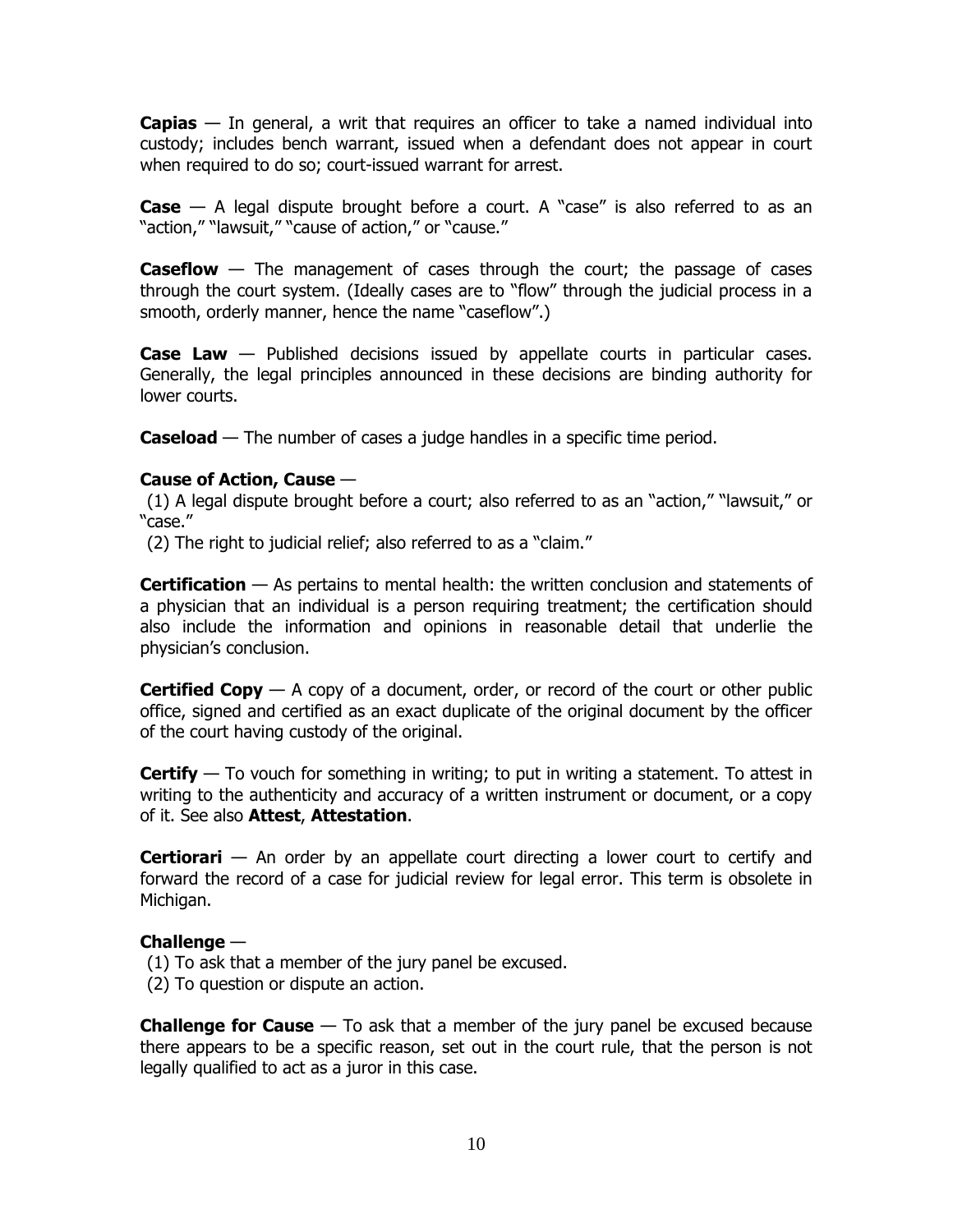**Challenge to the Array** — To question the qualifications of an entire panel summoned for jury duty, usually because of alleged partiality or some deficiency in the manner by which the panel was selected and summoned.

**Change of Venue** — A transfer or removal of a case to a court in another geographic location and jurisdiction because:

- (1) the case should have been commenced there in the first place, or
- (2) for the convenience of the parties or witnesses, or
- (3) because a fair trial cannot be had in the original court location.

**Charge to the Jury** — A judge's instructions to the jury that contain information about the laws that relate to the issues to be decided in a case. See also **Jury Instructions**.

**Chattels** — Personal property as opposed to real property.

**Chief Judge** — In all trial courts one judge is selected by the Michigan Supreme Court as chief judge. The chief judge represents the court in its relations with other agencies and the public. In addition, the chief judge is the director of the administration of the court.

**Child Abuse** — Mistreatment of a minor by an adult legally responsible for the minor.

# **Child Born Out Of Wedlock** —

(1) A child born to a woman who was not married from the date of conception to the date of birth; or,

(2) A child who the court has determined to be born or conceived during a marriage but who is not a child of the marriage.

**Child Care Fund** — State funds used to reimburse counties for part of the expenses incurred in providing foster care and other services to children under the jurisdiction of the family division of the circuit court.

**Child Care Rules** — The administrative rules for the care of children in foster care.

**Child Custody** — The responsibility to care for and exercise control over a child. Child custody may be awarded incident to a domestic relations proceeding. See **Domestic Relations Action**.

**Child Neglect** — The failure of a parent, guardian, or custodian of a minor to provide the minor with proper or necessary support, education, medical care, or physical care; also, the failure to provide a fit home environment for the minor.

**Child Protective Proceedings** — Proceedings in the family division of the circuit court involving children under age 18 who are abused or neglected.

**Child Support** — In domestic relations cases, ongoing payments made by a parent to meet the financial needs of that parent's child, including medical, dental, educational, and child care expenses. See also **Support Order**.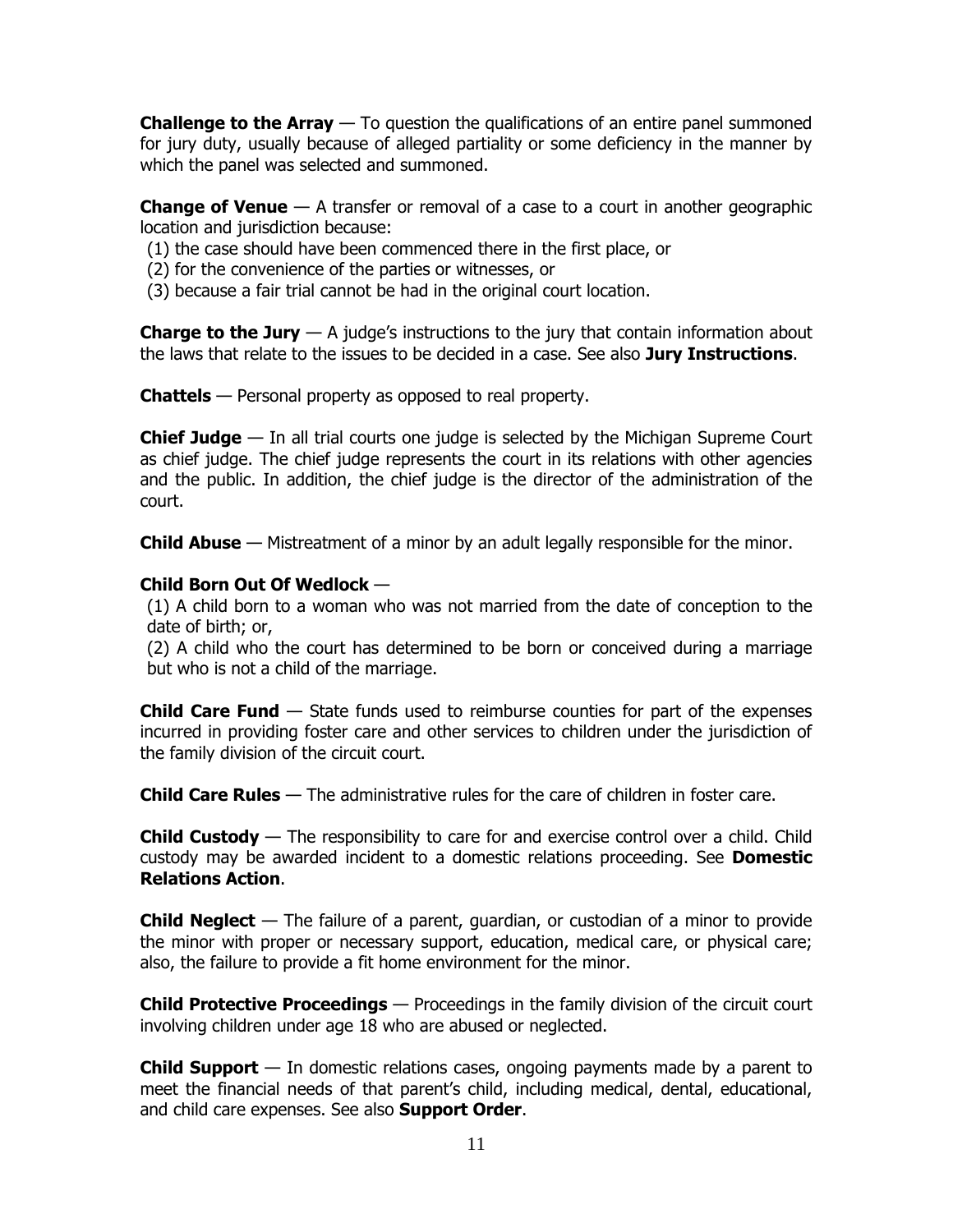**Child Support Formula** — Factors used by the Friend of the Court and the Prosecuting Attorney when recommending an appropriate amount of child support. Both the noncustodial and custodial parents' incomes are factors considered in the determination of child support under the formula.

**Children's Protective Services (CPS)** — A division in the Office of Children's Services in the Department of Human Services. CPS workers investigate suspected child abuse or neglect. They can also provide services to families in an effort to prevent abuse or neglect.

**Circuit Court** — Trial court of general jurisdiction over felonies; civil lawsuits seeking injunctions, equitable relief, or damages in excess of \$25,000; domestic relations; adoptions; child protective proceedings; juvenile delinquency; emancipation of minors; waiver of parental consent for abortion; personal protection orders; name changes; and, guardianships or conservatorships arising out of protective proceedings, delinquency proceedings, or domestic relations custody cases. Each circuit court has superintending control over the district courts and some probate court matters in its circuit.

**Circuit Court Misdemeanor** — Includes any offense that a statute designates as a misdemeanor that is punishable by more than one year of imprisonment. It is processed in circuit court exactly like a felony.

# **Citation** —

(1) The court copy (original) of the "traffic ticket" is the citation, and it also serves as the original complaint in the case.

(2) Also can be a reference to an authority (such as a case or statute), that supports a statement of law or from which a quotation is taken.

**Civil Actions or Lawsuits** — Noncriminal cases concerning the claim of one or more parties against another party or parties.

# **Civil Contempt** — See **Contempt of Court**.

**Civil Infraction** — An act or omission prohibited by law that is not a crime and for which civil sanctions may be ordered. Many traffic violations are classified as civil infractions.

**Civil Infraction Determination** — A decision whether a person is responsible for a civil infraction by one of the following:

- (1) An admission of responsibility for the civil infraction.
- (2) An admission of responsibility for the civil infraction with an explanation.
- (3) An informal hearing or formal hearing.
- (4) A default judgment for failing to appear at a scheduled informal or formal hearing.

**Civil Infraction Formal Hearing** — A hearing conducted only by a district court judge involving the police officer, the defendant and all witnesses. Defendant may be represented by an attorney and a prosecutor must be present.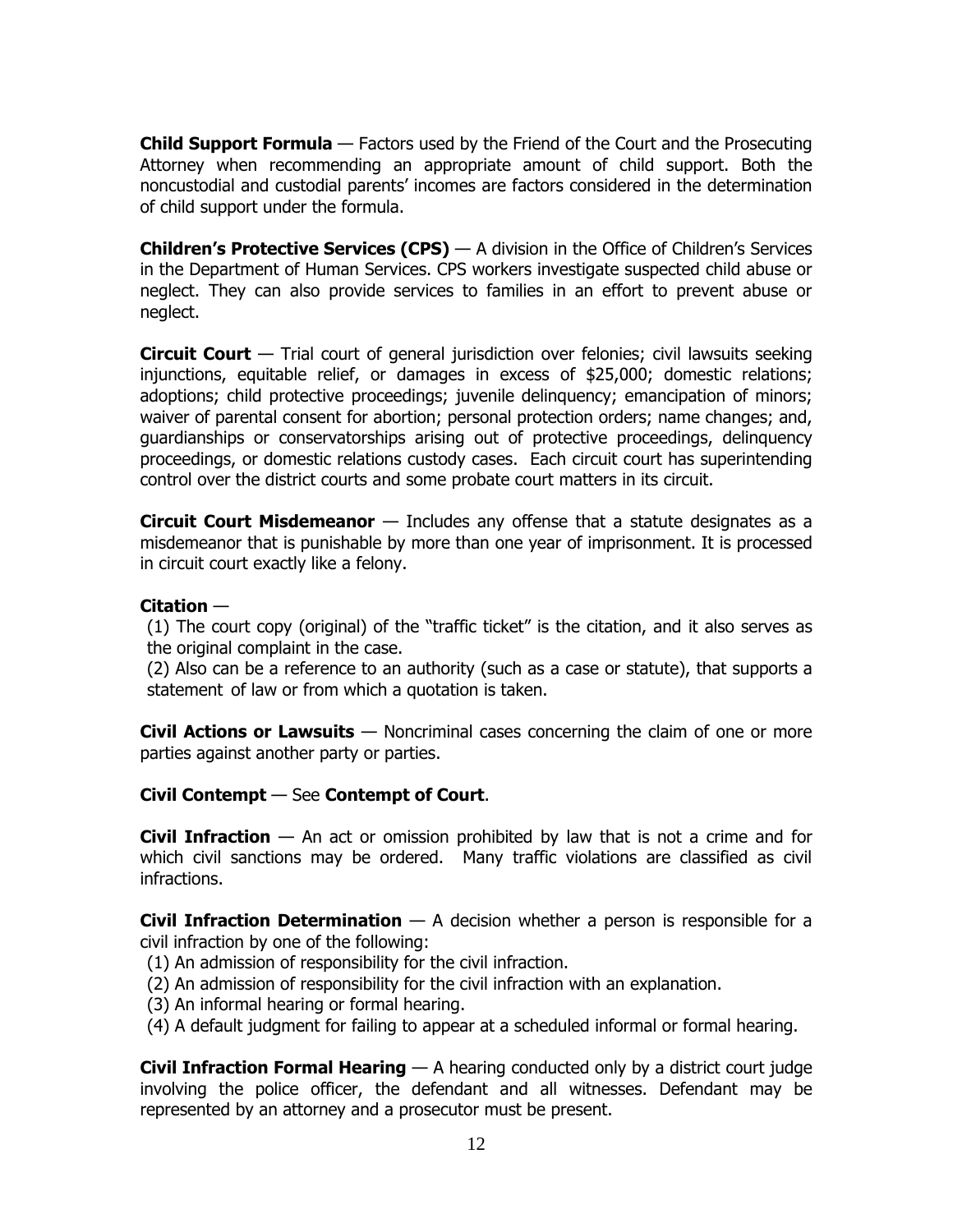**Civil Infraction Informal Hearing** — A hearing conducted by a district court magistrate or judge involving the police officer, the defendant and any witnesses. An informal hearing is held without a prosecutor or defense attorney. The determination may be appealed to a formal hearing.

**Civil Infraction Sanction** — The penalty imposed upon a person found responsible for a civil infraction such as the assessment of a fine and costs, mandatory attendance at a corrective program such as a driver's training program or a drug or alcohol abuse program.

**Civil Law** — Laws regarding the establishment, recovery, or redress of private and civil rights.

# **Claim** —

(1) The right to judicial relief, also referred to as a "cause of action." See **Cause of Action**.

(2) A creditor's right to payment from a decedent's estate that arises at or before the decedent's death, including the decedent's funeral and burial expenses.

(3) A creditor's right to payment from the estate of a minor, legally incapacitated person, disappeared person, or ward.

(a) Contingent Claim  $-$  A claim for expenses not yet incurred that is dependent on some future event that may or may not happen.

(b) Tardy Claim  $-$  A claim filed after the date for the final presentation of claims.

# **Claim and Delivery** — A civil action to recover:

(1) property unlawfully taken or held by another; and

(2) damages sustained by the unlawful taking or retention.

An action for claim and delivery is also known as an action for **Replevin**.

**Claim of Appeal** — The form or paper that is filed indicating an appeal is being taken. The original is filed with the court where the appeal is going to take place and a copy is filed with the trial court.

**Claimant** — One who has or makes a claim to something.

**Code** — A grouping of statutes relating to a particular subject matter and arranged in classified order. For example, see **Estates and Protected Individuals Code (EPIC)**, **Juvenile Code**, **Mental Health Code**.

**Codicil** — A legal document made after a will that modifies the will.

**Collateral** — Money or goods given to secure payment of a debt (civil law), or to ensure appearance in court (criminal law).

**Collateral Matters** — Matters related to, but not legally relevant to, the question before the court.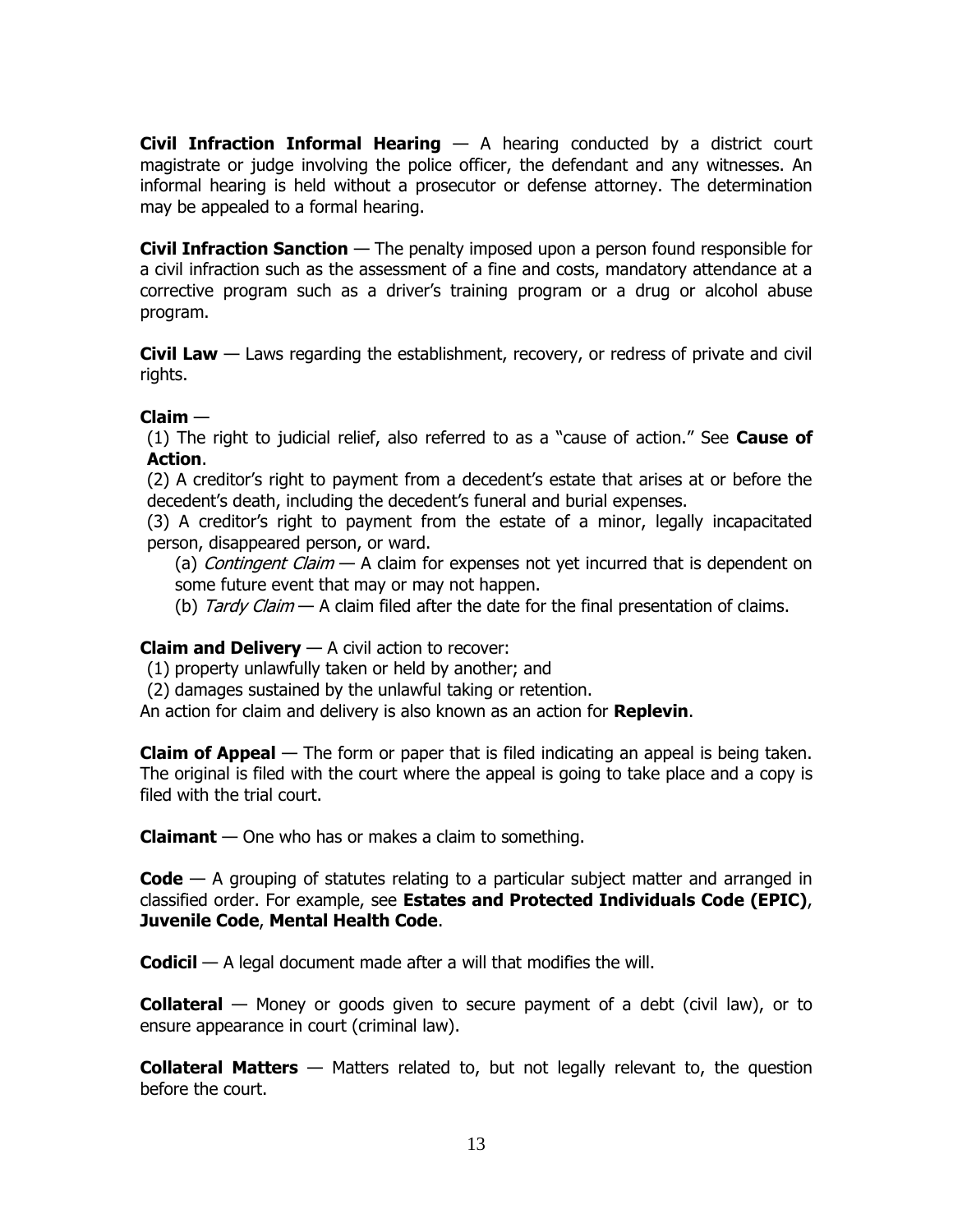**Commit** — The act of sending a person to a prison, reformatory, mental hospital or other facility, pursuant to a court order.

**Commitment** — The order by which the court directs:

- (1) The sending of a person to a prison or jail in execution of a sentence.
- (2) The sending of a person to a hospital because of a mental disorder.

**Common Law** — A system of laws which has evolved from early days to the present consisting of old and accepted customs, precedents and court decisions, old English statutes and other unwritten but accepted standards. Common law is the foundation for the legal system in every state of the United States except Louisiana. In Michigan, the common law is still in effect except where it has been modified or repealed by statute.

**Common Pleas Court** — This court was abolished in 1981 and merged into the 36th District Court.

**Competency** — The presence of those characteristics, that make a witness legally fit and qualified to give testimony in court — applied, in the same sense, to documents or other written evidence.

**Competent** — Legally sufficient, relating primarily to evidence, witnesses, and parties in a court action, i.e., competent to stand trial.

**Complainant** — In a civil case, one who makes a complaint, often referred to as the "plaintiff." In a criminal case, the one who initiates the prosecution, also referred to as the "complaining witness."

**Complaint** — In a civil lawsuit, the first paper filed with the court in which the plaintiff gives the reasons for the suit. A complaint in a criminal action is a written accusation (under oath or upon affirmation) that a felony, misdemeanor, or ordinance violation has been committed and probable cause exists that the named person is guilty of the offense.

**Conciliation** — A form of alternative dispute resolution in which a "conciliator" uses mediation principles to assist disputing parties reach an agreement. A conciliator may prepare a recommendation for the court if the parties are not able to agree; this recommendation may become the court's order unless one of the parties objects. See A**lternative Dispute Resolution**, **Mediation**.

**Concurrent Jurisdiction** — The authority of multiple courts to hear the same type of case.

**Concurrent Sentences** – Sentences of imprisonment served simultaneously in cases where a criminal defendant is convicted of more than one offense and sentenced to separate terms of imprisonment for each offense. The defendant is entitled to release from prison at the expiration of the longest term specified. In Michigan, sentences must always be imposed to run concurrently absent specific statutory authorization to the contrary. See also **Consecutive Sentence**.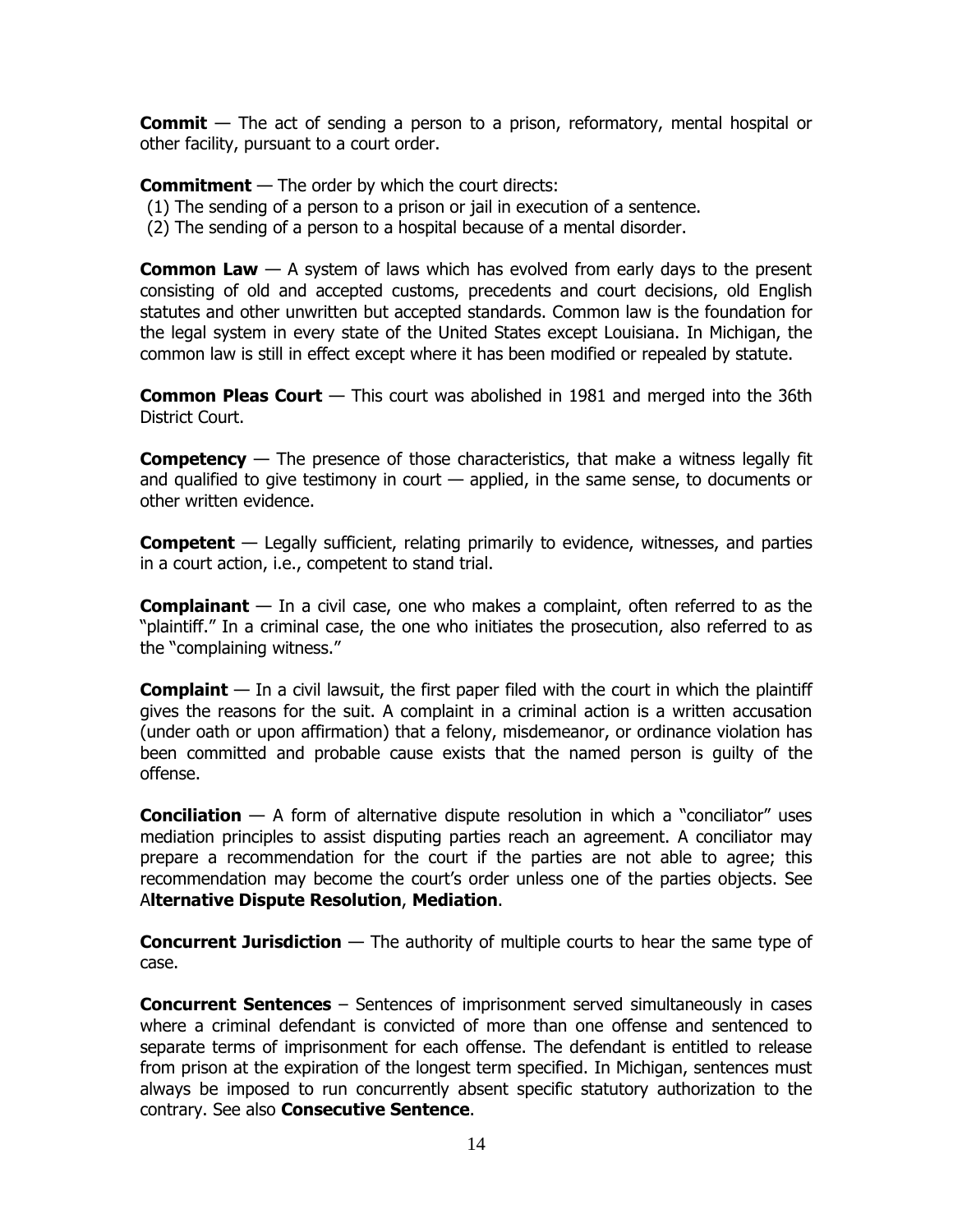**Concurring Opinion** — An opinion written by an appellate judge who agrees with the decision reached in a case on appeal, but who would base the decision on reasons different from those expressed by the majority of judges considering the case. See also **Dissenting Opinion**, **Majority Opinion**.

# **Condemnation** —

(1) The process by which private real estate is taken for public use without the owner's consent, but with just compensation, pursuant to a court order  $-$  a forced sale for public use.

(2) Destruction ordered for public health or safety. In such cases, there is no taking for a public use and thus there is no compensation.

**Confession** — A statement by a person, either oral or written, admitting that he or she committed a certain offense. The statement must include all of the elements of the offense, or it is not a confession but an admission.

**Consanguinity** — A relationship created by blood; persons who descend from a common ancestor.

**Consecutive Sentence** — In cases where a criminal defendant is sentenced to separate terms of imprisonment for multiple offenses, a consecutive sentence is one that will be served after another sentence has expired. In Michigan, a consecutive sentence may only be imposed if there is specific statutory authorization to do so. See also **Concurrent Sentences**.

**Consent Calendar** — If the court receives a petition, citation, or appearance ticket, and it appears that informal treatment (i.e., protective and supportive action) by the court will serve the best interests of the juvenile and the public, the court may proceed on the consent calendar without authorizing a petition to be filed. No case may be placed on the consent calendar unless the juvenile and the parent, guardian, or legal custodian agree to have the case placed on the consent calendar. If a case is placed on the consent calendar, the juvenile waives certain rights.

**Conservator** — Under the Estates and Protected Individuals Code (EPIC), a person with the legal duty and power to manage and protect the estate of another individual who:

(1) Is under age 18; or

(2) Is a legally incapacitated person.

See also **Estate**, **Estates and Protected Individuals Code (EPIC)**, **Guardian**, **Legally Incapacitated Person**, **Protected Person**, **Ward**.

**Conspiracy** — An unlawful agreement to commit a crime or do a lawful act in an illegal manner. Conspiracy is a crime in Michigan.

**Contemnor** — One who commits an act in contempt of court.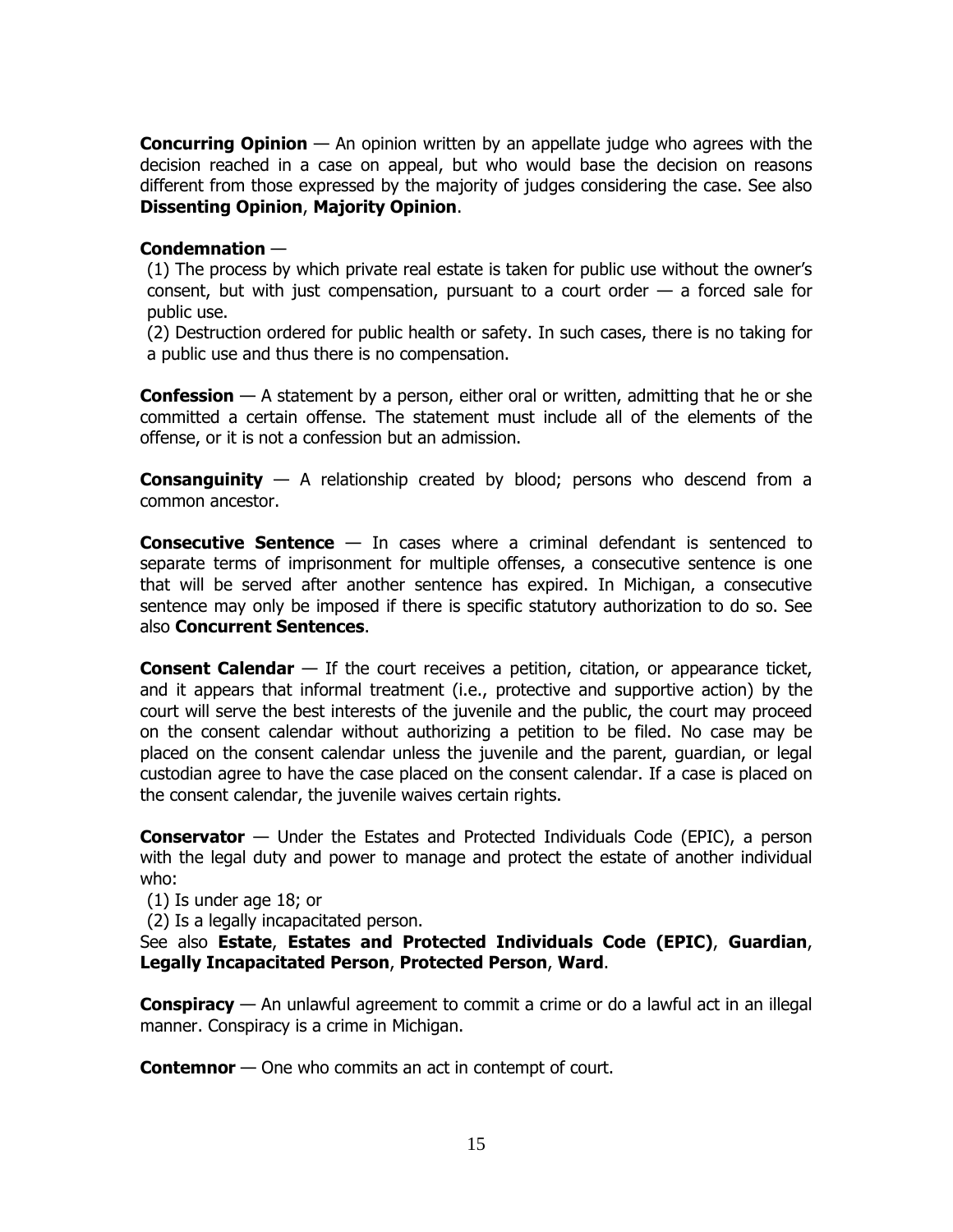**Contempt of Court** — An act or failure to act that violates a court order, impedes the functioning of the court, or impairs the authority of the court. Contempt may be "direct" (i.e., in the immediate view and presence of the court), or "indirect" (i.e., outside the immediate view and presence of the court). Contempt of court is subject to civil or criminal contempt sanctions, both of which can involve fines and/or jail terms. Civil contempt sanctions are generally imposed to compel a contemnor to comply with the court's directives. Criminal contempt sanctions are generally imposed to punish past misconduct.

**Continuance** — Postponement of an action pending in court. See **Adjournment**.

**Contract** — An agreement between two or more parties to do or not do a particular thing. The agreement may be stated in an oral or written exchange of promises or implied by the parties' actions.

**Conversion** — The wrongful exercise of the right of ownership or control over goods which belong to another.

**Convey** — To transfer title to property; to transport, carry; to make known, communicate.

# **Conveyance** —

- (1) The transfer of a title to property from one person to another.
- (2) The instruments in writing (documents) which effect the transfer of title.

# **Convict** —

- (1) To find or adjudge guilty of a criminal offense.
- (2) One who has been convicted of a criminal offense.

**Corpus Delicti** — Latin, "body of the crime." That which the prosecutor must prove (that a crime was committed) before introducing a confession or admission into evidence.

**Counsel** — An attorney; one who gives advice, especially legal advice.

**Counterclaim** — In a civil lawsuit, a claim that the defendant asserts against the plaintiff. See **Claim**.

**County Agent** — An officer of the juvenile court who serves under the supervision of a family division judge to organize, direct and develop the child welfare work of the court. Also known as a "juvenile officer."

**Court of Appeals** — The Michigan court in which appeals from the probate courts, court of claims, and circuit courts are heard and decided.

**Court of Claims** — Part of the 30th Circuit Court in Ingham County (Lansing). Has the authority to hear only claims against the State of Michigan. As a general rule, a state cannot be sued without its consent. Michigan granted that consent by establishing the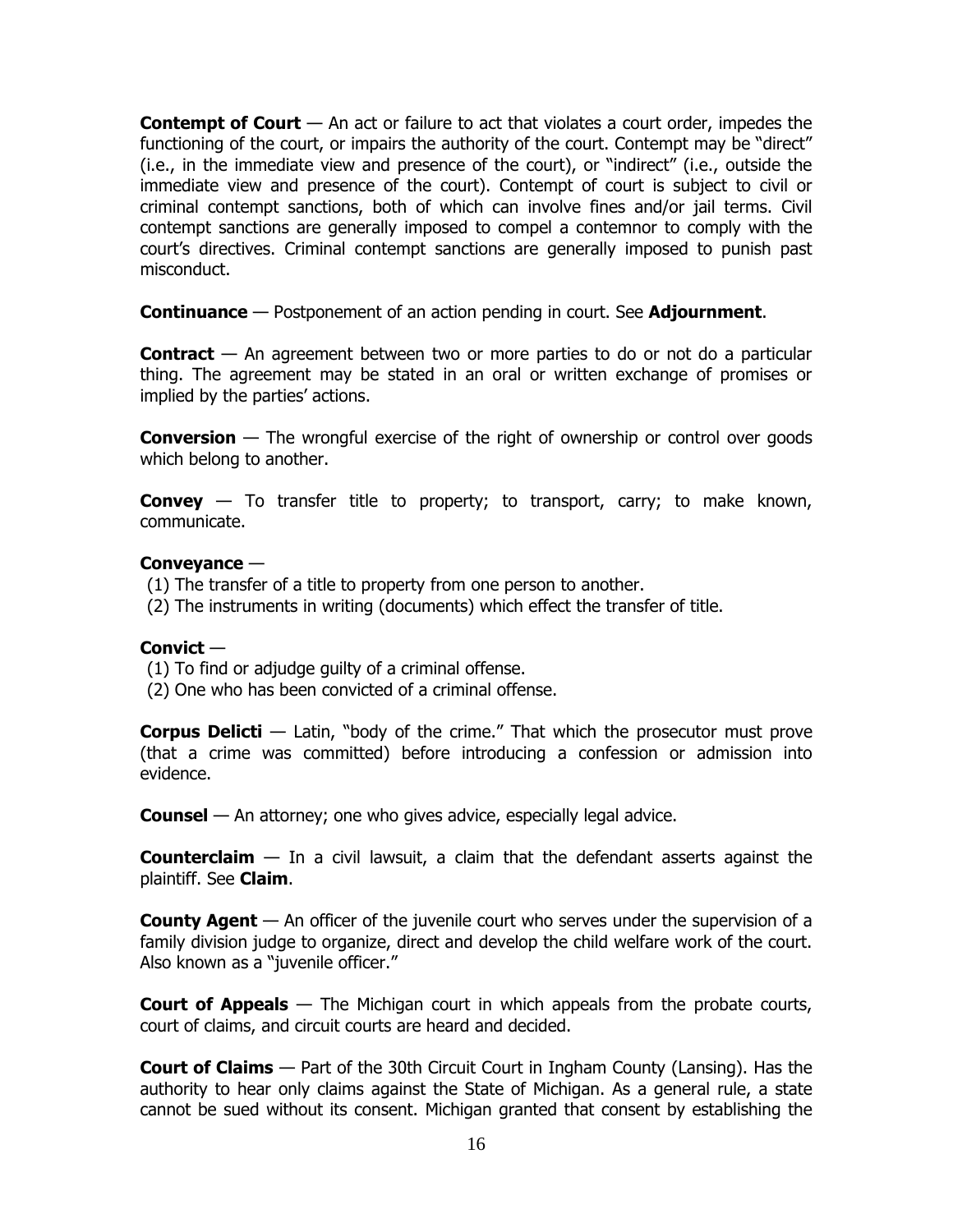Court of Claims, which has jurisdiction over claims less than \$1,000, except where the circuit court has jurisdiction.

**Court Congestion** — An accumulation of cases impeding the timely movement of those cases through the judicial process.

**Court of Record** — A court whose proceedings are by law permanently recorded by a public officer other than the judge; they have the power to fine or imprison for contempt. Courts not of record have less authority and their proceedings are not permanently recorded. The only courts not of record in Michigan are municipal courts.

**Court Recorder** — A court official who records the activities of a court using an electronic recording device, usually for the purpose of preparing a verbatim transcript.

**Court Reporter** — A person who records the activities of a court using manual shorthand, a stenotype machine or a stenomask.

**Court Reporting and Recording Board of Review** — A Board appointed by the Supreme Court to administer the certification of court reporters and recorders.

**Court Rules** — Rules adopted by the Michigan Supreme Court to govern procedure in all the state's courts.

**Court System** — In Michigan, the court system is called "One Court of Justice," and consists of the Michigan Supreme Court, Court of Appeals, Circuit Courts, District Courts, Probate Courts, Municipal Courts, and Courts of Claims. See the name of each court for descriptions of each court.

# **CPS** — See **Children's Protective Services**.

**Crime** — An act in violation of criminal law or an offense against the State of Michigan, which is punishable by imprisonment and/or a fine other than a civil fine, and/or costs as authorized by statute.

**Criminal** — One who has committed a criminal offense; one who has been legally convicted of a crime; one adjudged guilty of a crime.

**Criminal Case** — A lawsuit is called a criminal case when the plaintiff is the "*People of* the State of Michigan" and the defendant is a person or corporation alleged to have violated a criminal law.

# **Criminal Contempt** — See **Contempt of Court**.

**Criminal Law** — The statutes that forbid certain actions or conduct as detrimental to the welfare of the state and that provide punishment for such actions or conduct. Criminal acts are prosecuted by the Prosecuting Attorney.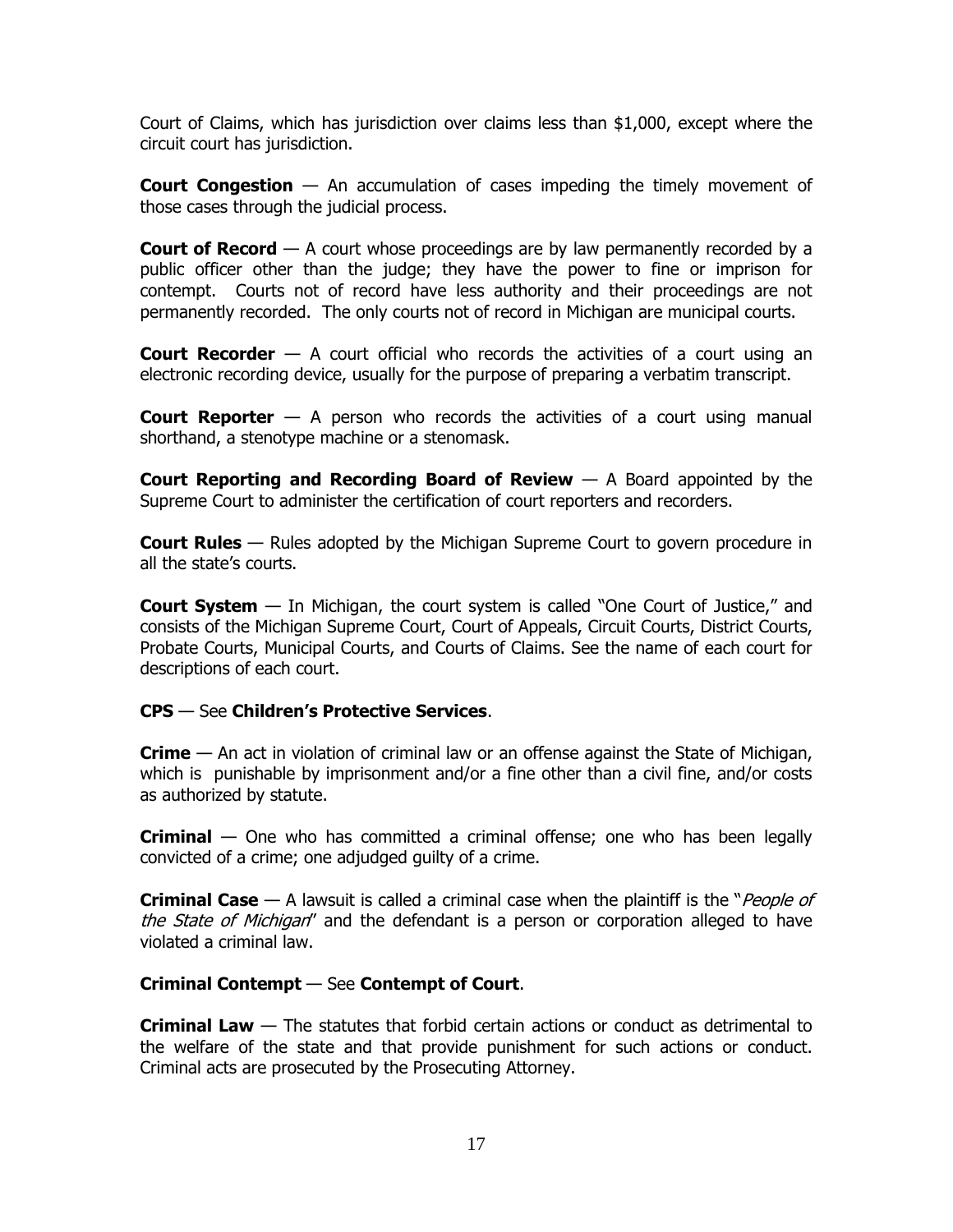**Cross-Appeal** — In a case on appeal, the appellee's (the party who did not appeal) request that the court review aspects of the lower court's decision that were not raised in the appellant's (the party who did appeal) papers.

**Cross-Claim** — In a civil lawsuit involving multiple plaintiffs or multiple defendants, a claim brought by one plaintiff against another plaintiff, or by one defendant against another defendant. See **Claim**.

**Cross-Examination** — The questioning of a witness by the opposing party.

**Custodial Parent** — The parent with custody of a child. See **Child Custody**.

# **Custody** —

(1) Care and control of a thing or person. See also **Child Custody**.

(2) A person who is "in custody" is imprisoned or otherwise physically detained.

**Custody Statement** — In some circumstances a child in custody is not released to his/her parent(s), guardian, etc., but is detained by the court. When this occurs, the officer taking the child into custody must prepare a statement setting forth the grounds for detention and submit this report to the court.

# D

**Damages** — Money paid to compensate a person who has been injured by the actions of another person.

# **DDP** — See **Developmentally Disabled Person**.

**De Novo** — Latin, "anew." For example, a trial de novo is a trial anew or a new trial, as opposed to a mere review of the record of the first trial. De novo is one of the standards of review used, for example, by a trial court when reviewing the decision of a referee, or by an appellate court when considering a case on appeal.

**Decedent** — A person who has died.

**Decedent's Estate** — Property that was owned by a person who has died.

**Declaratory Judgment** — A judgment of a court determining the rights of the parties or giving the court's opinion on a legal point, without ordering that anything be done. A declaratory judgment is usually requested before the happening of (and to prevent) any specific act that could result in a claim for damages.

**Decree** — A court judgment. A final decree is one fully and finally disposing of a case; an interlocutory decree is preliminary in nature, determining some issue in the case but not the ultimate question involved.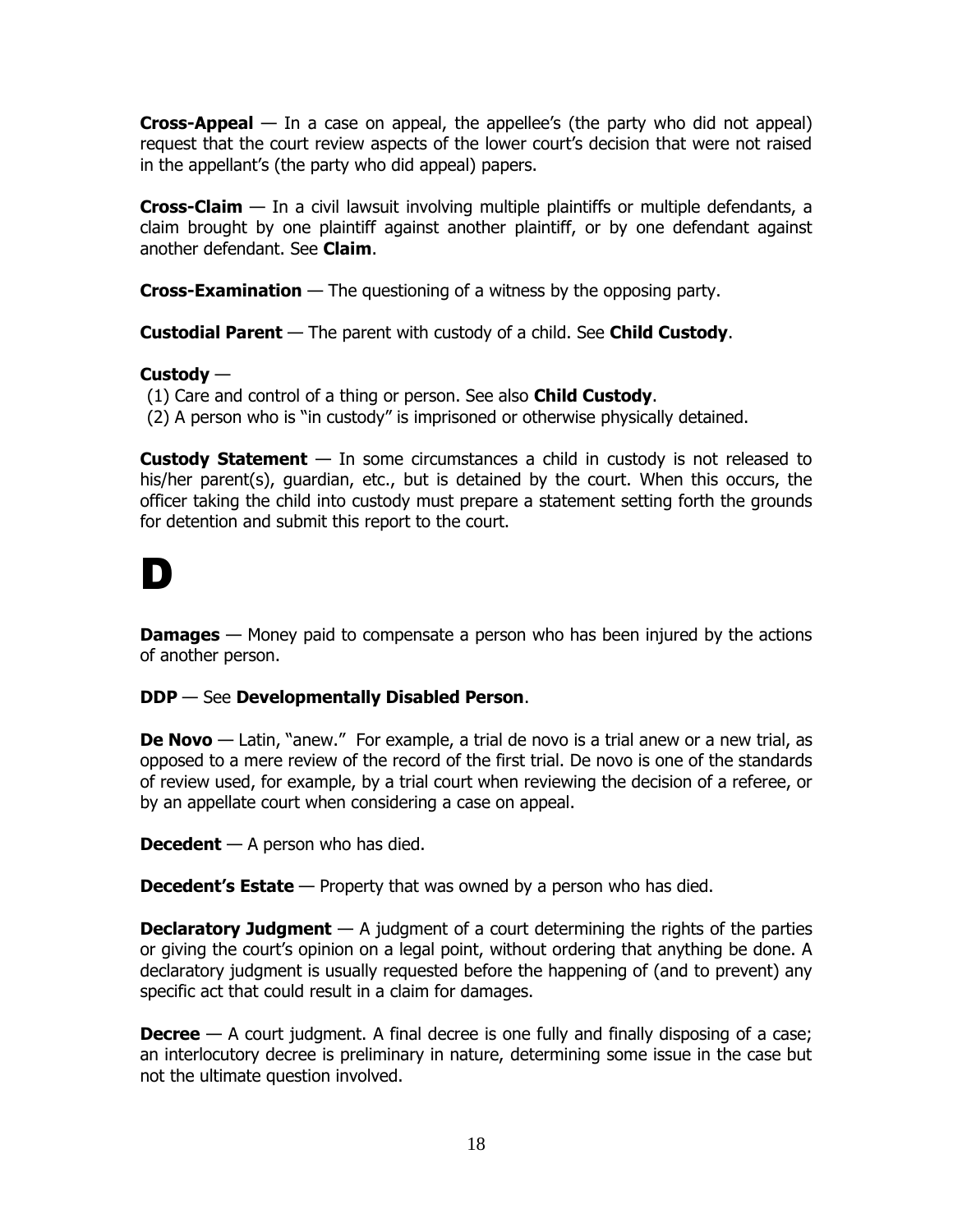**Default** — A failure to do what ought to be done, i.e., when a defendant does not plead within the time allowed or fails to appear for trial.

**Default Judgment** — Action taken by the court when a person fails to appear in court in answer to a summons in a civil case.

**Defendant** — The person against whom a lawsuit is started or a crime charged.

**Defense Attorney** — The attorney representing the accused (defendant).

**Delay** — Time periods between phases in the processing of cases through the judicial system.

**Delayed Appeal** — An appeal after the time for taking an appeal has run out and the higher court has granted permission to appeal because of some special circumstances.

# **Deliberate** —

(1) Criminal Cases. As applied to a jury, the weighing of evidence in light of the applicable law, for the purpose of determining the guilt or innocence of a defendant. (2) Civil Cases. As applied to a jury, the weighing of evidence in light of the applicable law, for the purpose of determining relevant facts.

# **Delinquency Proceedings** — See **Juvenile Delinquency Proceedings**.

**Demur** — To respond to a civil complaint by filing a demurrer. See **Demurrer**.

**Demurrer** — In some states, a response to a civil complaint alleging that even if the facts alleged in the complaint are true, they do not create any legal liability and therefore, do not warrant any further proceedings in the matter. In Michigan, such a response is made by way of a motion for summary disposition. See **Summary Disposition**.

# **Denial** —

(1) A refusal by a court to grant a request presented by petition or motion.

(2) In pleadings, an assertion that the allegations of the opposing party are untrue.

**Department of Human Services (DHS)** — The state agency responsible for administering a broad range of social services programs in Michigan, including financial aid to families and elderly persons, foster care services, and adoption services. Formerly known as the Family Independence Agency (FIA) and the Department of Social Services (DSS). See also **Children's Protective Services**.

# **Department of Social Services** — See **Department of Human Services**.

**Deponent** — One who gives a deposition.

**Deposition** — A method of pretrial discovery in civil cases. During a deposition, a party or witness (the "deponent") is placed under oath and required to give oral answers to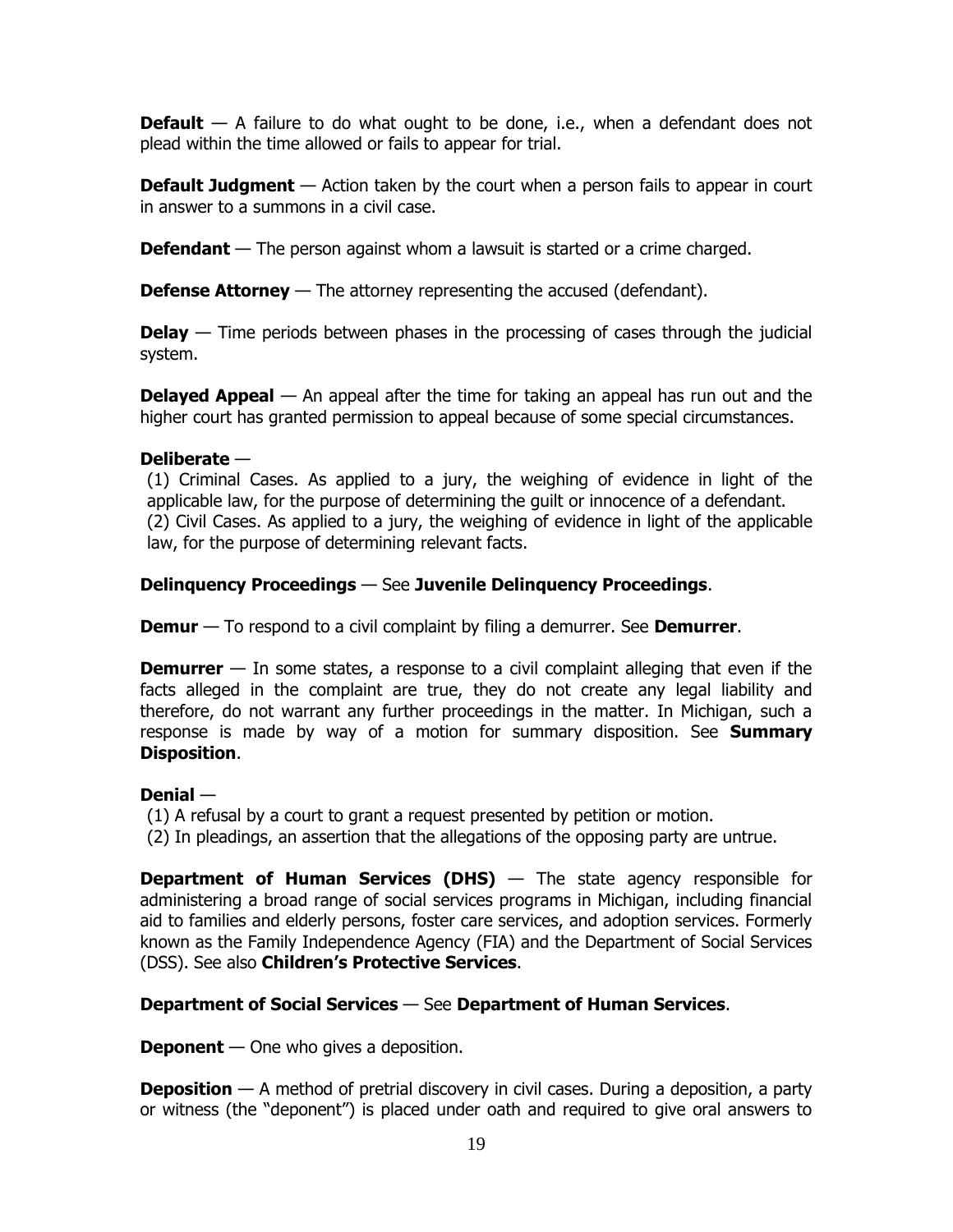questions. Most depositions are taken without court supervision; the deponent is usually questioned by an attorney for one of the parties. At the deposition, a transcript or videotape is made of the deponent's testimony. The transcript or videotape may be used to support various pretrial motions, or admitted into evidence at trial in cases where the deponent is unable to be present in court. See also **Discovery**.

**DEQ** — An abbreviation for the former Michigan Department of Environmental Quality. Now part of the **Department of Natural Resources and Environment.** See **DNRE**.

**Descendant** — A descendant is a person who follows in lineage, as from father to son or grandfather to grandson. A collateral relative (an aunt or uncle, for example) is not a descendant. See also **Ancestor**.

**Designated Proceedings** — Criminal proceedings against a juvenile under age 17 that occur within the family division of the circuit court. The juvenile is afforded all the legal and procedural protections that an adult would be given if charged with the same offense in a court of general criminal jurisdiction.

**Detention** — The temporary care of a child who requires custody for his or her own welfare or the community's protection pending disposition by the court or execution of an order of the court for placement or commitment. Also, a holding cell or area in a trial court for defendants in custody pending appearances in court.

**Developmentally Disabled Person (DDP)** — Under the Mental Health Code, a person with either of the following characteristics:

(1) The person is older than five years of age and has a severe, chronic condition attributable to a mental and/or physical impairment. This condition manifested before the individual's 22nd birthday, is likely to continue indefinitely, and results in substantial functional limitations in three or more areas of major life activity, including self-care, language, learning, mobility, self-direction, capacity for independent living, or economic self-sufficiency. Because of his or her condition, the person needs individually planned services that are of lifelong or extended duration.

(2) The person is age five or younger and has a substantial developmental delay or a specific congenital or acquired condition and there is a high probability that his or her condition will result in a developmental disability as defined in (1) above if services are not provided.

# See **Mental Health Code**.

# **Devise** —

(1) (Noun) Under the Estates and Protected Individuals Code (EPIC), a gift of personal or real property or both, made in a will.

(2) (Verb) Under the Estates and Protected Individuals Code (EPIC), to give real or personal property or both in a will. See **Estates and Protected Individuals Code (EPIC)**.

**Devisee** — Under the Estates and Protected Individuals Code (EPIC), a person given real or personal property under a will; formerly referred to as a legatee.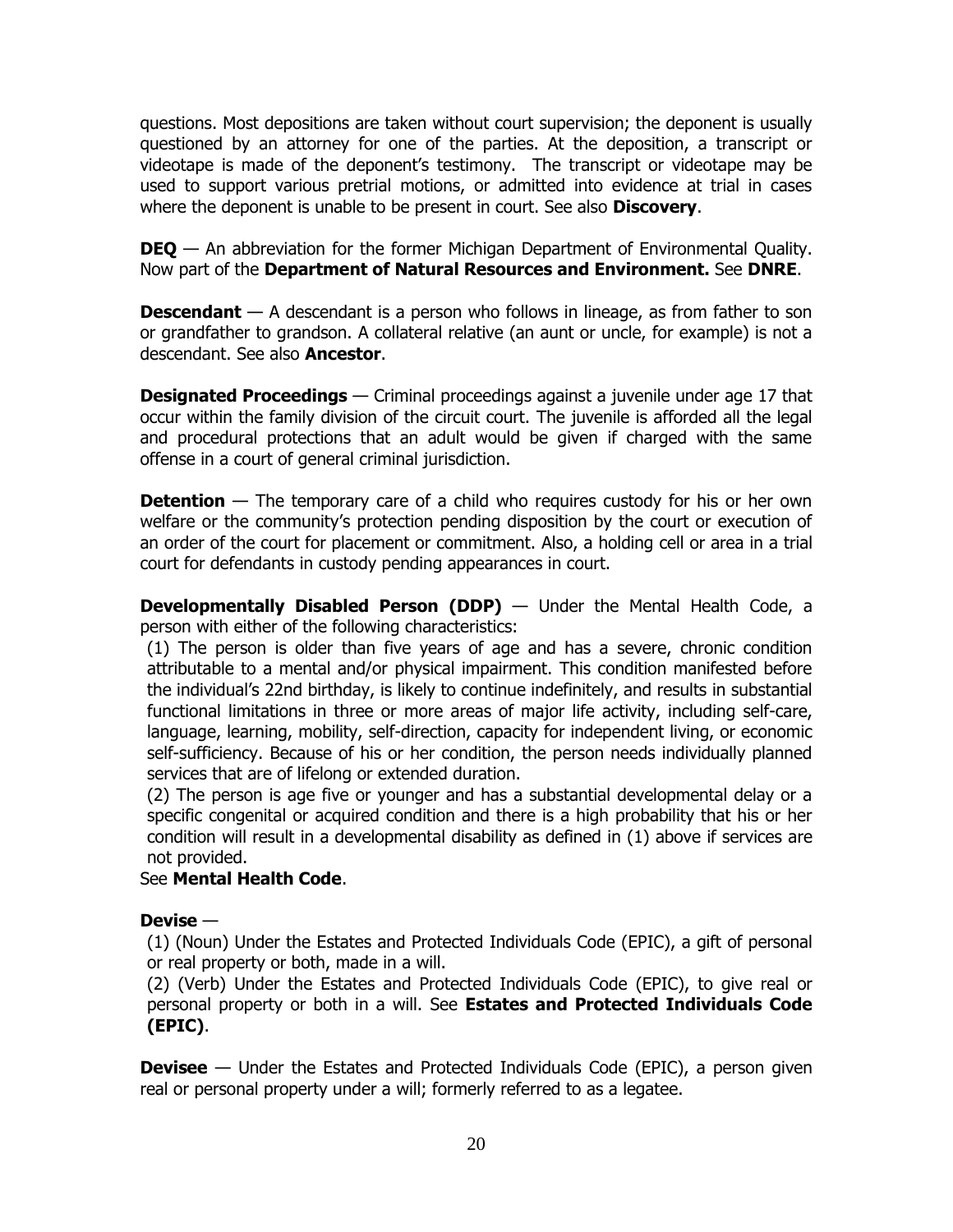#### **Dictum** — See **Obiter Dictum**.

**Dilatory Defenses** — Defenses made solely for purposes of delay.

**Dilatory Fiduciary** — A fiduciary (trustee) who causes undue delays in administering an estate.

**Dilatory Motion** — A motion made only for purposes of delay.

**Dilatory Plea** — A response to a lawsuit that has the object of delaying the action, without responding to the merits of the lawsuit.

**Directed Verdict** — A verdict issued by a judge at the conclusion of a civil jury trial when a party has not presented sufficient evidence to establish a necessary part of his or her case. A directed verdict is issued in response to a motion brought by the party's opponent. In granting such a motion, the judge "directs a verdict" in favor of the opponent who brought the motion, without sending the case to the jury for consideration.

**Directed Verdict of Acquittal** — A verdict issued by a judge at the conclusion of a criminal jury trial when the prosecutor has not presented sufficient evidence to convict the defendant. A directed verdict may not be granted to the prosecutor in criminal cases.

**Disappeared Person** — A person who is absent from their place of residence for at least seven continuous years and whose whereabouts are unknown by the person most likely to know their whereabouts (for seven years); no communication has been received from the disappeared person for seven years.

**Discontinuance** — The termination of a civil case by the plaintiff's withdrawal or failure to continue it. A voluntary dismissal by the plaintiff.

**Discovery** — The process of gathering and preserving evidence before trial in a civil or criminal case. See also **Deposition**, **Interrogatories**.

**Dismiss** — To order a cause or prosecution to be terminated; to refuse to hear the matter further.

**Dismissal** — An order or judgment deciding a particular lawsuit in favor of the defendant by sending it out of court without trial. Dismissal "with prejudice" forever bars the future initiation of a lawsuit on the same claim or cause; dismissal "without prejudice" disposes of the particular lawsuit before the court but a new lawsuit may be brought in the future based on the same claim or cause.

**Disposed Case** — Not pending; decided; closed.

**Disposition** — Determination of a case, whether by dismissal, plea and sentence, settlement and dismissal, or verdict and judgment.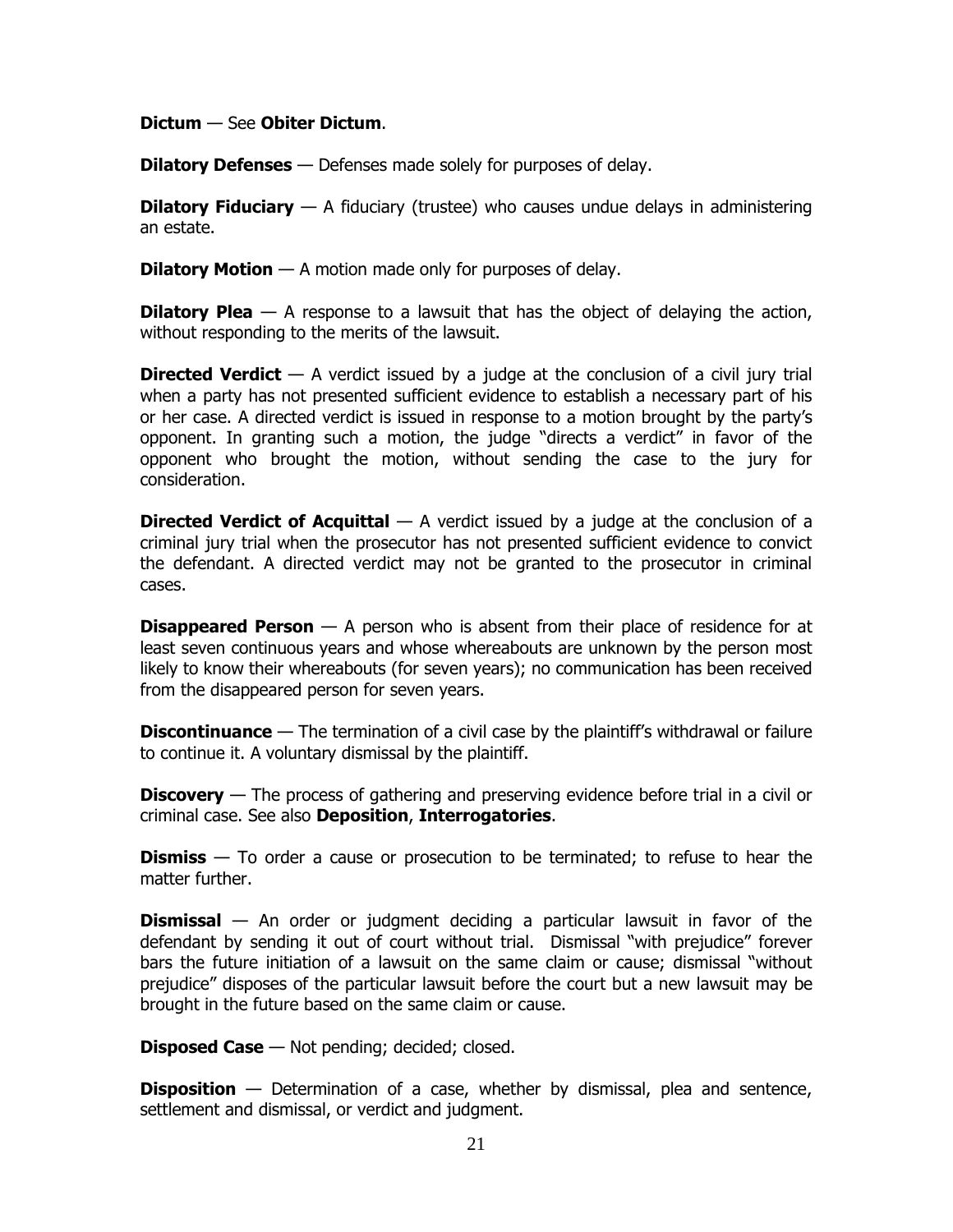**Disqualification** — Refers to the disqualification of a judge from hearing a case. Disqualification is proper when any interest may impair the ability of a judge to decide the case in a fair and impartial manner. Disqualification may be voluntary or it may be done on the motion of a party to the case.

**Dissenting Opinion** — An opinion written by an appellate judge explaining why he or she disagrees with the decision reached by the majority of judges considering the case. See also **Concurring Opinion**, **Majority Opinion**.

**Distributee** — One who receives property from a personal representative (but not a creditor or purchaser); a testamentary trustee to the extent of assets remaining in his or her hands; a beneficiary taking through a trustee.

**Distribution** — The division of the residue of an estate among the entitled parties by the order of the court, after payment of the debts and charges. It also includes the division of the residue of an estate by the Independent Personal Representative.

**District Court** — A Michigan trial court with jurisdiction over the following types of cases: civil suits involving up to \$25,000; adult criminal misdemeanor offenses punishable by a fine, or up to one year of imprisonment, or both; civil infractions; landlord/tenant disputes; small claims (civil suits involving \$5,500 or less); ordinance and charter violations punishable by a fine, or imprisonment, or both; and land contract forfeitures. Additionally, the district court is the court in which all adult criminal proceedings begin, regardless of the nature of the offense. In carrying out this function, the district court issues arrest and search warrants, sets bail, accepts bonds, conducts arraignments, and presides over preliminary examinations.

**Diversion** — A decision or program designed to divert offenders from official processing to a less formal, less adversarial and more community-based setting.

**Divorce** — The termination of the legal relationship between a husband and wife.

**DNRE** — An abbreviation for the Michigan Department of Natural Resources and Environment.

**Docket** — A written list of all important acts done in court in an individual case from beginning to end. This is properly called a "case docket." The term is often improperly used interchangeably with "calendar."

# **Domestic Abuse** — See **Domestic Violence**.

**Domestic Relations Action** — A case involving divorce, separate maintenance, annulment of marriage, affirmation of marriage, paternity, child or spousal support, custody of a minor, parenting time, or grandparenting time.

**Domestic Violence** — A pattern of sexual, physical, emotional and/or financial abuse, perpetrated with the intent and result of establishing and maintaining control over an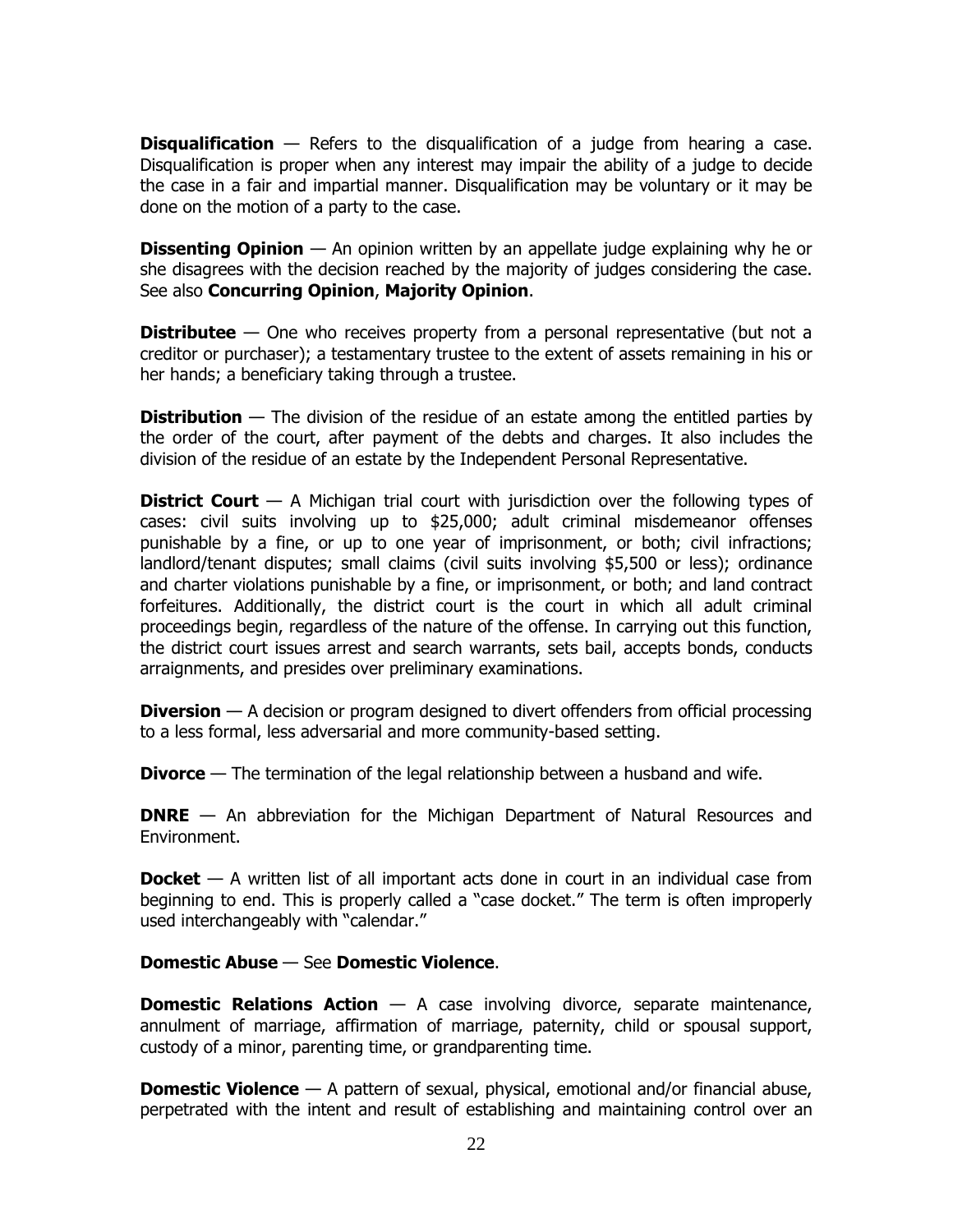intimate partner. Domestic violence may include both criminal and noncriminal acts, such as hitting, choking, kicking, shoving, scratching, biting, raping, kidnapping, threatening violence, stalking, destroying property, attacking pets, controlling access to money, or making degrading or insulting comments. The violence may be directed at persons other than the intimate partner (e.g., children) for the purpose of controlling the partner.

**Domicile** — The permanent home to which a person, when absent, always intends to return. See **Residence**.

**Double Jeopardy** — Being placed more than once in danger of being convicted and sentenced for the same offense, or being exposed to multiple punishments for the same offense.

**Dower** — One-third of a man's real property that his widow is entitled to use for her lifetime after her husband's death, solely as a result of her status as his wife, as opposed to property devised or inherited.

**Driver Responsibility Fees**  $-$  A fee imposed by the Department of State and collected by the Department of Treasury after a driver has been found guilty of specific traffic offenses or has accumulated seven or more points on his or her driving record within two years.

**DSS** — An abbreviation for the former Michigan Department of Social Services. Thereafter, the DSS was renamed the "Family Independence Agency" (FIA), and it is now known as the "Department of Human Services" (DHS).

**Duces Tecum** — Latin, "bring with you." On a subpoena it means that the person subpoenaed must bring records or other specified material into court.

**Due Process (of Law)** — The fundamental procedural rules that quarantee "fair play" in the conduct of legal proceedings. Due process includes the right to notice and a hearing, the right to an impartial judge and jury, the right to present evidence on one's own behalf, the right to confront one's accuser, the right to be represented by counsel, etc.

# E

**Easement** – The right to use another's land for a specific limited purpose. One common type of easement arises when one parcel of land is separated from any access to a road by a second parcel. In this case, the owner of the first parcel might obtain access to the road by way of an easement across the second parcel.

**Emancipation** — The process by which a minor between the ages of 16 and 18 can be freed from his or her parents' control.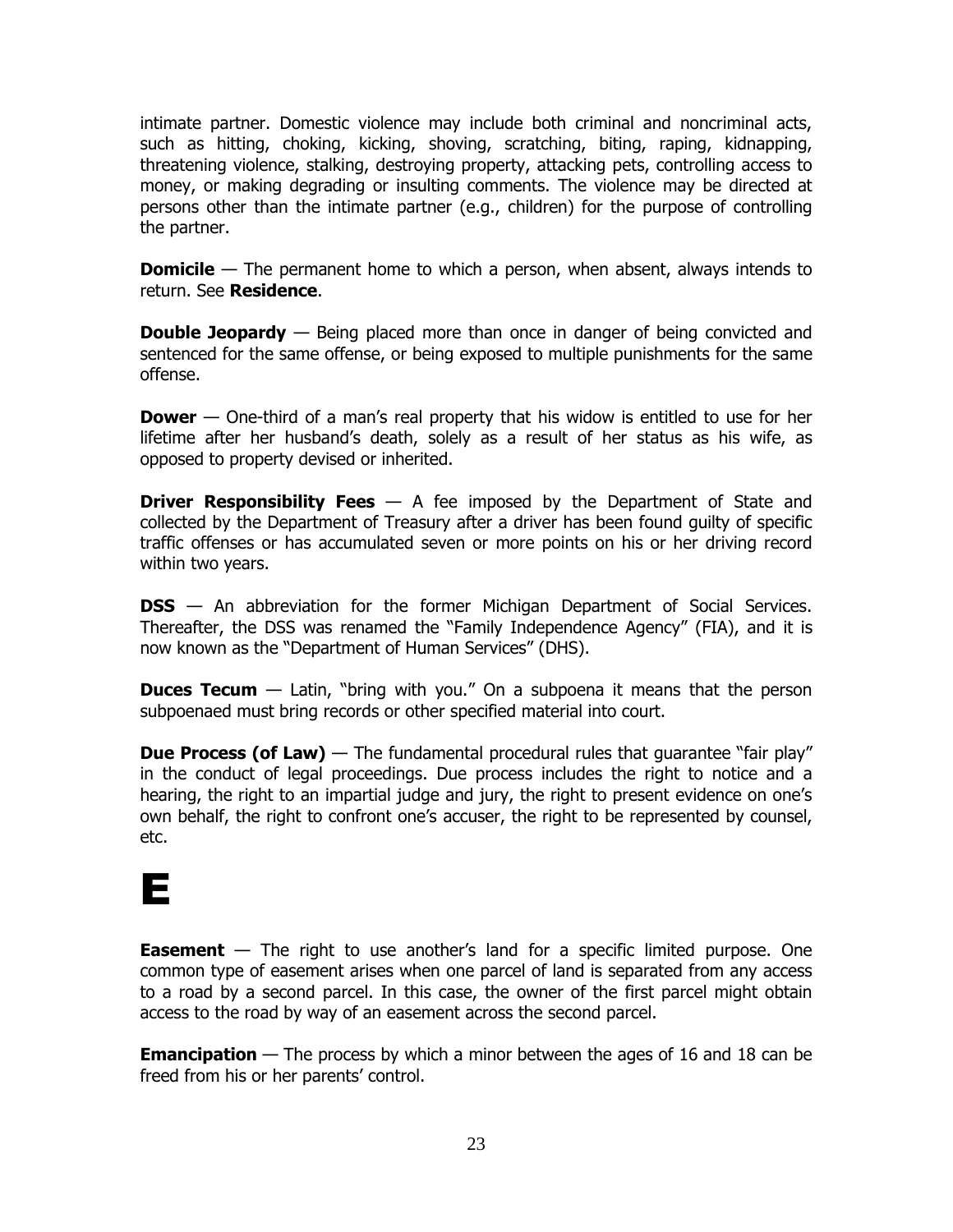**Enjoin** — To forbid; restrain.

**Equal Protection** — The Constitution requires that the government and courts of a state be open and available to all persons under the same conditions with like rules of procedure and evidence.

# **Equity** —

(1) The amount or value of property above the total liens, charges or encumbrances.

(2) A system of legal principles and remedies in civil cases that originated in England and survives in modern United States jurisprudence. Historically, there were two distinct courts in England - courts of law and courts of equity. Courts of law could award monetary damages in civil cases, but could give no other relief. If a party sought relief other than monetary damages, he or she had to turn to a court of equity, which could grant injunctions, grant divorces, afford relief from creditors in bankruptcy, etc. There are no longer separate courts of law and equity in the United States. Most trial courts can now issue both monetary and non-monetary relief. Different legal principles still apply to law and equity actions, however, and a few procedural distinctions survive, most notably the absence of the right to a jury trial in cases seeking equitable relief.

**Escheat** — The reversion of property to the state when a person dies leaving no heirs.

# **Estate** —

(1) The interest a person has in real or personal property. Examples: Property that was owned by a person who has died is referred to as a *decedent's estate*. Property held in trust for the benefit of another is a *trust estate.* The property of a person or corporation that has declared bankruptcy is an *estate in bankruptcy* or *bankrupt estate.* (2) The assets of a decedent or other person subject to administration under the authority of a court.

**Estates and Protected Individuals Code (EPIC)** — Michigan statutes governing wills, decedent's estates, trusts, and guardianships or conservatorships over minors or legally incapacitated persons. Effective April 1, 2000, the Estates and Protected Individuals Code (EPIC) replaced the Michigan Revised Probate Code.

**Estoppel** — A prohibition against a claim or position which is inconsistent with the claimant's prior conduct, e.g., one who sells land representing that he or she is authorized to do so may not claim in a later lawsuit against him or her that he or she had no authority to sell the land.

**Evidence** — Testimony, documents, physical objects, or other things presented at a trial or court hearing for the purpose of proving or disproving facts relevant to a case.

**Evidentiary Motion Hearing** — Hearings at which evidence is presented as opposed to a hearing at which lawyers argue matters of law.

**Ex Parte** — Involving only one party to a lawsuit without prior notice to any other party.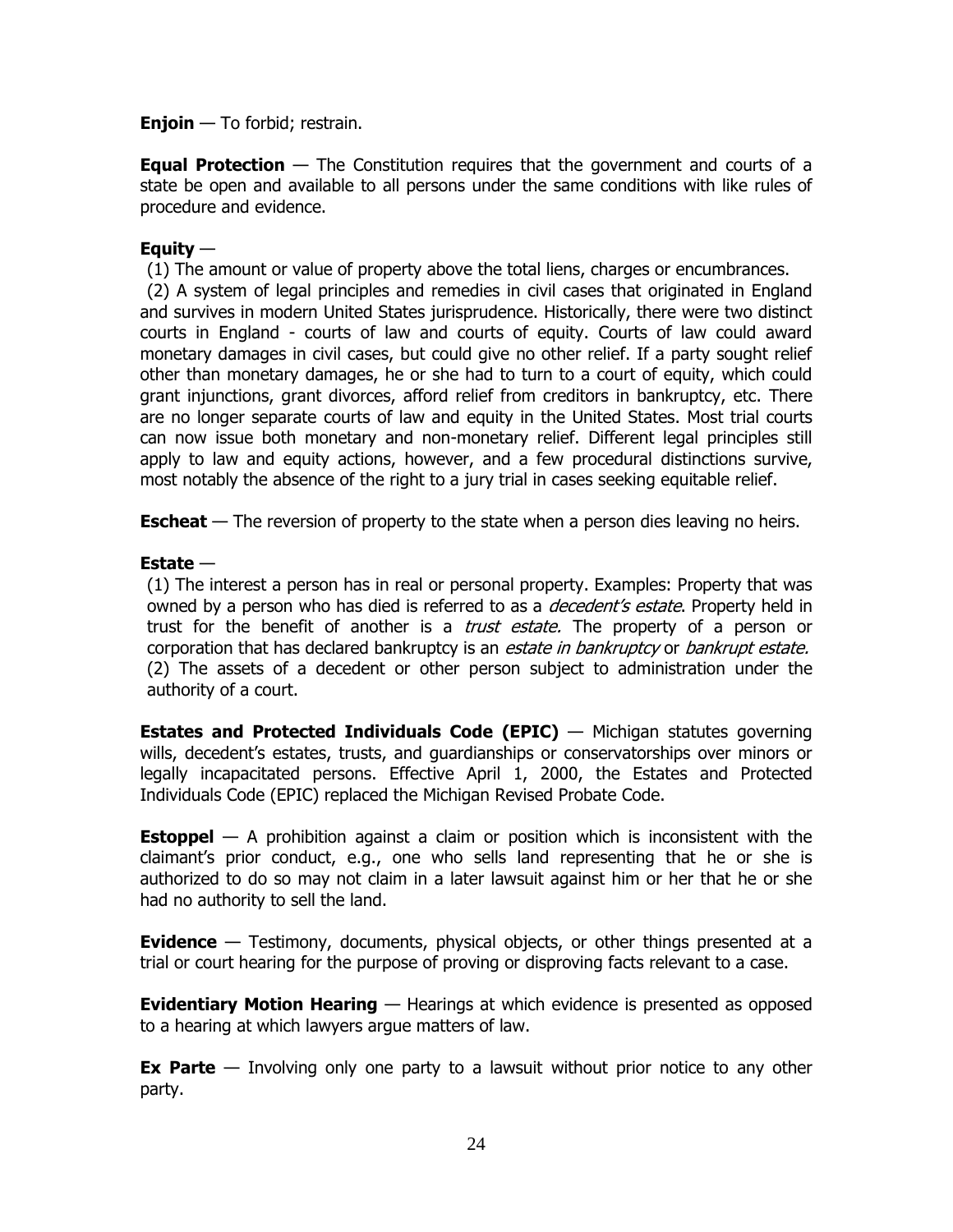**Ex Parte Communication** — A communication between the court and one party to a lawsuit made without prior notice to any other party.

**Ex Parte Injunction** — An injunction issued upon the request of one party to a lawsuit without prior notice to any other party.

**Ex Parte Motion** — A motion made to the court by one party to a lawsuit without prior notice to any other party.

**Ex Parte Order** — An order made by the court upon the application of one of the parties to a lawsuit without prior notice to any other party.

**Ex Post Facto** — Latin, "after the fact." Legislation made applicable to an act after the act was committed. Statutes making a prior legal act illegal. Ex post facto laws are unconstitutional.

**Examination** — An inspection or investigation. As pertains to court action, the term is used to describe a preliminary hearing before the district court to determine whether there is sufficient cause to hold a person to answer a felony charge before the circuit court.

**Execute** — To carry out, complete or dispose of according to law.

# **Execution** —

(1) A postjudgment remedy to collect a money judgment. A writ issued by the court to authorize the process server to seize or take possession of real or personal property to be sold to satisfy the judgment.

(2) The carrying out of some act or course of conduct to its completion; i.e., execution of a civil judgment puts into effect the final judgment of the court by obtaining possession of that which the judgment has awarded.

**Execution of an Instrument** — The signing, sealing and delivery of a written instrument or document.

**Executor, Executrix** — Executor (male). Executrix (female). A person named in a will to carry out its terms, that is, to execute the will. Under the Estates and Protected Individuals Code (EPIC), this person is called a personal representative (if acting with court supervision) or an independent personal representative (if acting without court supervision). See also **Estates and Protected Individuals Code (EPIC)**.

# **Exempt Property** —

(1) Personal property that the surviving spouse of a decedent is automatically entitled to receive from the decedent's estate.

(2) Property of a judgment debtor that is exempt from executions under either state law or federal bankruptcy law.

**Exonerate** — To free from suspicion; to show someone to be free of guilt.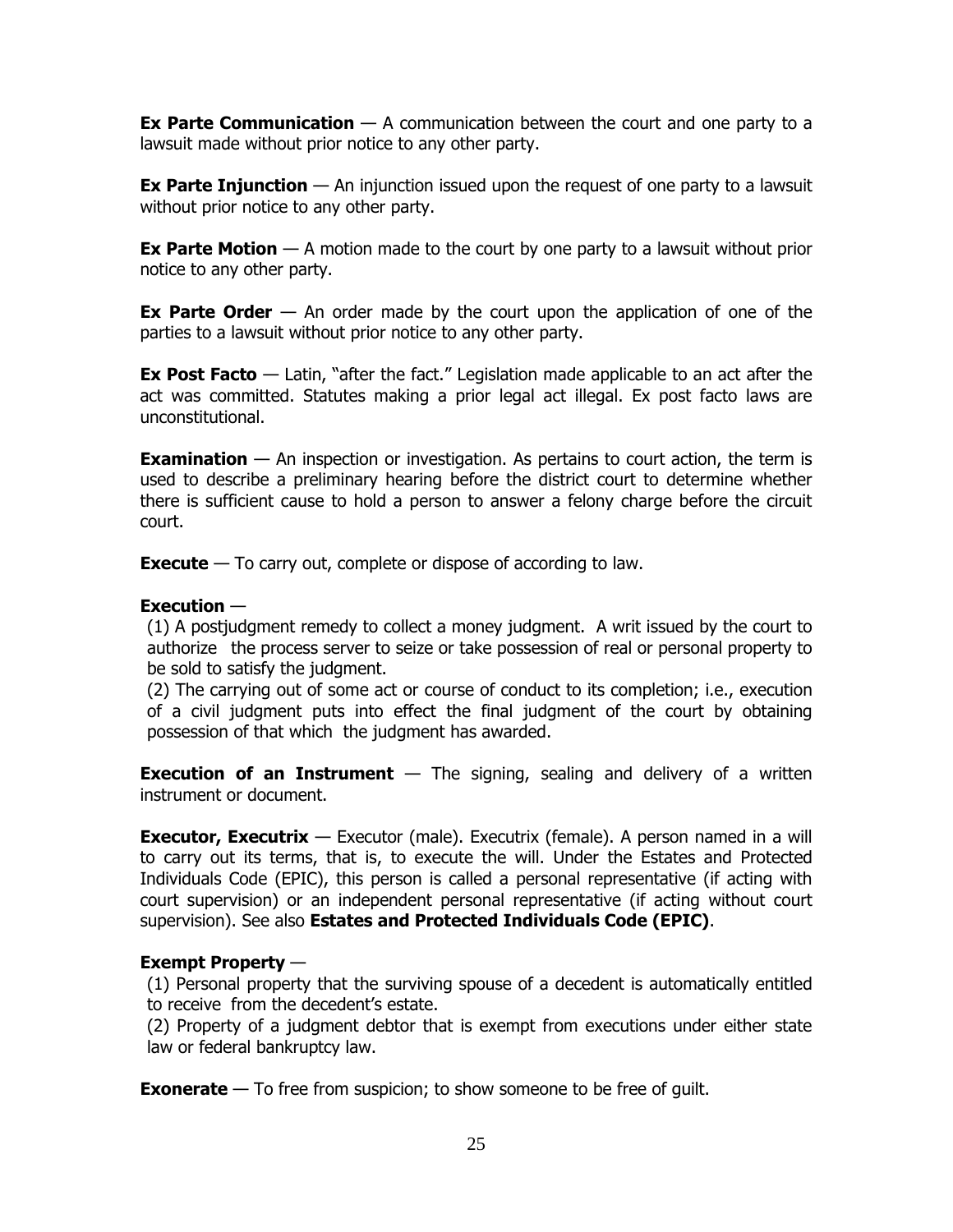**Expunge** — To legally void records - including criminal records - in files, computers or other depositories.

**Extradition** — The formal process of delivering a person found in one state to the authorities of another state where that person has been accused or convicted of a crime.

# F

**FAC Case** — Stands for "Failure to Answer Citation." When a person fails to answer a traffic citation (ticket) the court concerned notifies the Department of State, which enters this information into its computer system. When this occurs it is called an "FAC Case," and the defendant's license is suspended until the FAC is set aside after the case is disposed of, and a fee is paid.

**Family Division of the Circuit Court** — A division of the circuit court devoted to the following proceedings: divorce; paternity; child or spousal support; parenting time; child custody; adoptions; juvenile delinquency; child protective proceedings; name changes; personal protection orders; emancipation of minors; waiver of parental consent to an abortion; and guardianships or conservatorships for persons under 18 where the matter arises out of a child protective proceeding, delinquency proceeding, or a domestic relations custody case.

**Family Independence Agency (FIA)** — This agency was formerly the Department of Social Services (DSS) and is now the Department of Human Services (DHS).

**Family Independence Program (FIP)** — Temporary cash assistance for low-income families with minor children and pregnant women. The Family Independence Program helps them pay for living expenses such as rent, heat, utilities, clothing, food and personal care items.

**FCJ Case** — Means "Failure to Comply with Judgment" imposed for civil infractions that are issued on traffic violations; FCJ cases follow the same procedure as FAC cases.

**FCPV Case** — Means "Failure to Comply with Parking Violation" entries. The Department of State will prohibit individuals from obtaining or renewing licenses when they have six or more unpaid parking tickets within a court.

**Fees** — A charge fixed by law for services of public officers or for use of a privilege under government control; charge or wages for services given to the person for whom the services were performed, such as fiduciary or attorney fees.

**Felony** — A crime punishable by more than one year in state prison, unless it is specifically stated to be a misdemeanor. Felonies are tried in circuit court.

**FIA** — **Family Independence Agency**. Now Department of Human Services (DHS).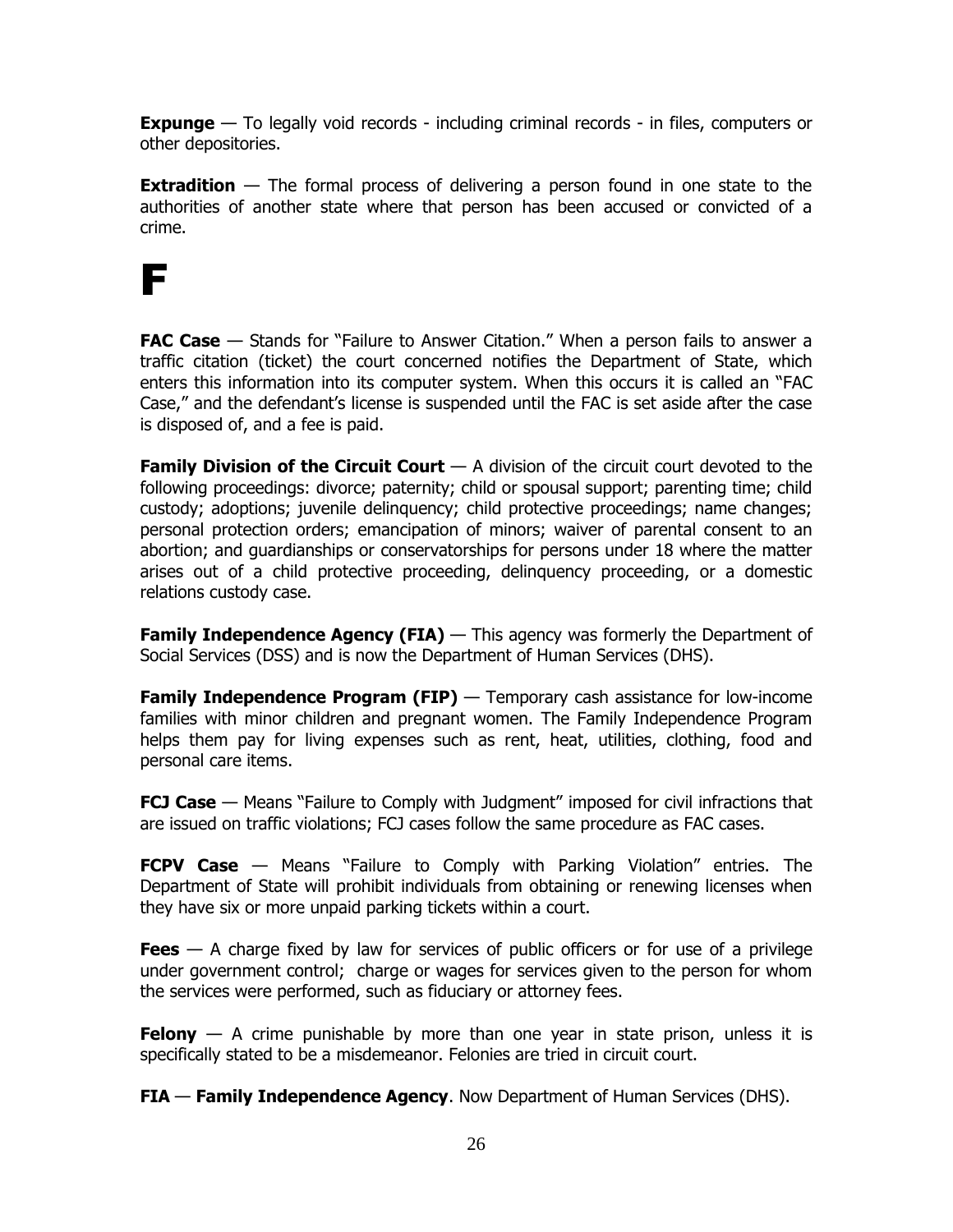**Fiduciary** — A person or institution who manages money or property for the benefit of another, and who is held to a high standard of care in carrying out this responsibility.

(1) Successor Fiduciary: One who is appointed to take the place of a prior fiduciary.

(2) Temporary Fiduciary: One who is appointed by the court to act as a fiduciary until a permanent fiduciary is appointed.

For examples of fiduciaries, see **Attorney in Fact**, **Conservator**, **Guardian**, **Independent Personal Representative**, **Personal Representative**, **Trustee**.

**File** — To put in the records, or deposit in the custody or among the records of a court.

**Filing** — The act of recording the various legal documents pertaining to a suit with the clerk of the court. "Filing" also specifically refers to the original warrant, complaint, or other document that initiates the action.

**Filing Fees** — Sums of money which must be paid to the court clerk before a civil action or an estate proceeding may be initiated.

**Foreclosure** — A proceeding in which a [mortgagee,](http://en.wikipedia.org/wiki/Mortgage#Mortgage_lender) or other [lien holder,](http://en.wikipedia.org/wiki/Lienholder) usually a lender, obtains a court order [to repossess](http://en.wikipedia.org/wiki/Court_order) property. See **Mortgage**, **Mortgagee**, **Mortgagor**.

**Foreign Judgment** — A judgment issued by a court having jurisdiction in Indian territory, a foreign state, or a state other than Michigan. See also **Judgment**.

**Foreign Personal Representative** — A personal representative from a jurisdiction other than Michigan. See also **Personal Representative**.

**Foreign Support Order** — A support order issued by a court having jurisdiction in Indian territory, a foreign state, or a state other than Michigan. See also **Support Order**.

**Forensic Center** — Another name for the Center for Forensic Psychiatry operated by the Department of Mental Health. Criminal defendants are often sent there by trial courts to determine if they are competent to stand trial.

**Formal Calendar** — In juvenile matters, if it appears that formal jurisdiction is required, a petition must be filed. Further hearings shall be scheduled on the "formal calendar."

**Formal Hearing** — See **Civil Infraction Formal Hearing**.

**Forum** — A court or the jurisdiction where a court sits.

**Forum Non Conveniens** — Latin, "an inconvenient court." A court's power to decline to exercise its jurisdiction in a case because the convenience of the parties and/or the interests of justice would be better served if the case were tried in another court with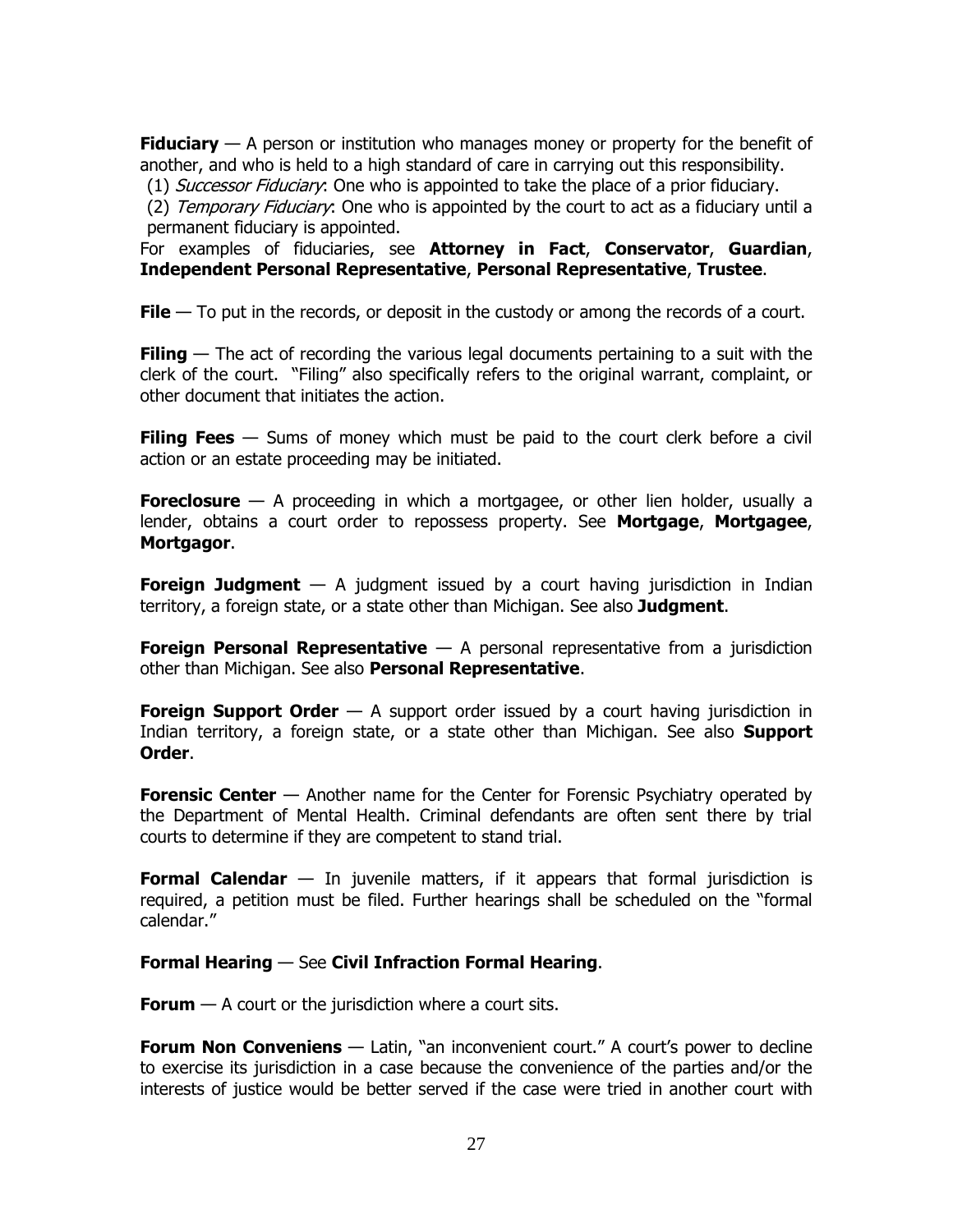jurisdiction over the case, i.e., another court in which the case could have originally been filed.

**Foster Care Review Board** — A Board created by statute in many counties throughout Michigan to review selected court cases and permanency plans of neglected and abused children placed in foster care. These boards are composed of private citizens.

**Foster Home** — A licensed home for the temporary board and care of abused, neglected, or delinquent children who have been removed from their homes.

**Fraud** — The intentional communication of an untruth or the concealment of a material fact to deceive another person in order to deprive the person of property, to induce the person to surrender a legal right, or to injure him or her in some other way.

# **Friend of the Court** —

(1) The office connected with the family division of the circuit court that investigates and advises the court in domestic relations cases involving minor children. The Friend of the Court Office is also responsible for enforcement of court orders in those cases.

(2) The person responsible for directing the Friend of the Court Office.

(3) Latin, "amicus curiae." Someone, not a party to a case, who volunteers to offer information to assist a court in deciding a matter before it.

**Fugitive** — One who flees; always used in law with the implication of flight, evasion, or escape from some duty or penalty or from the consequences of a misdeed.

**Fugitive Warrant** — A warrant authorizing the taking into custody of a person who has fled from one state to another to avoid prosecution or punishment for crime.

**Full Faith and Credit** — A court's constitutional obligation to recognize and enforce orders, decrees, and judgments issued by the courts of other U.S. states or Indian tribes.

# G

**Garnishment** — A court order to take part of a debtor's wages or other money owed to him or her before he or she receives the money, because of an unpaid debt owed to a creditor who has obtained a judgment against the debtor.

**Grand jury** — A jury of inquiry that receives complaints and accusations in criminal cases. It hears the prosecutor's evidence and issues indictments when satisfied that there is probable cause to believe that a crime was committed, and that the accused committed that crime. Grand juries are rarely used in Michigan but are very common in the federal judicial system.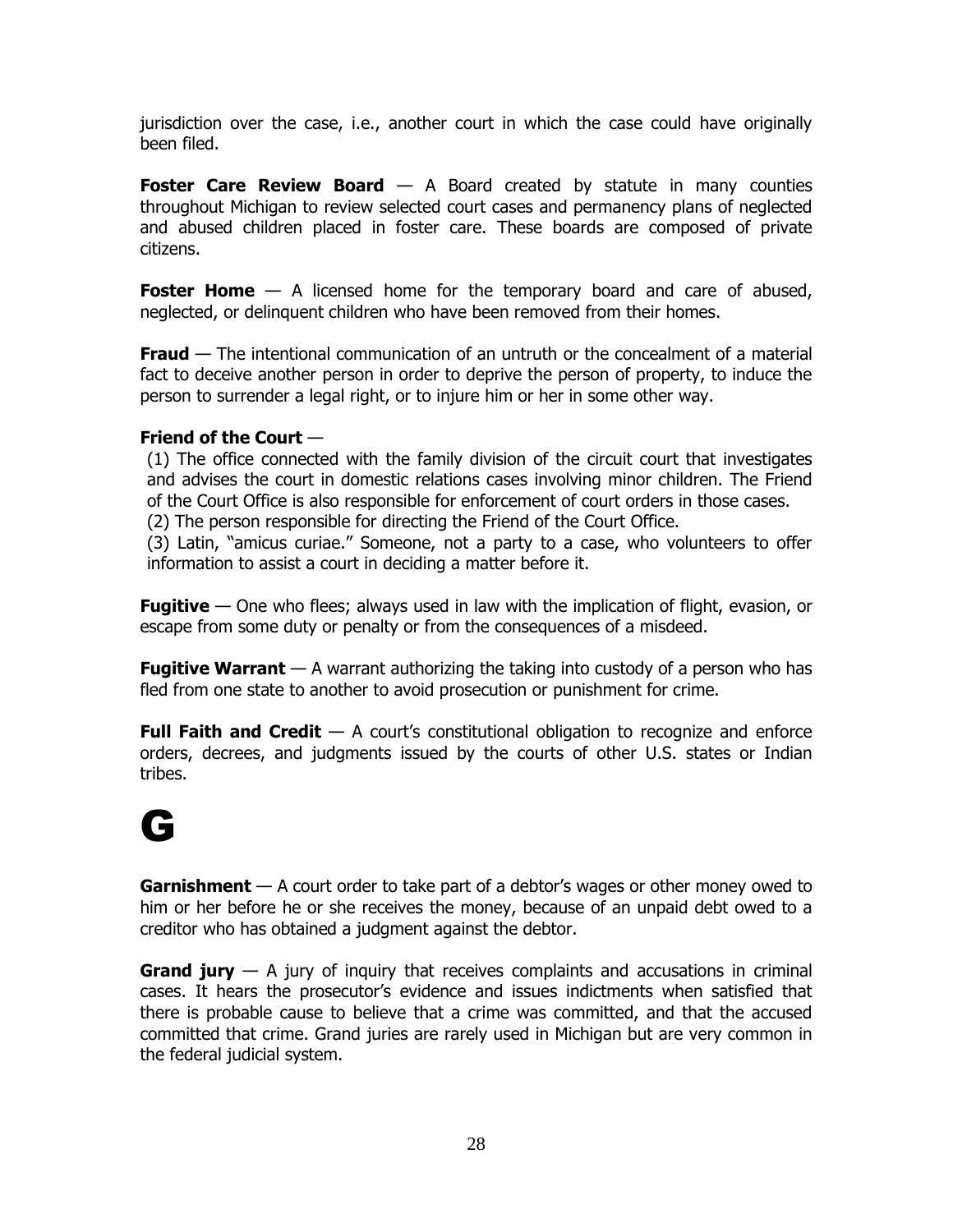**Grandparenting Time** — The time a child spends with a grandparent. Under certain circumstances, a grandparent may seek a court order for grandparenting time.

**Grant** — To transfer property to another, especially real property.

**Grantee** — The person to whom a grant is made, e.g., the person who receives title to real property by deed.

**Grantor** — The person who makes a grant.

**Group Home** — A licensed home for the temporary board and care of abused, neglected, or delinquent children.

**Guarantor** — A person who is liable to fulfill another person's financial obligation in the event the other person fails to fulfill it. The other person is known as the "principal." See also **Principal**, **Surety**.

# **Guardian** —

(1) Under the Estates and Protected Individuals Code (EPIC), a person with the legal duty and power to care for another individual who is: (a) under age 18; or (b) a legally incapacitated person. A guardian may be appointed by a court or designated in a will. See **Conservator**, **Estates and Protected Individuals Code (EPIC)**, **Legally Incapacitated Person**, **Protected Person**, **Ward**.

(2) Under the Mental Health Code, a person with the legal duty and power to care for a developmentally disabled person or the developmentally disabled person's estate. See **Developmentally Disabled Person**, **Estate**, **Mental Health Code**.

**Guardian Ad Litem** — An individual appointed by the court during the course of litigation to promote and protect the interests of a person affected by the litigation.. Examples:

(1) A guardian ad litem may be appointed to protect the interests of a minor or incompetent person who is a defendant in a civil action. See also **Next Friend**.

(2) If necessary, a guardian ad litem may be appointed to appear for and represent the interests of any person in any proceeding in probate court. Sometimes a court appoints a guardian ad litem to protect the interests of an unascertained, unknown, unborn, or disappeared person.

(3) A court sometimes appoints a guardian ad litem to protect the interests of a minor in a domestic relations or juvenile proceeding.

**Guilty** — Responsible for a crime.

# H

**Habeas Corpus** — Latin, "you have the body." The name of a writ used to bring a person before a court or judge. Generally, the writ is addressed to an official or person who supervises the detention of others. It commands him or her to produce the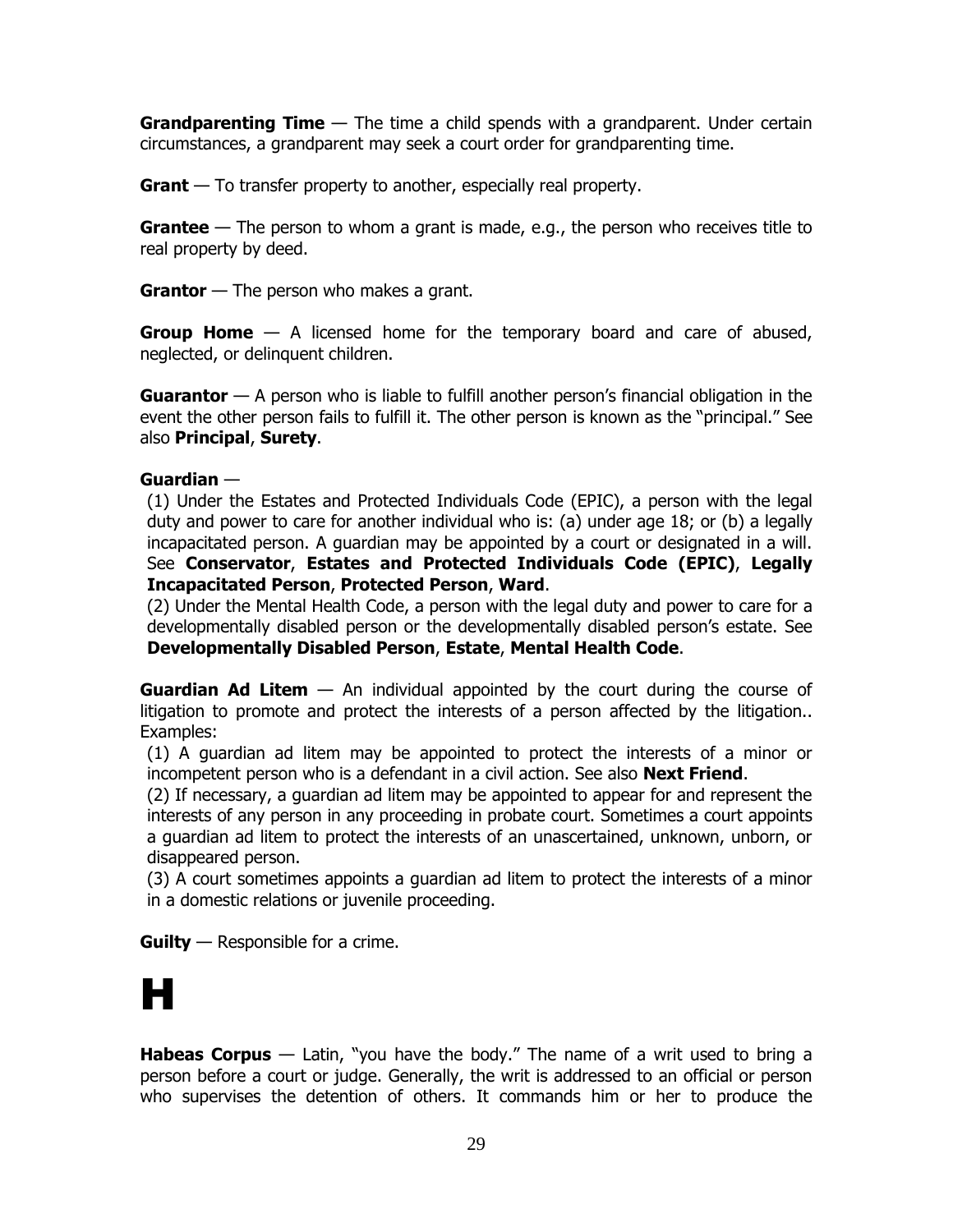detained person in court so that the court may determine whether that person is being denied his or her freedom lawfully.

**Harmless Error** — An error committed in the course of a trial that does not justify reversal of the verdict on appeal.

**Hearing** — A court proceeding on the record. Hearings are often used to determine issues arising before or after the full trial of a case and may be less formal than the trial.

**Hearsay** — Second-hand evidence not arising from personal knowledge of the witness but generally from repetition of what the witness has heard others say.

# **Heir** —

(1) Someone who is entitled by statute to inherit the property of another person in the event that that person dies without a valid will.

(2) A person who inherits the property of another, whether by will or by intestate succession. See also **Intestate Succession**.

**Holographic Will** — An unwitnessed will where the dispositionary portions are in the handwriting of the decedent, signed and dated at the end.

**Homestead** — Property designated as a home by its owner; designed to protect the possession and enjoyment of the owner against the claims of creditors.

**Hostile Witness** — A witness who exhibits such antagonism toward the party who called the witness to testify that cross-examination of that witness by that party is permitted by the court.

# I

**Illegitimate Child** — A child born to parties who are not married to each other.

**Impanel** — (As pertains to juries.) To select a jury and enroll their names.

**Impeachment of Witness** — Questioning of a witness by an adverse party that attempts to cast doubt on the credibility (believability) of the witness.

# **In Pro Per** — See **Pro Per Litigant, Pro Se Litigant**.

**In Propria Persona** — Latin, "in one's own person." See **Pro Per Litigant, Pro Se Litigant**.

**Inactive Case** — A pending case over which the court has no effective control; a case that is filed in the court, but for some reason cannot be processed by the court. Examples: non-service or no progress (civil); or defendant absconded or never arraigned (criminal).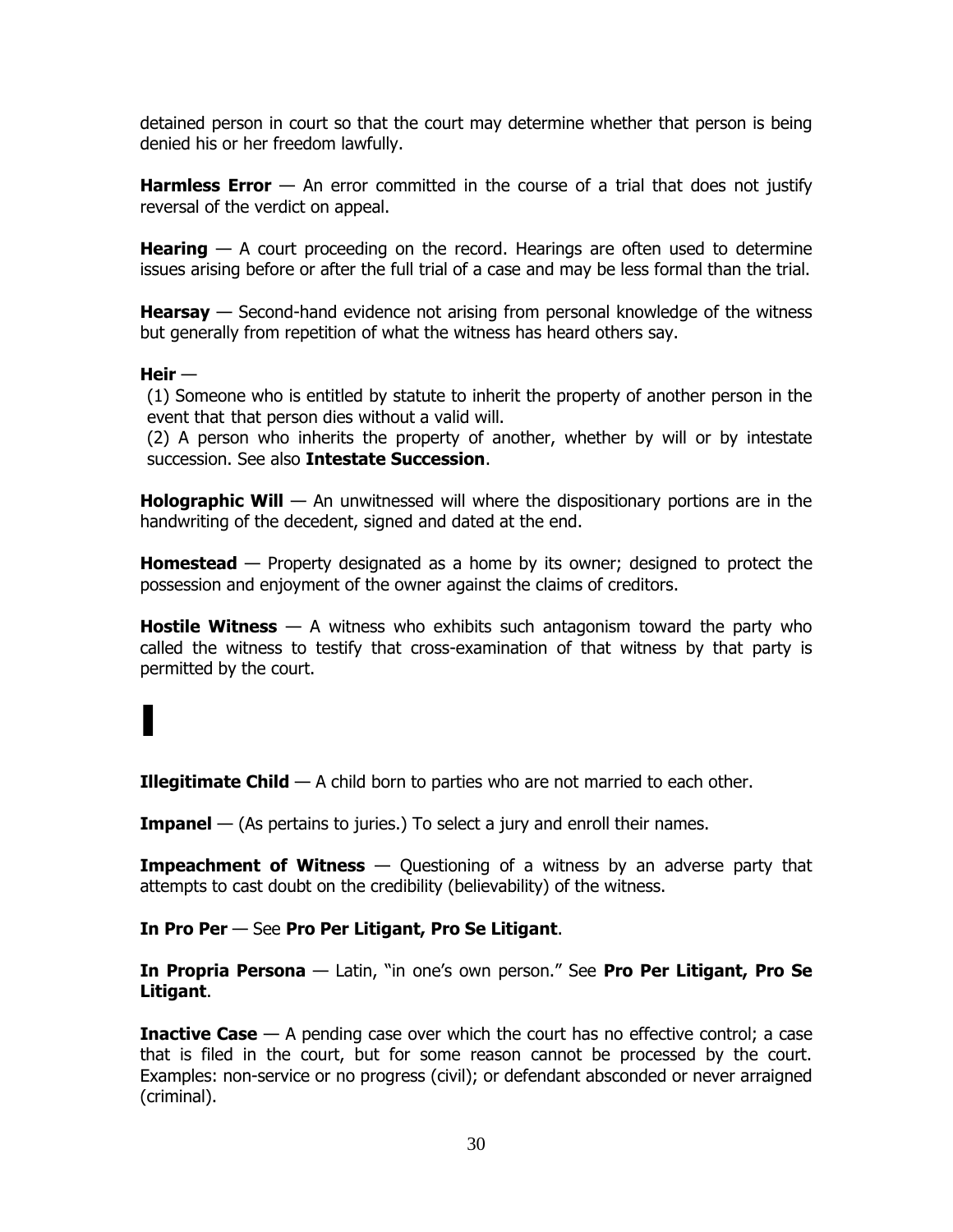**Incarceration** — Commitment to jail or prison.

**Incompetent Evidence** — Inadmissible evidence.

**Income Withholding Order** — An order entered by the circuit court providing for the withholding of a person's income to enforce a child support order.

#### **Inconvenient Forum** — See **Forum Non Conveniens**.

**Independent Personal Representative** — Person administering a decedent's estate under the Estates and Protected Individuals Code (EPIC). An independent personal representative administers the estate without the court's supervision. See **Decedent's Estate**, **Estates and Protected Individuals Code (EPIC)**.

**Independent Probate** — Probate designed to operate without unnecessary intervention by the probate court as provided for by the Estates and Protected Individuals Code. See **Estates and Protected Individuals Code (EPIC)**.

**Indian Child Welfare Act (ICWA)** — A federal law passed in 1978 to protect the best interests of Indian children and to promote the stability and security of Indian tribes and families.

**Indictment** — Formal accusation, "true bill," presented by a grand jury and charges a person with a crime.

**Indigent** — Impoverished; needy; poor; without funds.

**Inferior Court** — Lower court. Any court subordinate to a higher appellate court in a particular judicial system.

**Informal Hearing** — See **Civil Infraction Informal Hearing**.

**Information** — A formal accusation (criminal information) of a crime, differing from an indictment in that it is prepared and signed by the prosecuting attorney instead of the grand jury. This is the most common means employed in Michigan to bring an accused before the circuit court after a bindover from the district court.

**Inheritance** — Property received from someone who dies, whether by will or by intestate succession. See also **Intestate Succession**.

**Injunction** — A court order requiring or forbidding an action. See also **Enjoin**, **Temporary Restraining Order**.

(1) Permanent Injunction  $-$  An injunction granted after the court has held a final hearing on the merits of a case. A permanent injunction is intended to remain in force unless and until modified by a later decree of a court.

(2) Preliminary Injunction — A temporary injunction granted during the pendency of a suit, to restrain a party from doing or continuing some act that could cause irreparable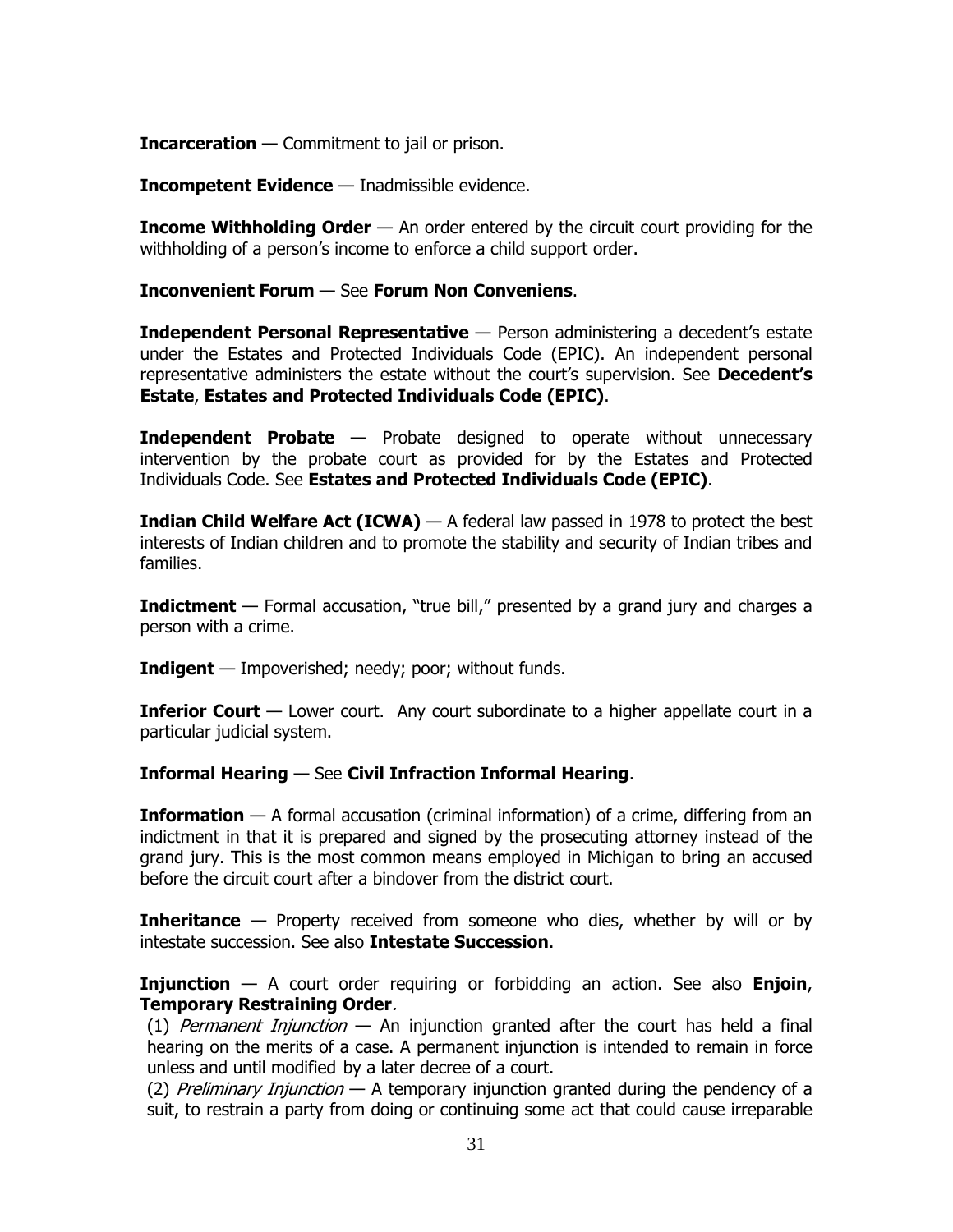injury to the other party. A preliminary injunction may either be discharged or made permanent, according to the result of the controversy, as soon as the rights of the parties are determined.

**Innocent** — The term often used instead of "not guilty." The terms do not mean the same thing legally because a "not guilty" verdict means only that the fact-finder did not believe beyond a reasonable doubt that the defendant was guilty of the crime charged and therefore, the defendant was acquitted of the crime.

**Inquest** — A legal inquiry into a certain matter generally before a court and most often with the aid of a jury. A medical examiner or coroner may conduct an inquiry (inquest), sometimes with the aid of a jury, when investigating a murder, a death under suspicious circumstances, or a death occurring in a prison.

**Inter Vivos** — Latin, "between the living." Relates to a gift of property conveyed during the conveyor's lifetime, not by will or because the conveyor believed in his or her imminent death.

**Interested Party** — Under the Estates and Protected Individuals Code (EPIC), one of the following: heir; devisee; beneficiary; a fiduciary of a legally incapacitated person who is an heir, devisee, or beneficiary; fiduciary or trustee named in an instrument involved; or a special party. See **Beneficiary**, **Devisee**, **Estates and Protected Individuals Code (EPIC)**, **Fiduciary**, **Heir**, **Legally Incapacitated Person**, **Trustee**.

**Interested Person** — Under the Estates and Protected Individuals Code (EPIC), one of the following: interested party; creditor; surety; any person having a property right in a trust estate or the estate of a decedent or ward who may be affected by the proceedings, including a person nominated as personal representative; or a fiduciary representing an interested person. See **Estate**, **Estates and Protected Individuals Code (EPIC)**, **Fiduciary**, **Interested Party**, **Personal Representative**, **Surety**, **Trust**.

**Interim Bond** — A bond that is set by a police officer when a person is arrested without a warrant for a misdemeanor offense. Any misdemeanor warrant may also have an interim bond endorsed on it by the issuing judge or district court magistrate. It allows one to be released from custody pending an arraignment.

**Interim Order** — A temporary court decree, which is put into effect until something else is done.

**Interlocutory** — Temporary; not final. Generally decides some point or matter between the beginning and end of a case but is not a final decision of the case.

**Interlocutory Appeal** — An appeal of a decision made by the court during the course of an action, but before the final order or outcome of the action.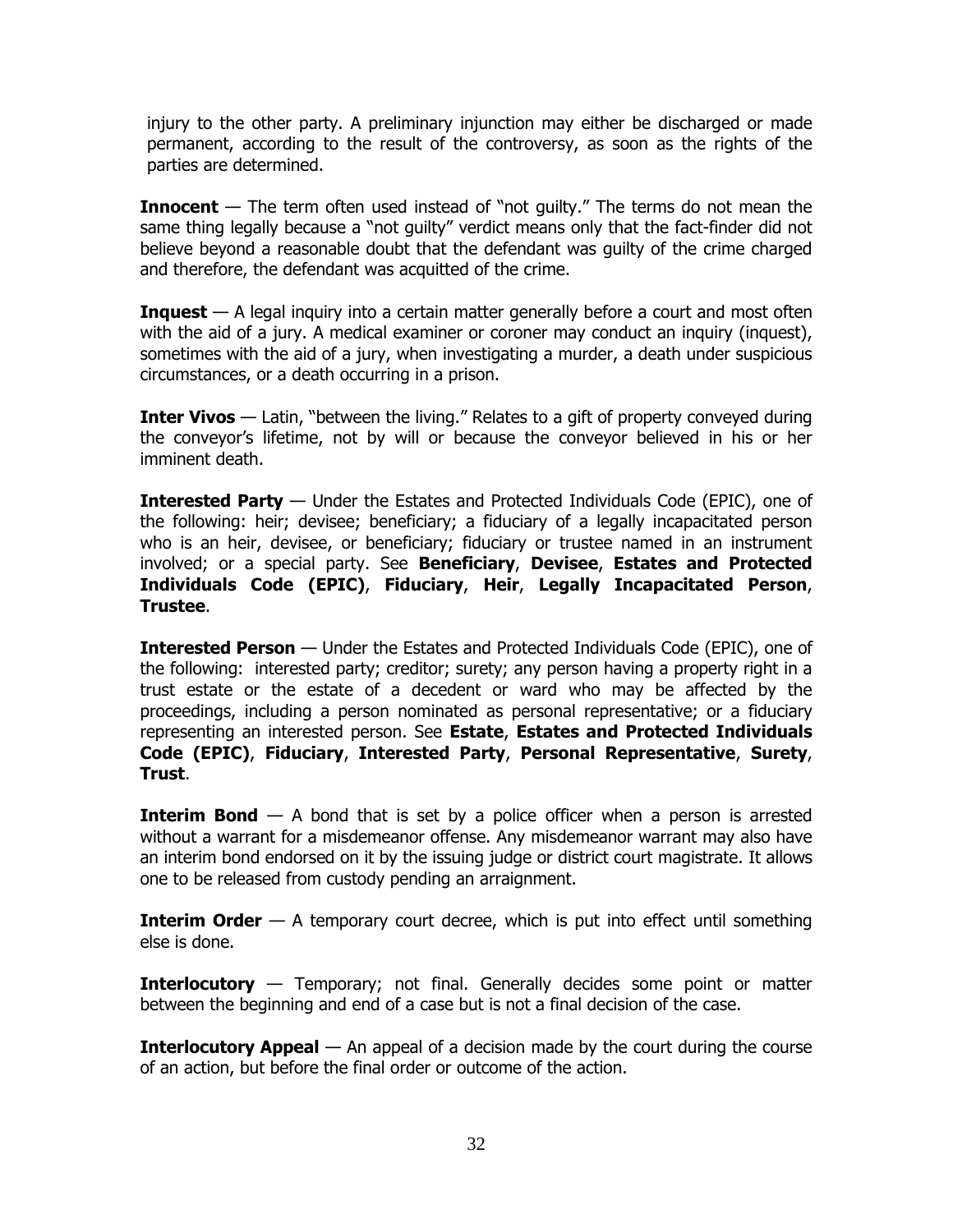**Interrogatories** — Written questions posed before trial by one party to a civil case and served on another party to the case, who must answer them in writing under oath. See **Discovery**.

**Interstate** — Involving two or more states.

**Interstate Compact** — Rules adopted by states governing the transfer of supervision of a probationer or parolee from one state to another. There are Compacts governing both adults and juveniles.

**Interstate Income Withholding Order** — An order entered to secure the enforcement of child support obligations by withholding income derived in this jurisdiction to enforce the child support order of another jurisdiction.

**Intestate** — Dying without having made a valid will.

**Intestate Succession** — In cases where a decedent has left no valid will, a statutory determination of the right to inherit the decedent's property, made according to the heirs' relationship to the decedent.

**Inventory** — A list of the assets of a decedent or ward required by law to be filed in probate court reflecting those assets that are subject to management by the fiduciary.

**Inventory Fee** — A statutory fee for services rendered to a decedent's estate by the probate court.

# **Issue** —

(1) Of a person: An individual's descendant.

(2) In a pleading: A single, certain, and material point, raised in the pleadings by one or both of the parties to a lawsuit, which is generally affirmed on the one side and denied on the other.

# J

# **JIS** — See **Judicial Information Systems**.

**JNOV** — An abbreviation for *judgment non obstante veredicto*, i.e., a judgment notwithstanding the verdict. See **Judgment Notwithstanding the Verdict**.

**Joint Custody** — An order of the court in a domestic relations proceeding in which one or both of the following are provided:

(1) The children live with one parent part of the time and with the other parent part of the time;

(2) The parents both share in making decisions on important issues dealing with the children.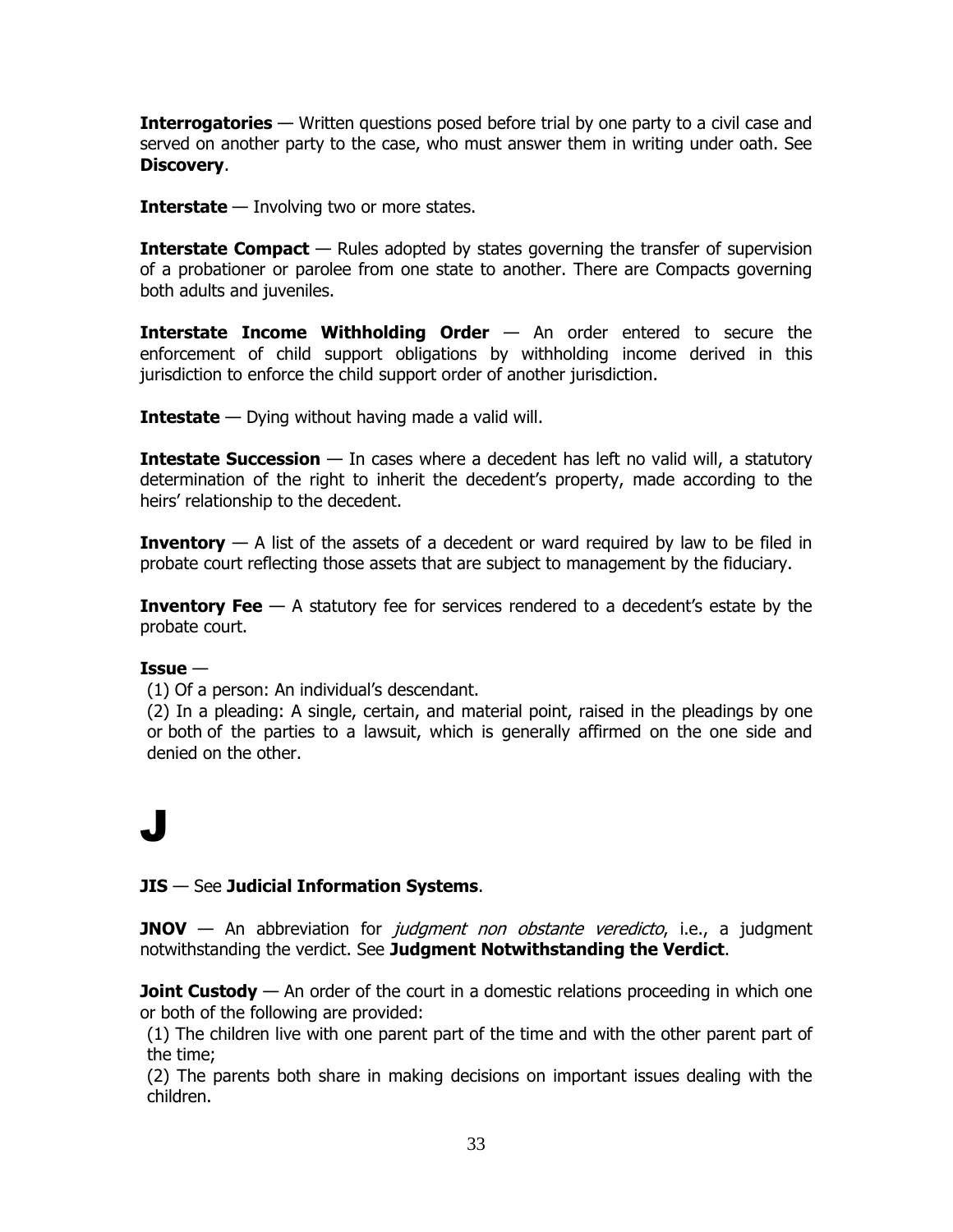**Judges' Associations** — Associations formed by various groups of judges by bench to further understanding and cooperation between the judicial, legislative, and executive branches of government, to promote public awareness, to support activities designed for sound and efficient administration of justice, and to encourage high levels of judicial and legal competence.

**Judgment** — The decision of a court of law.

**Judgment Notwithstanding the Verdict**  $-$  A court's judgment setting aside a jury's verdict.

**Judicial Activity Reports** — Regular reports required to be submitted to the State Court Administrator on caseload and court activity.

**Judicial Information Systems (JIS)** — The State Court Administrative Office data center which provides systems analysis and data processing services to courts throughout the state.

**Judicial Tenure Commission** — The commission that reviews complaints against judges, investigates those complaints, and reports to the Supreme Court recommending appropriate discipline or removal of the judge by the Supreme Court.

**Jurisdiction** — The court's authority to decide cases. Two major aspects of a court's jurisdiction are:

(1) Subject Matter Jurisdiction: The authority to hear a particular type of case; for example, the circuit court has jurisdiction over divorce cases, and the district court has jurisdiction over small claims cases.

(2) Personal Jurisdiction: The legal power of a court to render a judgment against a party to a proceeding.

See also **Concurrent Jurisdiction**.

**Jury** — A body of persons sworn to consider the evidence presented, to determine issues of fact, and to deliver a verdict in a judicial proceeding. There are 6 jurors for district court in civil and criminal matters. In circuit court, there are 6 jurors for civil matters and 12 for criminal matters. There are 6 jurors in probate court. See also **Grand Jury**, **Petit Jury**.

**Jury Commissioner** — An officer responsible for choosing the panel of persons to serve as potential jurors for a particular county.

**Jury Instructions** — Directions given by the judge to the jury informing the jurors of the law applicable to the case.

**Jury Panel** — The group of prospective jurors from which the trial jury of 6 or 12 is chosen.

**Juvenile** — A minor under the age of 17. See also **Minor**.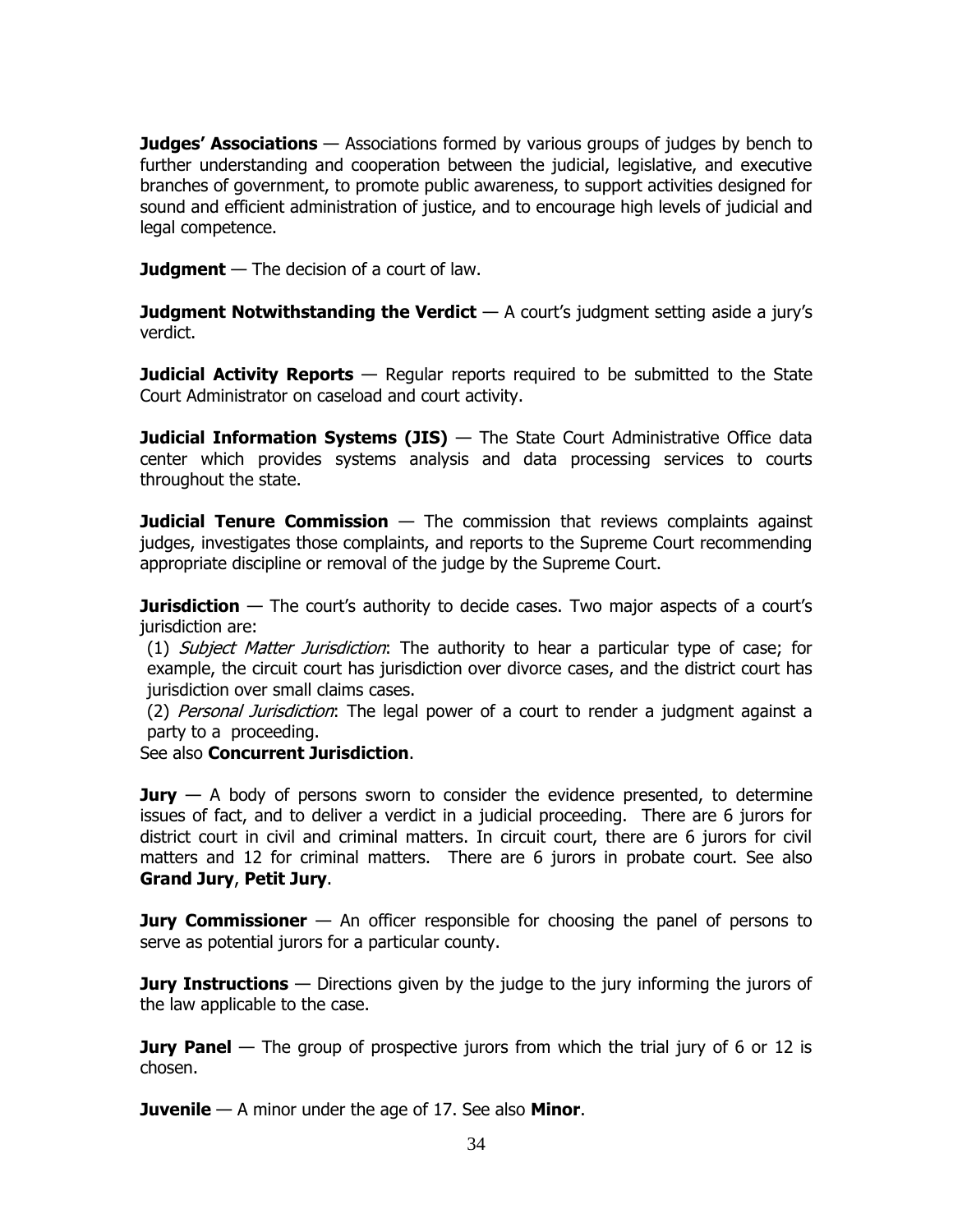**Juvenile Code** — The statutes governing juvenile delinguency proceedings, designated proceedings, and child protective proceedings. See **Child Protective Proceedings**, **Designated Proceedings**, **Juvenile Delinquency Proceedings**.

**Juvenile Delinquency Proceedings** — Proceedings in the family division of the circuit court regarding a minor under age 17 who has: committed an offense that would be a crime if committed by an adult, including a misdemeanor traffic offense; deserted his or her home; been absent from school; repeatedly violated school rules; or disobeyed the reasonable and lawful commands of his or her parents.

# **Juvenile Officer** — See **County Agent**.

# K

**Kin** — One who is related to another by blood.

# L

**Land Contract** — A contract for the sale of land on a time payment plan.

**Larceny** — The taking of property with the intent to permanently deprive the owner of his or her ownership rights to the property.

**Law Enforcement Information Network (LEIN)** — A computerized communications system operated by the Michigan State Police for law enforcement agencies. LEIN contains information on such things as personal protection orders, pretrial release conditions in criminal cases, outstanding arrest warrants, driving records, and automobile registrations.

**Lawsuit** — A legal dispute brought before a court. A "lawsuit" is also referred to as an "action," "case," "cause of action," or "cause."

# **Lawyer** — See **Attorney**.

**Lease** — A contract or agreement for the renting of real or personal property for a specified or determined period of time and giving rise to the relationship of landlord (lessor) and tenant (lessee).

**Legacy** — A gift of personal property left by will. Under the Estates and Protected Individuals Code (EPIC), this is now called a "devise." See **Estates and Protected Individuals Code (EPIC)**.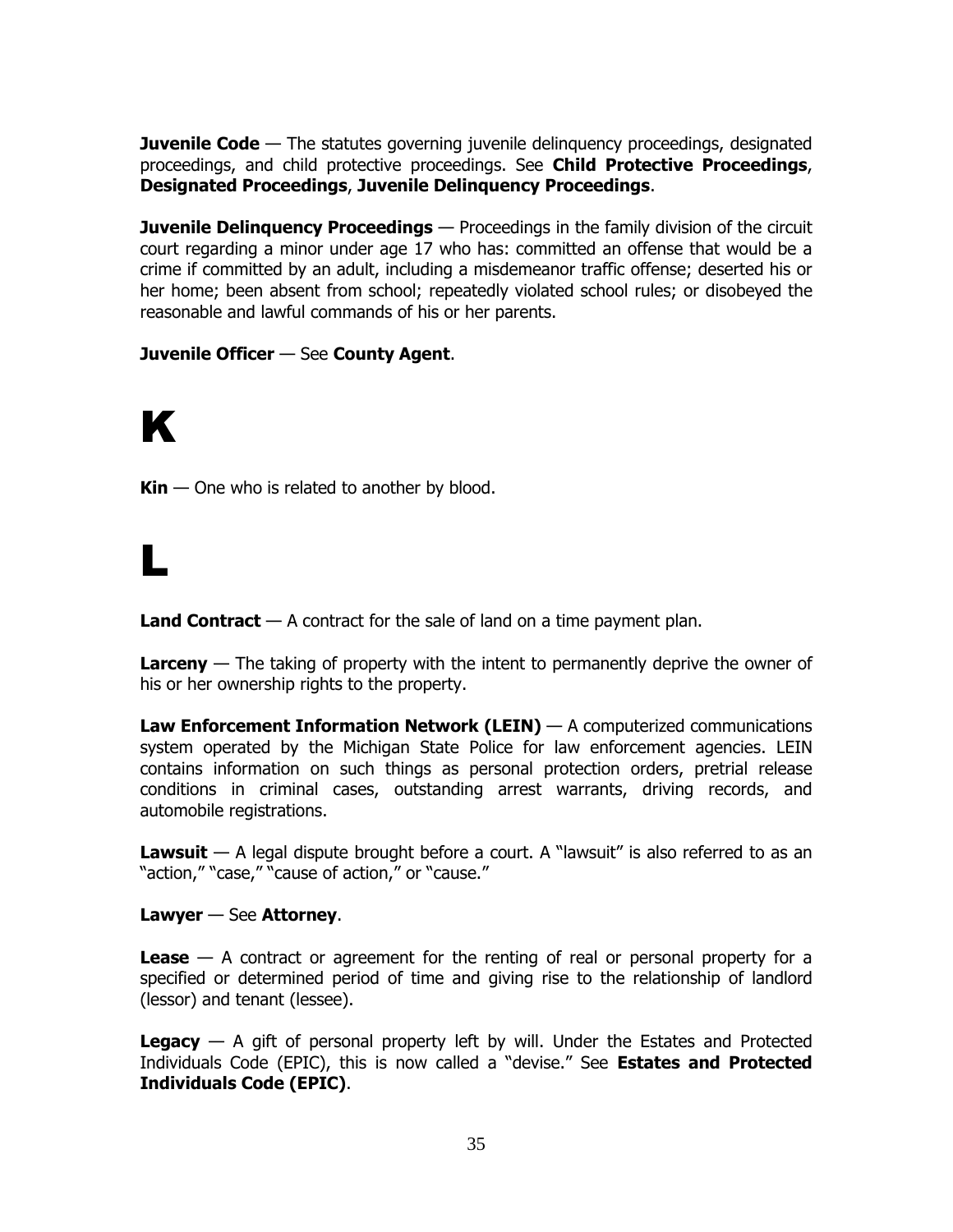**Legally Incapacitated Person (LIP)** — Under the Estates and Protected Individuals Code (EPIC), an adult who is impaired by reason of mental illness, mental deficiency, physical illness or disability, chronic use of drugs, chronic intoxication, or other cause, to the extent that the person lacks sufficient understanding or capacity to make or communicate responsible decisions concerning his or her person. Former term: legally incompetent person. See **Estates and Protected Individuals Code (EPIC)**.

**Legatee** — A person who receives property under a will. Under the Estates and Protected Individuals Code (EPIC) this person is now called a "devisee." See **Devisee**, **Estates and Protected Individuals Code (EPIC)**.

**LEIN Network** — See **Law Enforcement Information Network**.

**Lessee** — The tenant under a lease for real property, or the person to whom personal property is being leased.

**Lessor** — The landlord under a lease for real property, or the person or entity whose personal property is the subject of a lease.

**Libel** — Injury to a person's character or reputation by print, writing, pictures, or signs.

**Liber** — Latin, "book." Sometimes used to refer to the large bound book(s) of records in a court clerk's office, office of a register of deeds, etc.

**Lien** — A claim against property to secure a debt or other obligation.

**Limited Guardian** — Under the Estates and Protected Individuals Code (EPIC), a guardian for a minor or legally incapacitated person whose powers over the person have been limited by a court's order. See **Estates and Protected Individuals Code (EPIC)**, **Guardian**, **Legally Incapacitated Person**, **Minor**.

**Lineup** — A police procedure that allows the victim of, or witness to, a crime to view the suspect, usually as one of a group of persons with similar appearances, to determine whether the victim or witness can identify the suspect as the person who committed the offense.

# **LIP** — See **Legally Incapacitated Person**.

**Lis Pendens** — Latin, "a pending lawsuit." Control that a court acquires over property that is the subject of litigation. Where real estate is the subject of litigation, a "notice of lis pendens" may be filed with the register of deeds in the county where the property is located. This notice warns persons who deal with the property that it is subject to litigation and that they may be bound by the court's judgment regarding the property.

**Litigant** — A party to a lawsuit.

**Litigation** — The process of resolving in court a dispute over the parties' legal rights.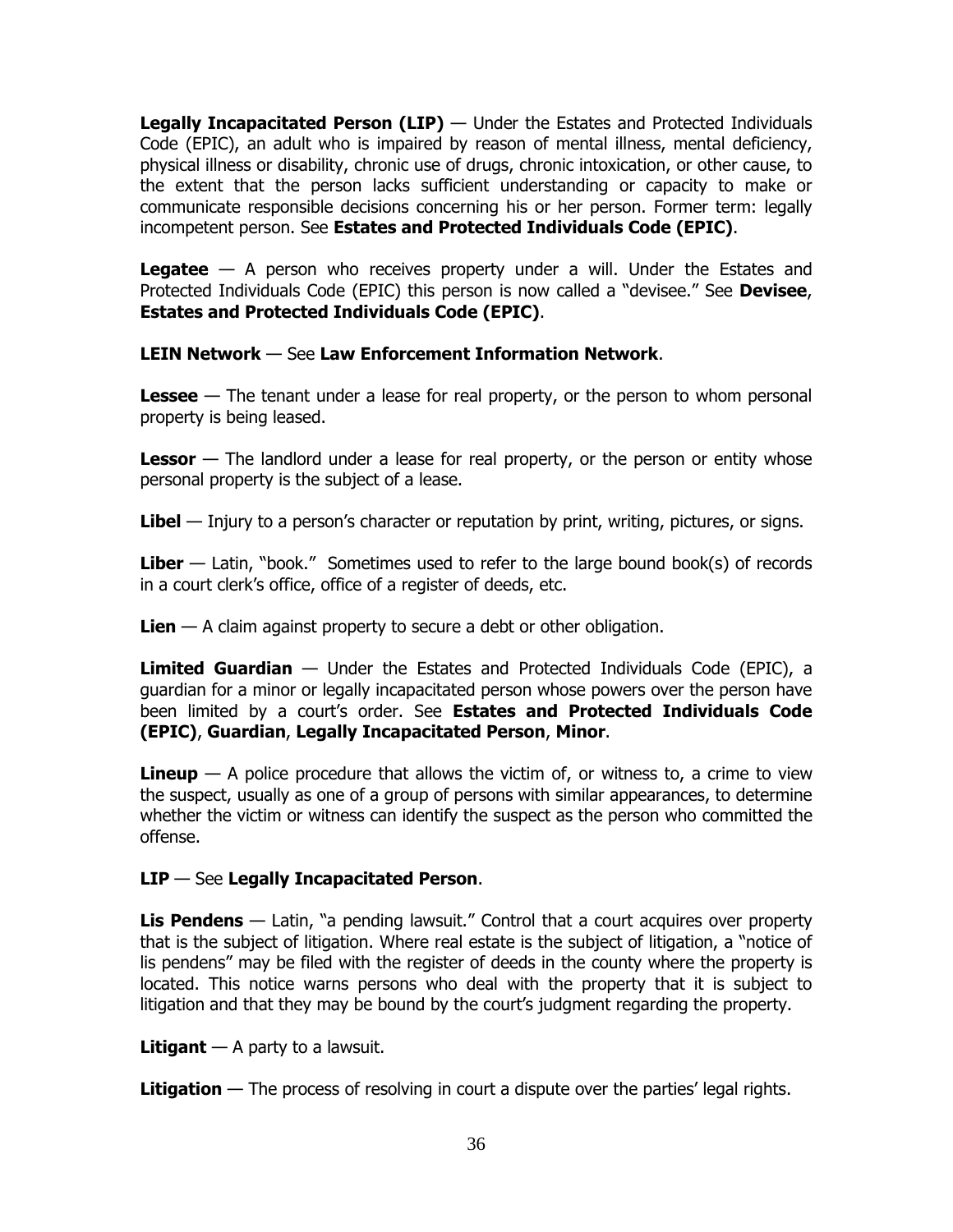**Local Administrative Orders (LAOs)** — Written procedures adopted by a local trial court and approved by the Michigan Supreme Court that govern internal court management in that particular trial court.

**Local Court Rules** — Rules adopted by a particular local trial court to govern procedural matters in that court. Local court rules may not contradict the **Michigan Court Rules**.

# M

**Magistrate** — Used generally, this title means a judge. In Michigan, a district court magistrate is a quasi-judicial official of the district court who has the power to set bail, to accept bond, to accept guilty pleas and to impose sentence for traffic and other related violations, and to conduct informal hearings on civil infractions.

**Maintenance** — Providing support for a ward or the minor children or the surviving spouse of a decedent.

**Majority Opinion** — A written decision announcing the court's ruling in a case on appeal. The majority opinion explains the reasoning following by a majority of the judges who heard the case and is binding on the lower courts in future cases. See also **Concurring Opinion**, **Dissenting Opinion**.

**Malice** — Intent to commit a wrongful act without justification or excuse.

**Mandamus** — Latin, "we command." A Writ of Mandamus is a written order requiring the person to whom it is addressed to do some specified act, generally connected with his or her duty as a public official.

- **MCL** See **Michigan Compiled Laws**.
- **MCLA**  See **Michigan Compiled Laws Annotated**.
- **MCLS**  See **Michigan Compiled Laws Service**.
- **MCR**  See **Michigan Court Rules**.

# **Mediation** —

(1) Generally, a form of alternative dispute resolution in which a neutral third party assists the parties to a dispute in reaching an agreement to settle their differences. The parties are not required to reach agreement, but if they do, the agreement is binding. (2) In Michigan, mediation can also be a process in which a neutral third party or neutral panel reviews a case and makes a recommendation or evaluation as to its outcome. The parties may accept or reject mediator's recommendation or evaluation.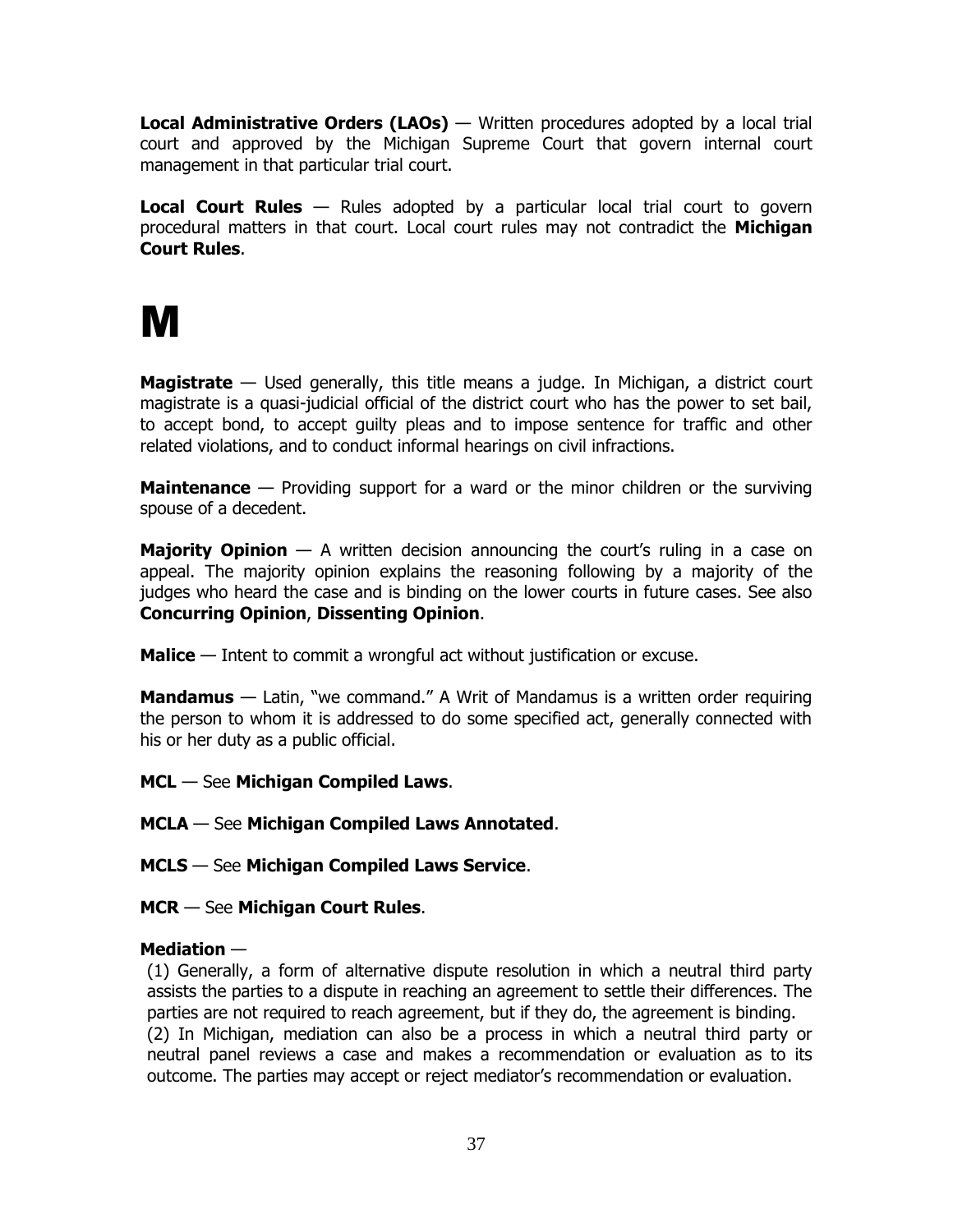**Mental Health Code** — The Michigan statutes that govern, among other things, care and hospitalization of the mentally ill and guardianships for the developmentally disabled. See also **Developmentally Disabled Person**.

#### **Mental Illness** —

(1) A substantial disorder of thought or mood that significantly impairs judgment, behavior, capacity to recognize reality, or ability to cope with the ordinary demands of life.

(2) Mental disease to such an extent that a person so afflicted requires care and treatment for his or her own welfare, or for the welfare of others or of the community.

**Mentally Retarded** — Significantly below average intellectual abilities originating during physical development (especially during pregnancy and early infancy). See also **Developmentally Disabled Person**.

**Michigan Compiled Laws (MCL)** — A series of volumes containing the official version of Michigan statutes enacted by the state's Legislature.

**Michigan Compiled Laws Annotated (MCLA)** — A series of volumes containing the text of all Michigan statutes, plus brief references to and/or summaries of cases and legal commentaries discussing the statutes. (Published by West Publishing.)

**Michigan Compiled Laws Service (MCLS)** — A series of volumes containing the text of all Michigan statutes, plus brief references to and/or summaries of cases and legal commentaries discussing the statutes. (Published by LexisNexis.)

**Michigan Court Rules (MCR)** — Rules adopted by the Michigan Supreme Court to govern Michigan court procedures.

**Michigan Statutes Annotated (MSA)** — A series of no longer published volumes containing the text of all Michigan statutes, plus brief references to cases and legal commentaries discussing these statutes.

# **Michigan Supreme Court** — See **Supreme Court**.

**Minor** — In delinquency cases, a minor is someone under age 17. In most other proceedings, a minor is someone under age 18. The Michigan Court Rules and Michigan law also provide that a "minor" may include a person age 18 or older if delinquency or child protective proceedings were commenced in juvenile court before the person's  $18<sup>th</sup>$ birthday and the juvenile court continues to have jurisdiction over the person.

**Minor Offense** — A misdemeanor or ordinance violation for which the maximum permissible imprisonment does not exceed 93 days and the maximum permissible fine does not exceed \$500.

**Miranda** — Refers to a United States Supreme Court decision, *Miranda v Arizona*, 348 US 436 (1966), from which the rules governing "the right to remain silent" were taken.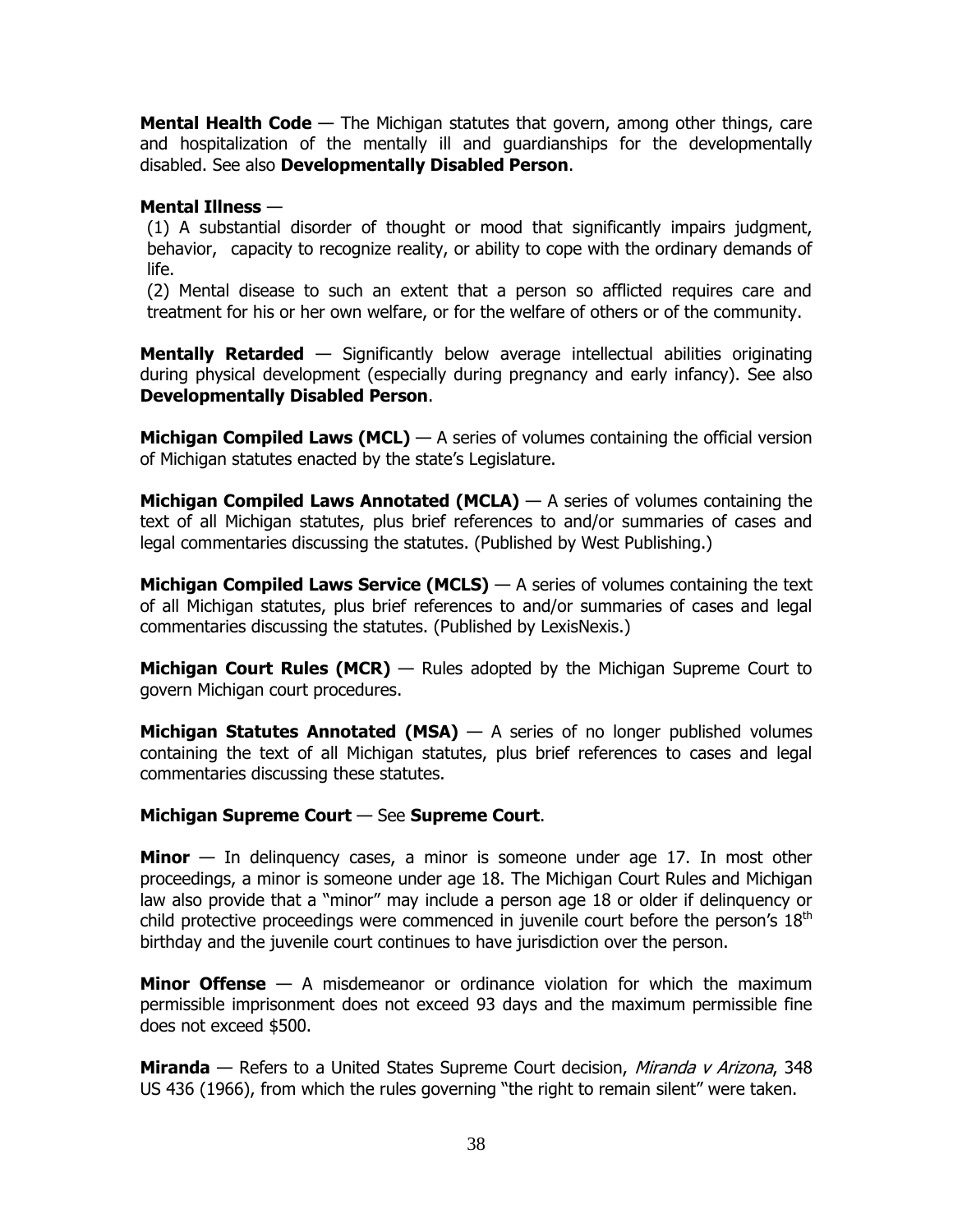**Miranda Warning** — A warning given by police before custodial interrogation to advise or inform the individual of his or her rights. For example, the accused has the right to remain silent, the right to an attorney, etc.

**Misdemeanor** — A crime punishable by less than one year in jail and/or by a fine that is not a civil fine.

**Misfeasance** — The improper performance of some act or duty.

**Mistrial** — A trial declared defective and void and ending without an adjudication on the merits due to prejudicial error in the proceedings, or the failure of a jury to agree upon a verdict.

**Mittimus** — Latin, "we send." A written court order directed to the keeper of a jail or prison, directing that he or she receive and safely keep an offender awaiting trial or sentence.

**Moot** — Usually in reference to a court's refusal to consider a case because the issue involved has been resolved before the court's consideration, leaving nothing that would be affected by the court's decision. Moot court is a practice court for law students.

**Mortgage** — A lien on real property to secure the performance of some obligation, and to be discharged upon payment or performance as stipulated.

**Mortgagee** — One who holds a mortgage; the creditor.

**Mortgagor** — The maker of a mortgage; the debtor.

**Motion** — An application to the court for the purpose of obtaining a certain order or decision in favor of the applicant.

**Motions**, **Calendar** — Motions pertaining to the calendaring of court appearances in a case such as motions to continue, advance or reset.

**Motion in Limine** — A motion to exclude certain evidence from admission at trial.

**Motion to Suppress** — Application to the court before a trial, asking the court to prohibit illegally obtained evidence from being introduced at a criminal trial.

**Motion to Quash** — See **Quash**.

**MSA** — See **Michigan Statutes Annotated**. No longer published.

**Municipal Court** — A trial court whose authority is confined to the city or community in which it is established. Municipal court civil jurisdiction is limited to \$1,500. This amount may increase to \$3,000 if approved by the court's local funding unit. Four Michigan cities have chosen to retain their own municipal court rather than change to the district court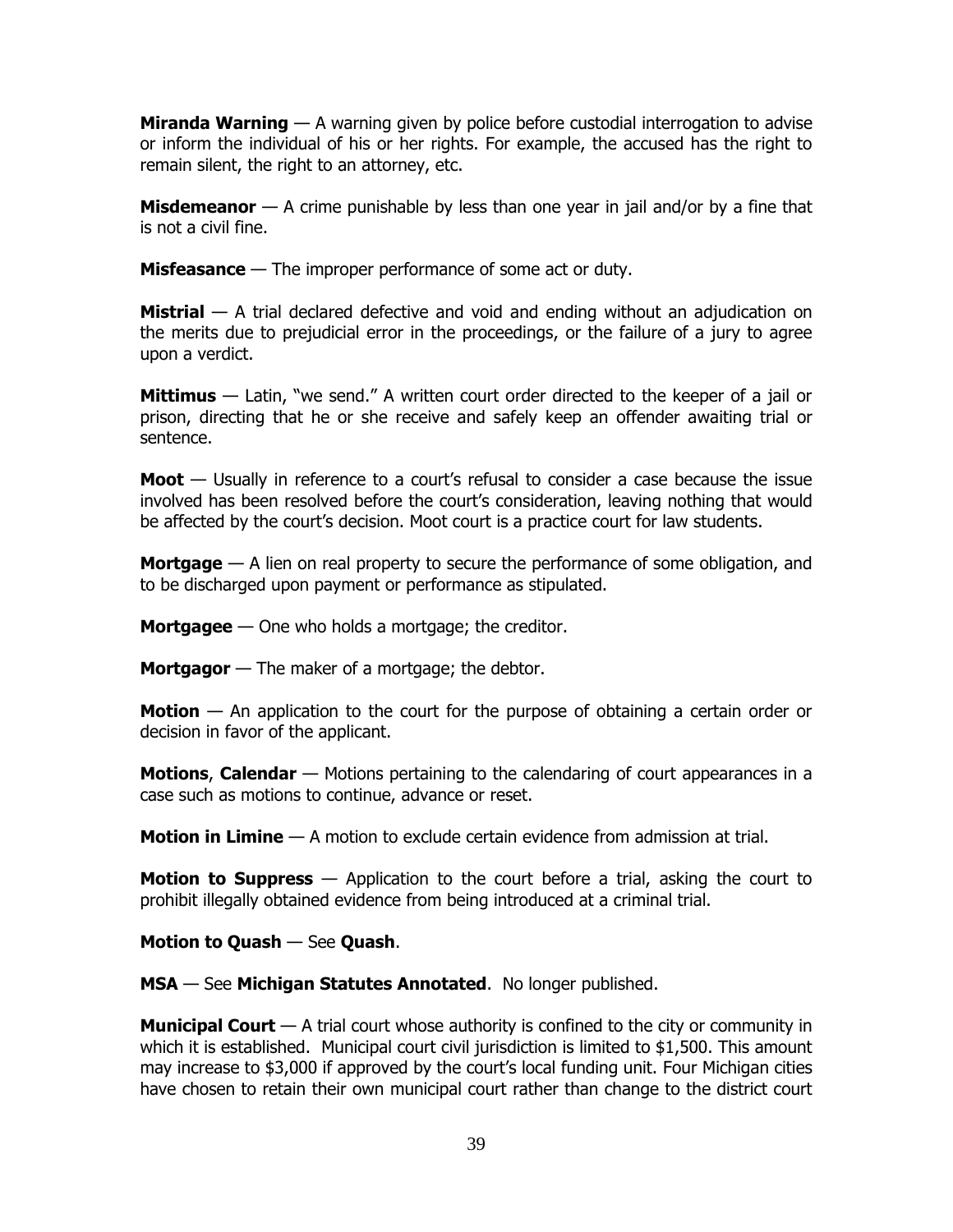system (Grosse Pointe, Grosse Pointe Farms, Grosse Pointe Park, and Grosse Pointe Shores/Grosse Pointe Woods).

# N

**Ne Exeat** — Latin, "let him or her not go out." A court order forbidding the person to whom it is addressed to leave the country, the state or the jurisdiction of the court.

**Neglect Hearing** — Hearing held in the family division of the circuit court. Involves those situations where the children are not being properly cared for.

**Next Friend** — A person appointed by the court to appear on behalf of a minor or incompetent person who is a plaintiff in a civil action.

**No Contact Order** — A provision in a court order (e.g., an order for the defendant's pretrial release in a criminal case) that the person subject to the order refrain from having contact with another named person.

**No Fault** — A case that is decided without making a determination as to which party is at fault. Michigan has laws that provide for both no-fault automobile insurance and nofault divorce.

**No Progress** — In a civil case, where a case is filed but not followed up; a case or cases that may be dismissed (disposed of) by the court because parties have done nothing to process the case from stage to stage.

**Nolle Prosequi** — Latin, "not to wish to prosecute." Unwilling to prosecute; a formal entry made on the court record by which the prosecutor declares he or she will not further prosecute the case.

**Nolo Contendere** — Latin, "I will not contest it." A nolo contendere plea is not an admission of guilt, but is treated as a guilty plea for purposes of conviction and sentencing.

**Noncustodial Parent** — The parent who does not have custody of a child. See **Child Custody**.

**Non Obstante Veredicto** — Latin, "notwithstanding the verdict." A court's entry of judgment for the defendant, notwithstanding the jury's verdict for the plaintiff.

**Non-Service** — In either a civil or criminal case, where a summons or warrant is issued but not served on a party.

**Nonfeasance** — The failure to perform some act or duty which ought to be performed. A neglected duty.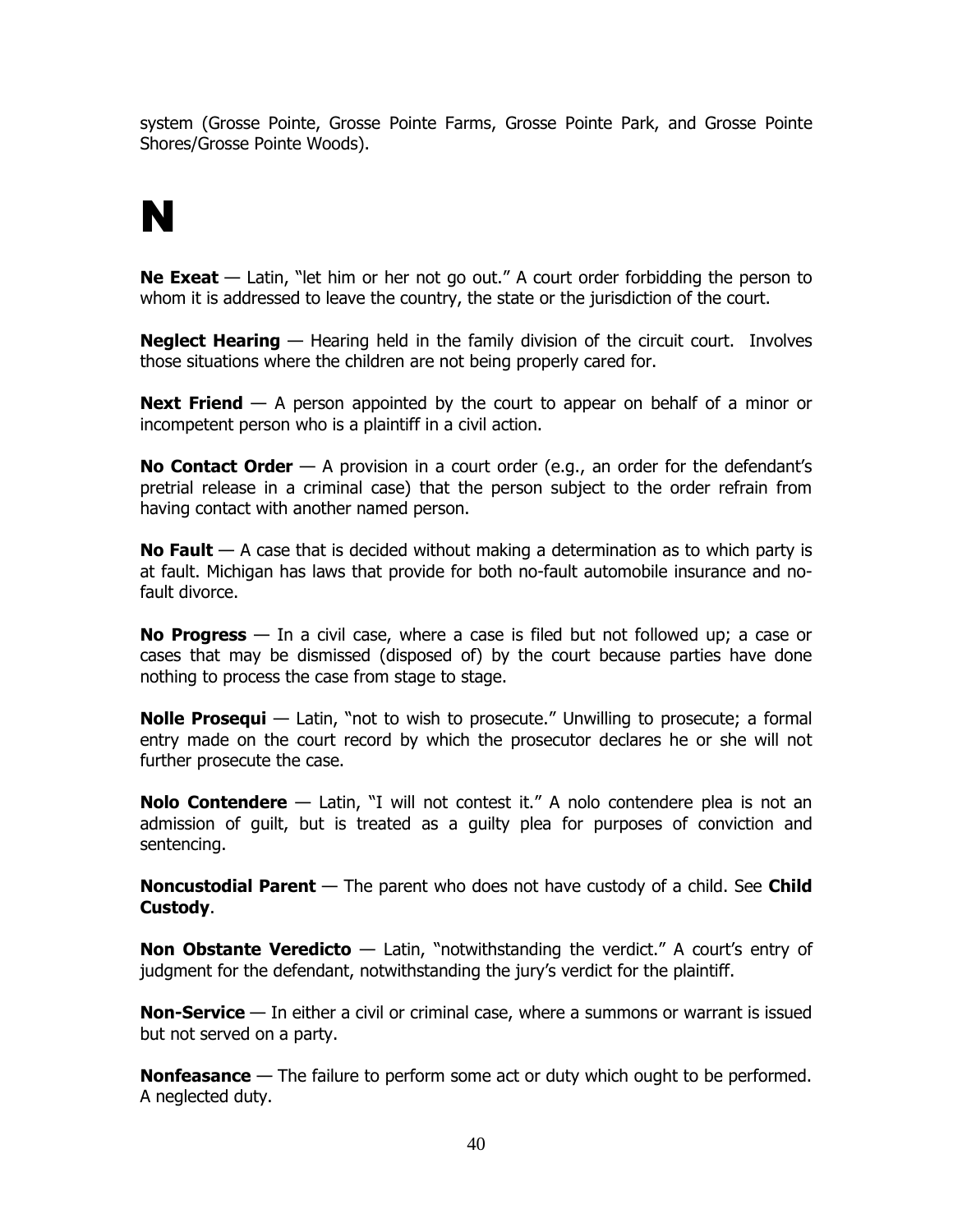**Notary** — A person who is authorized by the state or federal government to administer oaths and to certify the authenticity of signatures or documents.

# **Notary Public** — See **Notary**.

**Notice of Hearing** — Document notifying a person of the time, date, place, and subject matter of an upcoming court proceeding.

# **Notice to Quit** —

(1) A written notice by a landlord to his or her tenant demanding that the tenant surrender and vacate the property, terminating the tenancy. (2) A notice to pay back rent in seven days or vacate.

**Notification Of Parents, Record Of Notice** — Whenever a child is taken into custody by any peace officer, that officer is required to notify the parents of the child. A written record of the names of the persons notified, the manner and times of notification, or reasons for failure to notify must be made and preserved.

**Nunc Pro Tunc** — Latin, "now for then." Having retroactive legal effect.

# O

**Oath** — A declaration of a statement's truth, which renders one willfully asserting an untrue statement punishable for perjury. See also **Affirmation**, **Perjury**, **Verification**.

**Obiter Dictum** — Latin, "something said in passing." An incidental comment made in an opinion which was not necessary to the formulation of the decision and therefore, is not binding as precedent.

**Offense** — A crime or ordinance violation. The word "offense" generally implies an act infringing on public, as distinguished from private, rights. Does not include civil infractions.

**Offense Against Child** — Any act or acts, by a person other than the child, asserted as grounds for bringing the child within the provisions of the Juvenile Code.

**Offense By Child** — Any act or acts by a child asserted as grounds for bringing the child within the provisions of the Juvenile Code.

**One Court Of Justice** — A concept embodied in the Michigan Constitution, that there is but a single court in the state that is made up of several divisions, including a Supreme Court, a Court of Appeals, circuit courts, district courts, probate courts and other courts created by the Legislature.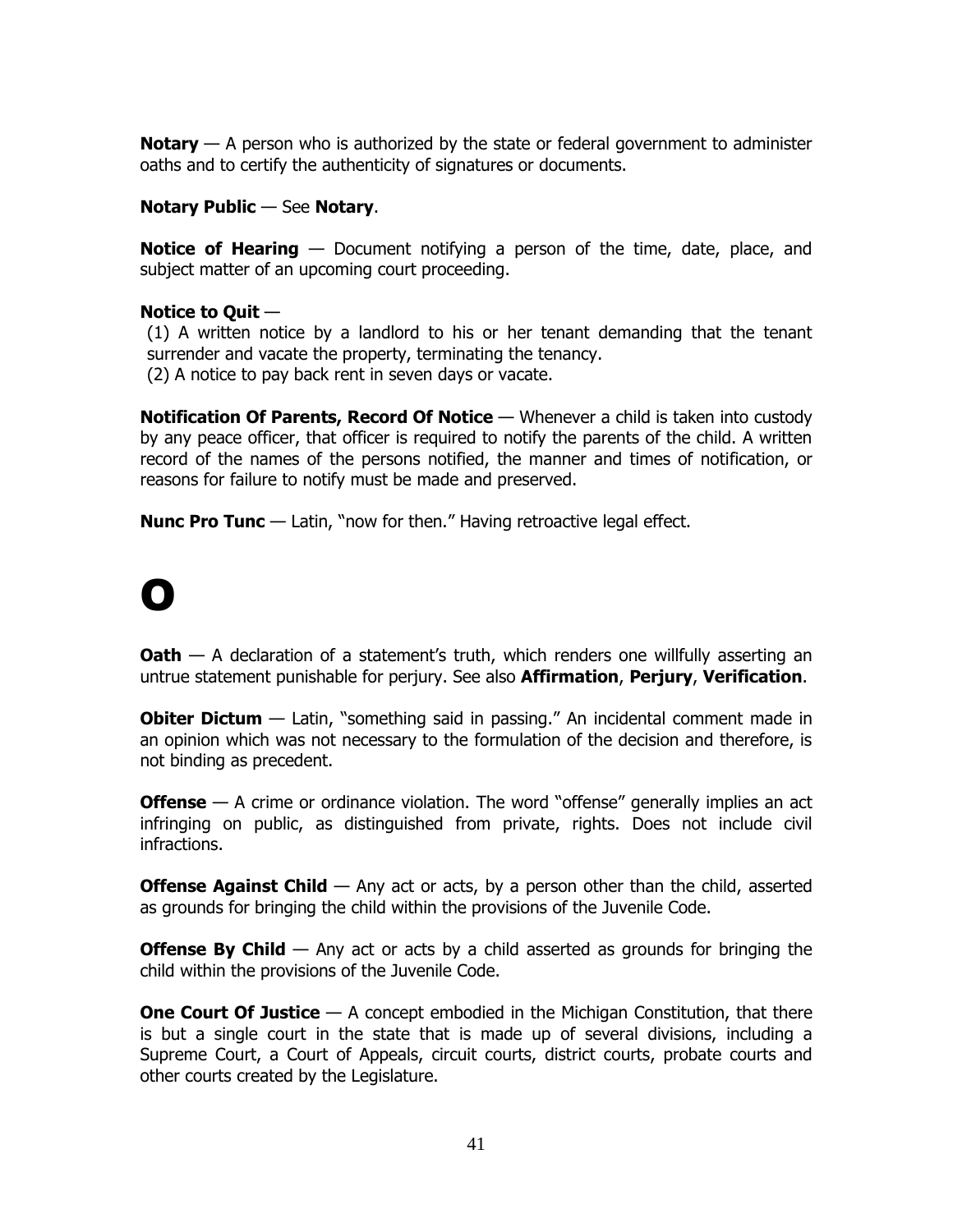**One Day, One Trial** — A method of summoning and utilizing jurors whereby an individual serves as juror for either one day or for the length of one trial. The purpose of this method is to reduce the term of service and expand the number of individual jurors called.

**Order** — A direction of a court made orally or entered in writing. An order may terminate the action itself or decide some matter litigated by the parties.

**Order Assigning Residue** — A probate court order that names the persons entitled to receive parts of an estate and the share allotted to each.

**Ordinance** — A local law or regulation enacted by a municipal government. It has no effect outside that city or village.

# P

# **Panel** —

(1) The jurors serving a specific court. See also **Jury Panel**.

(2) The three judges who sit together to decide cases brought before the Court of Appeals.

**Parens Patriae Doctrine** — Latin, "parent of the country." Most commonly, the inherent power and authority of the state to protect the person and property of a person who is legally unable to manage his or her own affairs.

**Parenting Time** — The time a child spends with a noncustodial parent. Parenting time was formerly referred to as "visitation."

**Parole** — Conditional release from prison before the end of sentence; if the parolee observes the conditions, he or she need not serve the rest of his or her term in prison.

# **Parole Officer** — See **Probation Officer**.

**Partial Guardian** — In proceedings under the Mental Health Code, a guardian with some – but not all – legal rights and powers over the person and/or estate of a developmentally disabled person. A partial guardian's rights, powers, and duties are specifically enumerated by court order. See **Developmentally Disabled Person**, **Guardian**, **Mental Health Code**.

# **Party** —

(1) A person concerned with or taking part in a matter or transaction, such as a party to a contract.

(2) A person by or against whom a lawsuit is brought, i.e., the plaintiff or defendant.

**Paternity** — Fatherhood.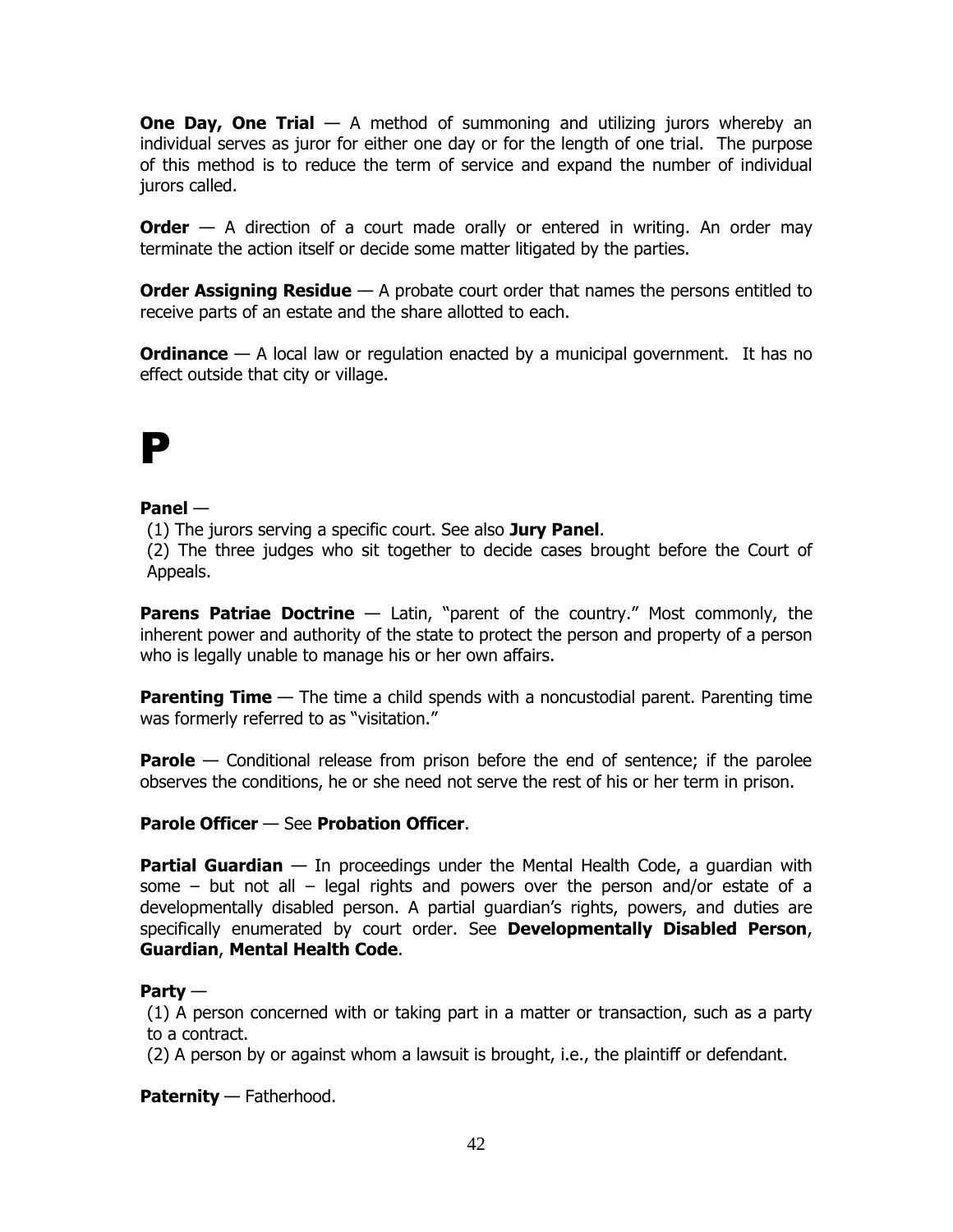**Paternity Suit** — A suit to establish the identity of a child's father and to determine the father's obligation to support the child. See also **Acknowledgment of Parentage**.

**Peace Officer** — Any public officer or official having authority to arrest in order to enforce the law and preserve the peace, and generally includes any sheriff or deputy sheriff, any state or municipal police officer, and any state conservation officer.

**Per Capita** — Latin, "by the head." A method by which an estate is divided equally among a given number of persons.

**Per Stirpes** — Latin, "by roots or stocks." By right of representation; it is the method of dividing an estate where a group of distributees take the share to which their deceased ancestor would have been entitled, such as where children take the share to which their parents would have been entitled.

**Peremptory Challenge** — The right of the prosecution or defense to challenge (remove) a certain number of jurors without giving any cause or reason.

**Perjury** — A deliberate lie said under oath.

**Permanent Injunction** — One intended to remain in force unless modified by a later decree of a court.

**Permanent Ward** — A child who is permanently placed under the care of the court or other guardian because the parents' rights to the child have been permanently terminated by the family division of the circuit court.

**Personal Property** — Includes everything that can be the subject of ownership but that is not real estate.

**Personal Protection Order** — An order issued by a circuit court protecting an individual from stalking or domestic violence. See also **Domestic Violence**, **Stalking**.

**Personal Recognizance** — A criminal defendant's pretrial release without the necessity of having to post money or a bond with the court. The court takes the defendant's word that he or she will appear for a scheduled matter or when advised to appear.

**Personal Representative** — The person who administers a decedent's estate under the Estates and Protected Individuals Code (EPIC). See **Estates and Protected Individuals Code (EPIC)**, **Independent Personal Representative**.

**Personal service** — The statutory and court rule requirements that legal pleadings be served on an individual by leaving a summons and a copy of the complaint with the defendant personally. See **Pleadings, Service of Process**.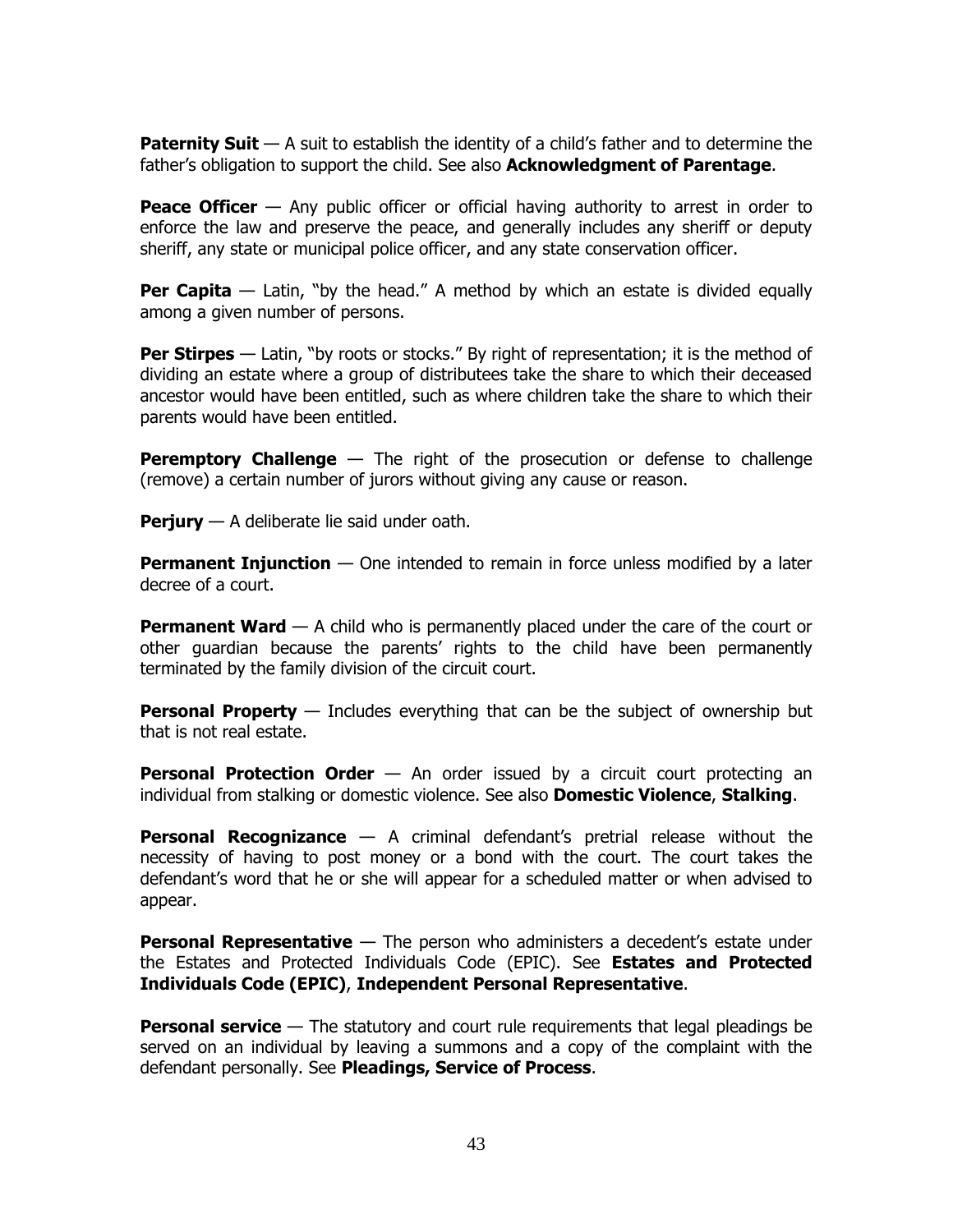**Petit Jury** — The ordinary jury (of 6 or 12 persons) selected to hear the trial of a civil or criminal case and to determine issues of fact; called a petit jury to distinguish it from a grand jury.

#### **Petition** —

(1) An application made in writing to a court.

(2) In juvenile delinquency or child protective proceedings before the family division of the circuit court, a petition is the instrument used to set out the allegations (complaint) against the party before the court. Petitions in such proceedings must be verified. Jurisdiction of the court can only be invoked by petition. See **Child Protective Proceedings**, **Juvenile Delinquency Proceedings**, **Verification**.

**Plaintiff** — In civil cases, the person who initiates the lawsuit is the plaintiff. In criminal matters, the prosecuting attorney (representing the People of the State of Michigan) is the plaintiff.

**Plea** — The defendant's response to a criminal charge (e.g., guilty, not guilty, nolo contendere, etc).

**Plea-Bargaining** — In criminal cases, a process of negotiation between the prosecutor and defense counsel that typically involves the prosecutor's agreement to dismiss select pending criminal charges against the defendant in exchange for the defendant's plea of guilty to another (usually lesser) offense.

**Plead** — In a criminal case, to respond to the charge (e.g., by pleading guilty, not guilty, nolo contendere, etc.).

**Pleadings** — In a civil lawsuit, the papers that set forth the parties' claims and defenses. In criminal cases, pleadings include arrest warrants, criminal summonses and charging documents. In the juvenile division, the petition is the pleading.

**Plenary Guardian** — Under the Mental Health Code, a guardian with full power over the person and/or estate of a developmentally disabled person. See **Developmentally Disabled Person**, **Guardian**, **Mental Health Code**.

**Power of Attorney** — A written instrument appointing and authorizing a person to act in the place of another as agent or substitute. One holding a power of attorney is called an *attorney in fact*, and is not required to be a lawyer.

**Praecipe** — Latin, "command." A form used in some jurisdictions to ask a court clerk to do something (such as issue a summons after a complaint is filed, etc.).

**Prejudicial Error** — "Reversible error"; an error in the course of a trial serious enough to require an appellate court to reverse the judgment.

**Preliminary Examination** — A hearing in a felony case before a district court judge at which the prosecution presents evidence (the defendant and defense counsel are present) from which the district court judge decides whether there is probable cause to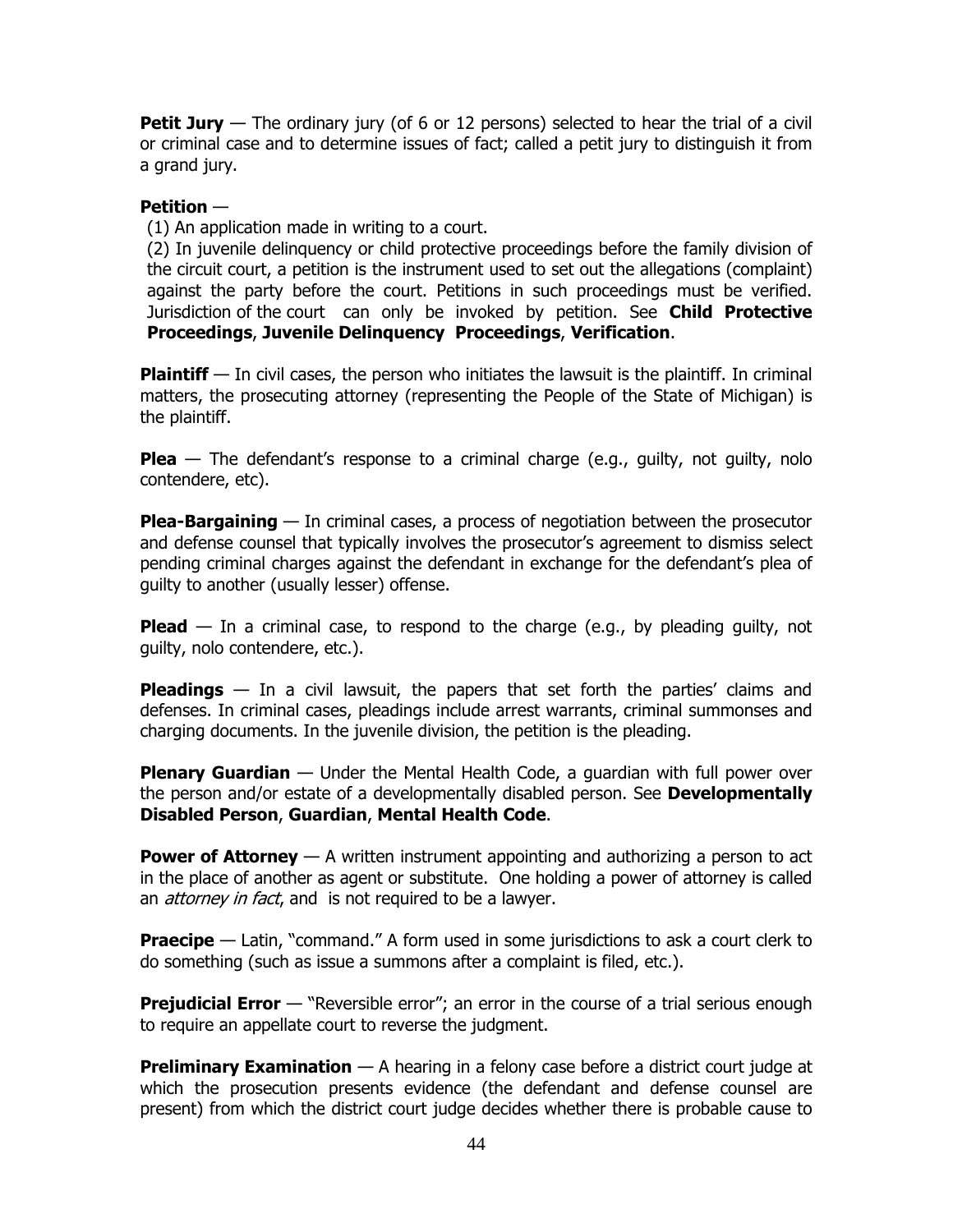believe that a crime has been committed and that the defendant committed the crime. If the district court judge finds probable cause, he or she will "bind over" the defendant for trial in circuit court. Testimony of some witnesses and presentation of some exhibits may be offered at the preliminary examination.

**Preliminary Hearing** — The first stage of a juvenile delinquency or child protective proceeding when the juvenile is in custody, or custody or placement is requested.

**Preliminary Inquiry** — The first stage of a child protective or juvenile delinquency case when the juvenile is not in custody. An informal procedure in the family division of the circuit court.

# **Prenuptial** — See **Antenuptial**.

**Presentence Investigation** — Investigation of the relevant background of a convicted offender. Usually conducted by a probation officer and designed to assist the judge when sentencing the offender. See **Presentence Report**.

**Presentence Report** — Written report prepared by the probation department containing the family and personal history of the accused, evaluation of the crime and its ramifications, and recommendations as to sentencing. Required in all felony cases. Assists the judge in determining sentence.

**Presentment** — A written finding by a grand jury of an offense from its own knowledge or observation.

# **Presiding Judge** —

(1) The judge conducting a hearing or trial. The judge in charge of a case.

(2) Formerly, the chief judge of a court composed of two or more judges. The presiding judge in this sense is now called the Chief Judge.

**Pretrial Conference** — Hearing in a criminal or civil case between the judge and the attorneys to discuss any questions or matters that can be resolved before the trial to assist in expediting or simplifying the trial. The hearing is usually informal and without client participation. A schedule of deadlines for the submission of certain pretrial motions and witness lists, the completion of discovery, etc., may be made during a pretrial conference.

# **Prima Facie** — Latin, "at first sight"; on its face.

(1) The term "prima facie case" refers to those facts that will establish a party's right to legal relief if no evidence to the contrary is offered by the party's opponent.

(2) The term "prima facie evidence" refers to evidence that is sufficient to prove a fact unless overcome by other evidence.

# **Principal** —

(1) One who has permitted or directed another (an agent) to act for his or her benefit. See also **Agent**.

(2) The person having primary liability to pay a debt. See also **Guarantor**, **Surety**.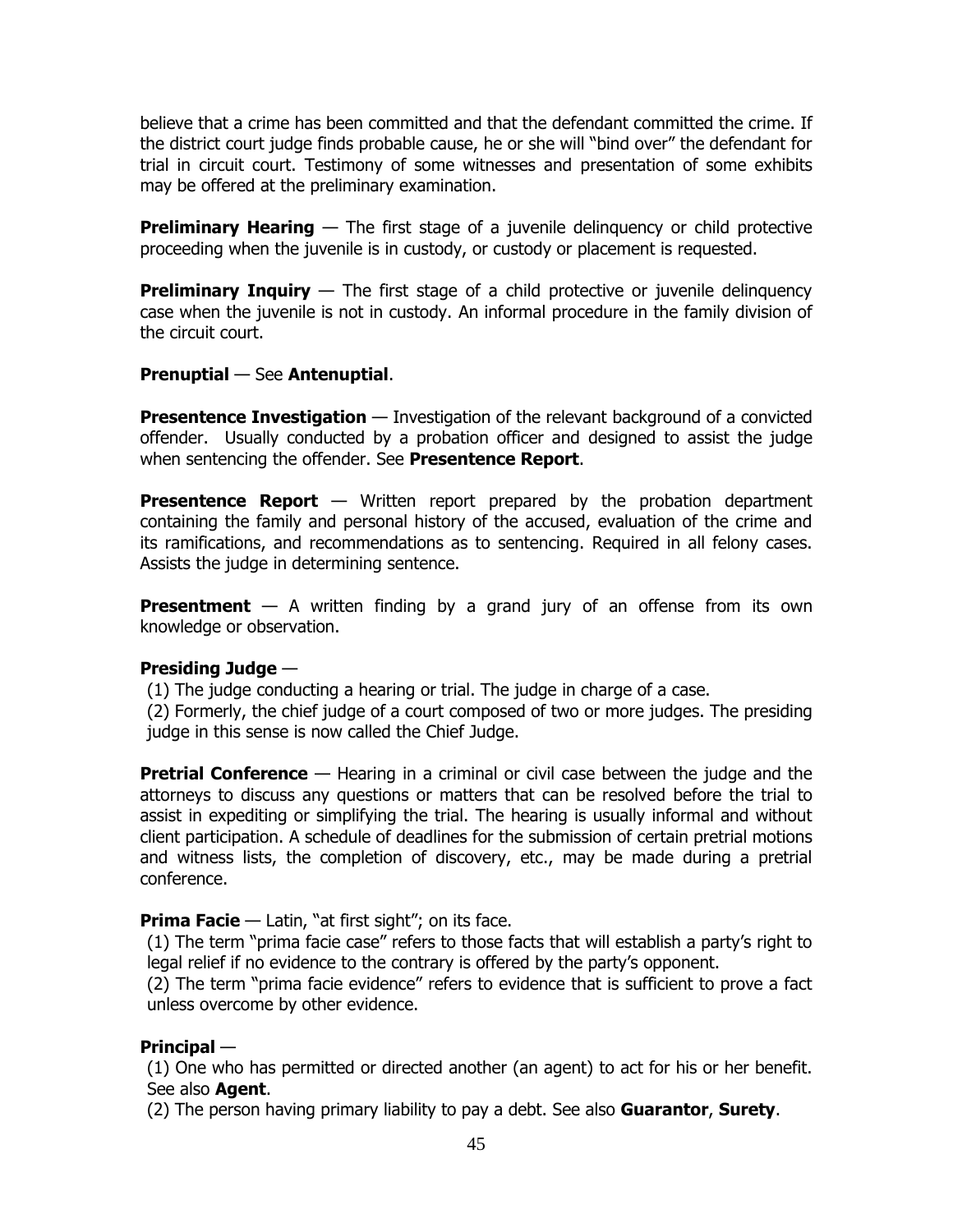(3) Property, as opposed to the income from the property. The term is often used to designate the property put into a trust. See also **Trust**.

**Pro Bono** — Latin, "for the public good." A term used to describe legal services provided to a client free of charge.

**Pro Con Divorce** — An uncontested divorce. The proceeding consists of a short hearing at which only the plaintiff appears (the defendant does not contest anything), after which the divorce is granted.

**Pro Per Litigant** — A person who represents himself or herself in court without the aid of a lawyer. See also **Pro Se Litigant**.

**Pro Se Litigant** — Latin, "for oneself." Person representing himself or herself without a [lawyer](http://en.wikipedia.org/wiki/Lawyer) in a [court](http://en.wikipedia.org/wiki/Court) proceeding, whether as a [defendant](http://en.wikipedia.org/wiki/Defendant) or a [plaintiff](http://en.wikipedia.org/wiki/Plaintiff) and whether the matter is [civil](http://en.wikipedia.org/wiki/Civil_law_(common_law)) or [criminal.](http://en.wikipedia.org/wiki/Criminal_law) See also **Pro Per Litigant**.

**Probable Cause** — In criminal cases, reasonable grounds for believing that the facts justify issuance of an arrest or search warrant, or further legal action.

**Probate** — The process by which a decedent's estate is transferred to its rightful owners.

**Probate Court** — The court in Michigan that handles the process by which a decedent's estate is transferred to its rightful owners. This court also handles matters relating to the commitment of mentally ill persons, guardianship matters, conservatorship matters, and trusts; however, if one of these matters arises from a child protective proceeding, a juvenile delinquency proceeding, or a domestic relations custody case, it is properly heard in the family division of the circuit court. See also **Conservator**, **Child Protective Proceedings**, **Decedent's Estate**, **Domestic Relations Action**, **Estates and Protected Individuals Code (EPIC)**, **Family Division of the Circuit Court**, **Guardian**, **Juvenile Delinquency Proceedings**, **Trust**.

**Probate Register** — A person who serves both as clerk of probate court and in a quasi-judicial manner in estates.

**Probation** — Allowing a person convicted of an offense to remain in the community instead of going to detention, jail, or prison, as long as the offender fulfills the conditions of the probation. One's probation is usually supervised by a probation officer. If a person violates probation, probation can be revoked and the defendant resentenced.

**Probation Officer** — In juvenile and district court matters, an employee of the court who is responsible for supervising offenders sentenced to probation. In adult circuit court (felony cases), probation officers may also be parole officers and are employees of the Michigan Department of Corrections.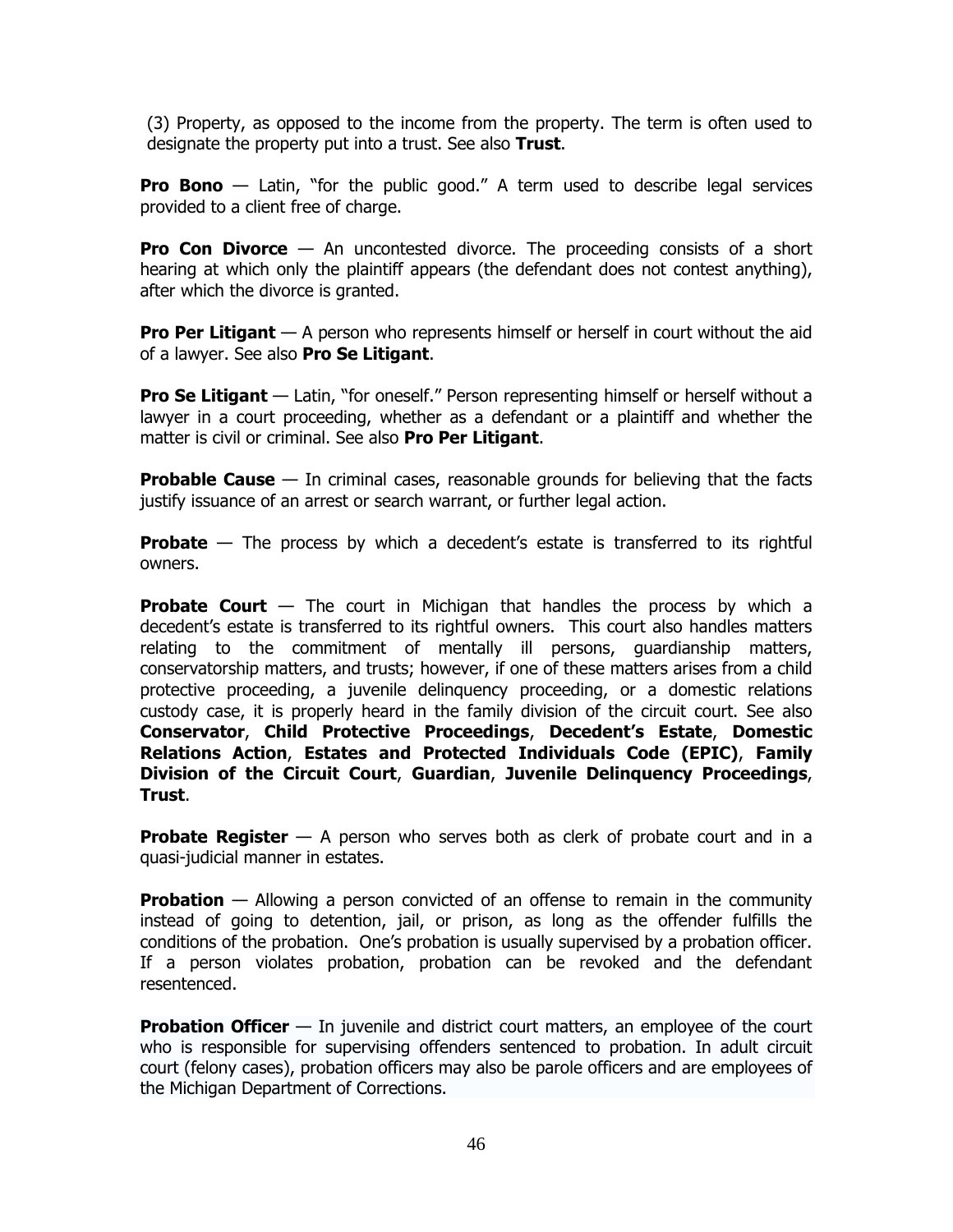**Proceeding** — Any hearing or court appearance related to a case.

**Process** — A court order to appear in court or enforce a judgment. Subpoenas and summonses are examples of process.

**Process Server** — A person employed to deliver a summons or complaint to a person being sued or to deliver a subpoena to a witness.

**Property** — Anything that may be the subject of ownership. See **Personal Property**, **Real Property**.

**Prosecuting Attorney** — A public officer whose duty is the prosecution of criminal proceedings on behalf of the People of the State of Michigan.

**Prosecutor** — A prosecuting attorney. An elected official in each county; the chief law enforcement officer of each county.

# **Prosecutorial Waiver** — See **Waiver of Jurisdiction**.

**Protected Person** — Under the Estates and Protected Individuals Code (EPIC), a minor or legally incapacitated person whose estate is under the care of a conservator. See **Conservator**, **Estates and Protected Individuals Code (EPIC)**, **Legally Incapacitated Person**, **Minor**.

#### **Protective Proceedings** — See **Child Protective Proceedings**.

**PS** — An abbreviation for the Protective Services unit of the Department of Human Services. See **Children's Protective Services**.

# **Public Assistance** — See **Family Independence Program (FIP)**.

**Public Defender** — A lawyer paid by the county or municipality to defend one who is indigent (without funds). Michigan has a statewide "Public Defender" office for the handling of criminal appeals. See **SADO**, **State Appellate Defender's Office**. Michigan does not have a statewide system for handling criminal defense at trials.

**Purchase-Money Mortgage** — A mortgage given, concurrently with a conveyance of land, on the same land, by the vendee to the vendor, to secure the unpaid balance of the purchase price.

# Q

**Quantum Meruit** — Latin, "as much as he or she has deserved"; absent a contract/agreement, the law implies a promise to pay a reasonable amount for services or materials received from another.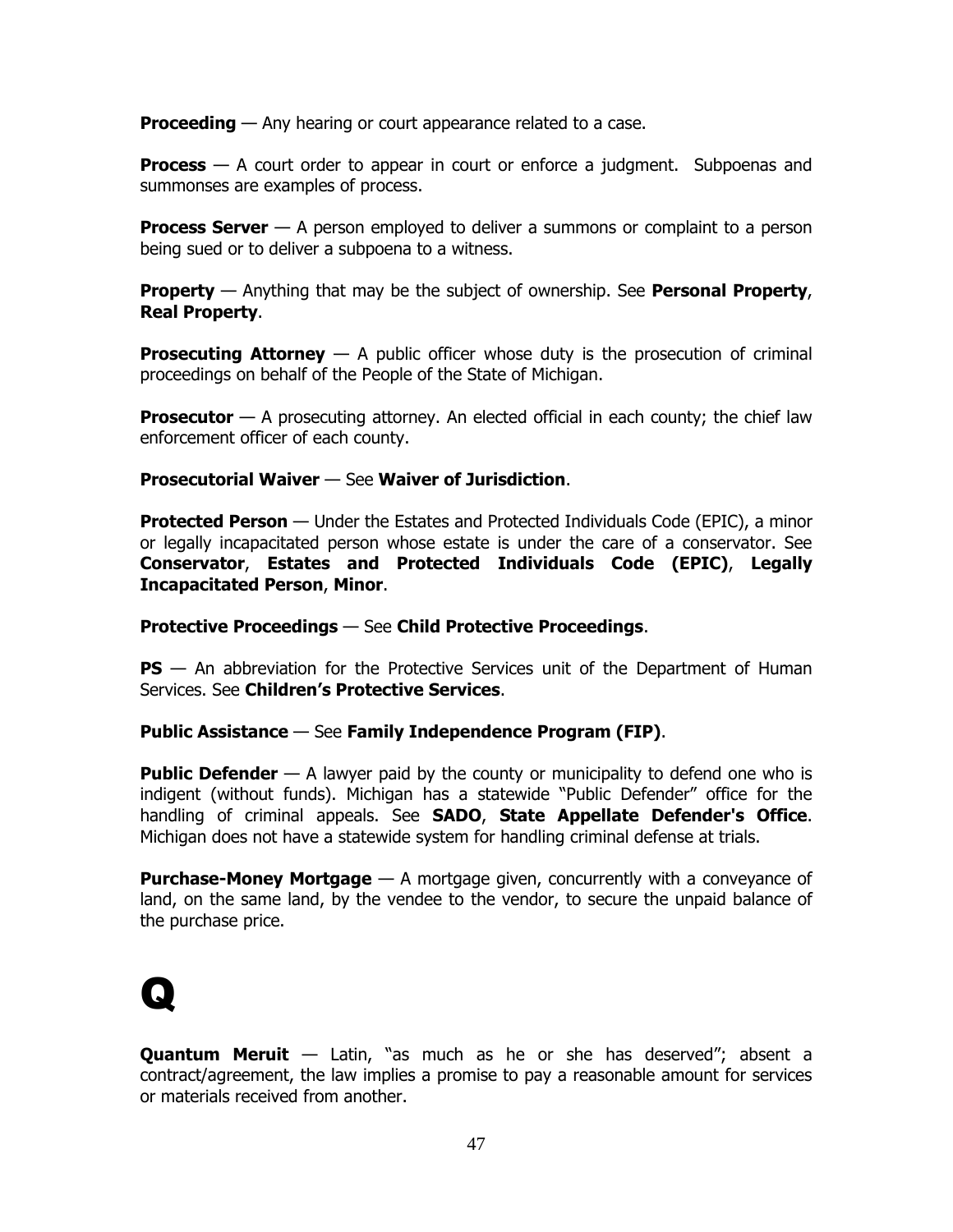**Quash** — To nullify a proceeding or order. For example, a motion to quash may be initiated for the purpose of setting aside a bindover after a preliminary examination.

**Quasi-Judicial**—The ability to hold hearings on, and conduct investigations into, disputed claims and alleged infractions of rules and regulations and to make decisions in the general manner of courts. A referee or district court magistrate is a quasi-judicial officer of their respective court.

**Quid Pro Quo** — Latin, "this for that"; something for something; a fair return; the giving of one valuable thing for another.

**Quo Warranto** — Latin, "by what authority." The name of a writ which brings a person into court so that it may be determined by what right he or she exercises his or her authority; usually brought by the Attorney General to test a person's claim of right to hold public office.

# R

**Real Property** — Land, and generally whatever is erected or growing upon or affixed to the land.

**Realty** — A brief term for real property.

**Reasonable Efforts** — In a child protective proceeding, the court must determine that reasonable efforts are being, or have been, made to place the child for adoption or in another permanent placement in a timely manner. See also **Child Protective Proceedings**.

**Recess** — A brief time set by the judge when those in court, including the jury, may be excused from the courtroom.

# **Recognizance** —

(1) An obligation entered into before a court of record or duly authorized magistrate, containing a condition to do some particular act, usually to appear and answer a criminal accusation.

(2) Recognizance replaces an actual "bail bond" in many statutes and court opinions. See **Personal Recognizance**.

**Reconciliation** — When the parties in a divorce action are attempting to work out their differences and wish to have enforcement of their court orders suspended.

**Record** — The docket (for acts done), the case file (for documents filed), and any transcripts of proceedings (the "word for word" – verbatim – accounts by the official court reporter/recorder), together form the "record." See **Docket**.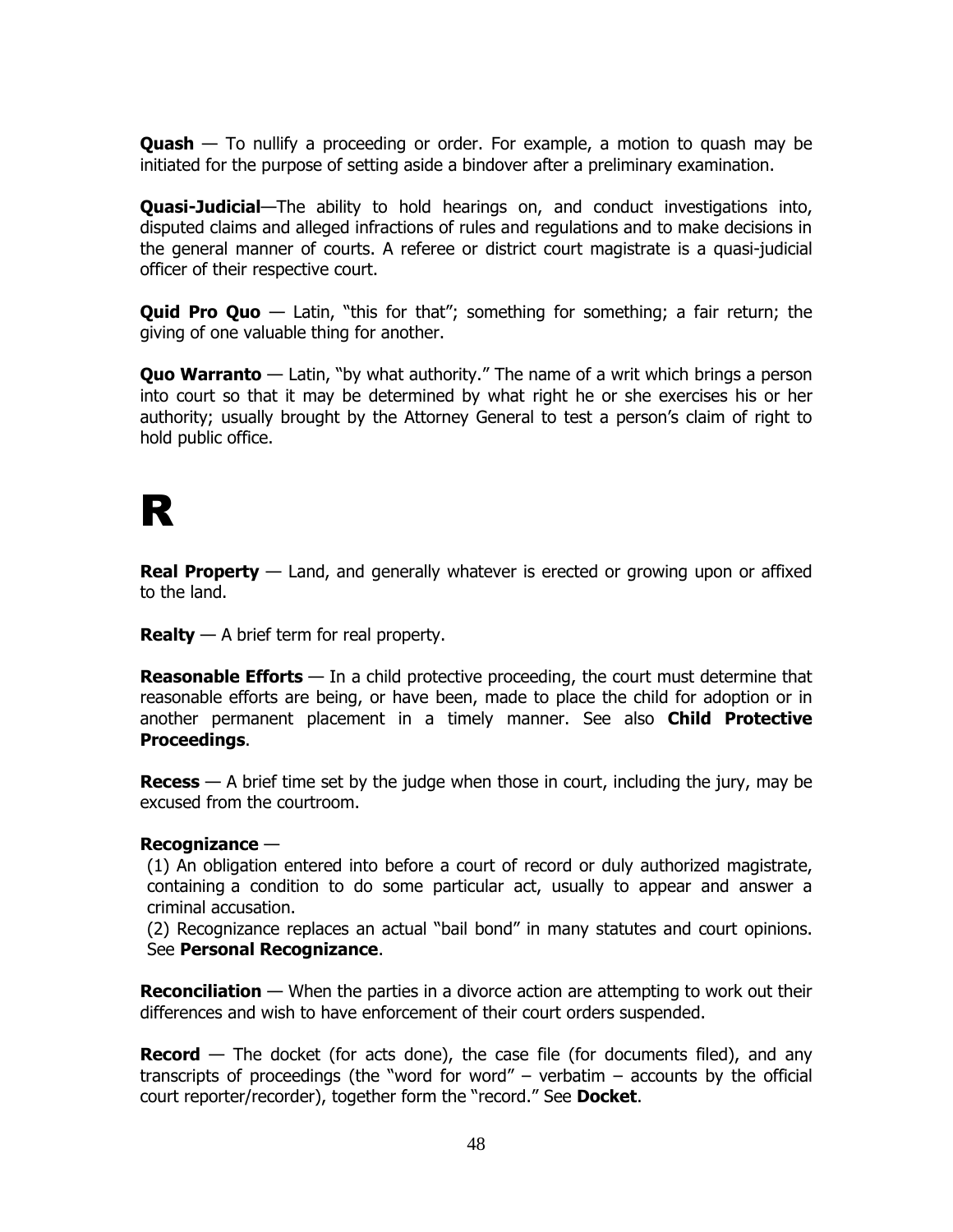**Record on Appeal** — The pleadings, exhibits, orders or decrees filed in a case in the trial court, a copy of the docket entries, and a transcript of the testimony taken in the case; the record is forwarded to the appellate court when a party appeals the trial court's outcome.

**Recorder** — In some jurisdictions, a public officer who has charge of the records of deeds, instruments relating to real property, and other legal instruments required by law to be recorded. See also **Court Recorder**.

**Recorder's Court** — Abolished October 1, 1997, and merged with the 3<sup>rd</sup> Circuit Court, Wayne County. Formerly had jurisdiction over all felony cases arising within the City of Detroit.

**Records Retention and Disposal Schedules** — A system or plan that states which records must be kept permanently and which records may be disposed of and when. Applies to all records kept by a court.

**Referee** — A person who takes testimony, prepares reports, and makes recommendations to the court in domestic relations, juvenile delinquency and child protective proceedings, and in designated proceedings involving juveniles.

# **Referral** —

(1) In juvenile delinquency or child protective proceedings, referral to a protective service. If it appears that the best interests of the child and of society will be served, the court may refer the matter at hand to a public or private agency providing protective services.

(2) In other proceedings, referrals may be made to public or private agencies who provide a variety of services, e.g., counseling, substance abuse screening, assessment, and treatment, and psychological or psychiatric examinations.

**Register Of Actions (ROA) —** The permanent case history maintained in accord with the Michigan Supreme Court Case File Management Standards.

**Release-On-Recognizance (ROR)** — The pretrial release of an arrested person on his or her written promise to appear for trial at a later date, without deposit of cash or any surety. Used primarily with defendants as an alternative to monetary bail. See **Recognizance**.

**Remand** — To send a case back to the court from which it came for further proceedings. For example, when a defendant waives a preliminary examination, the case goes from district court to circuit court, usually because the defendant intends to plead guilty to a charge. The defendant then decides not to plead guilty and requests a preliminary examination; if the request is granted, the case is "remanded" to district court. Also for cases on appeal, to send a case back to the lower or trial court from which it was appealed, with instructions as to what further proceedings should be had there or what further action should be taken.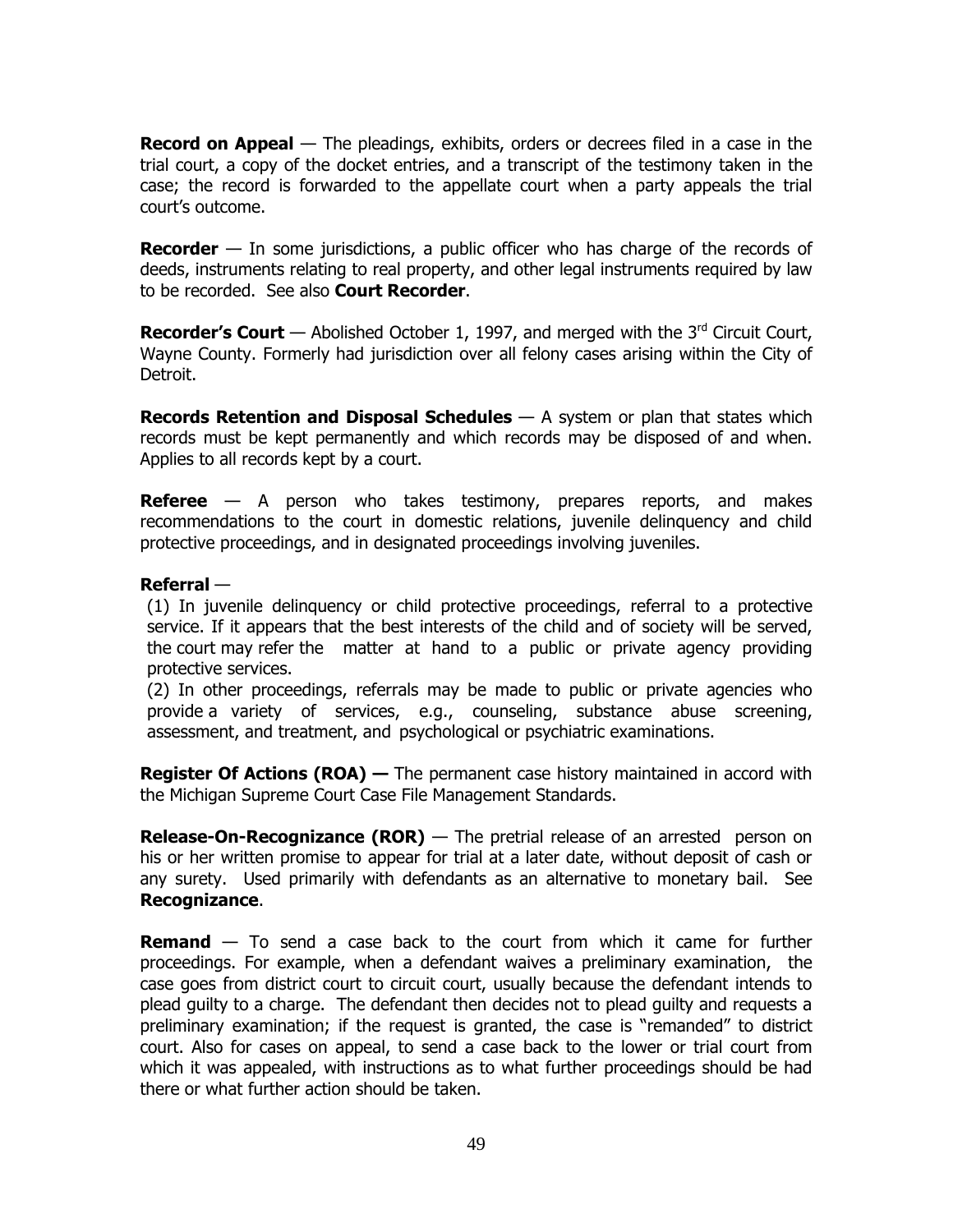**Remittitur** — An order reducing the amount of money awarded to a plaintiff by a jury when the amount awarded by the jury is considered excessive by the judge.

**Replevin** — A civil action to recover: (1) property unlawfully taken or held by another; and, (2) damages sustained by the unlawful taking or retention. An action for replevin is also known as an action for **Claim and Delivery**.

#### **Reports** —

(1) Court reports: published judicial cases arranged according to some grouping, such as court jurisdiction, period of time, subject matter or case significance.

Example: 406 Mich 1 is a case citation for a court opinion beginning on page 1 of volume 406 of Michigan Reports (Michigan Supreme Court decisions).

(2) Administrative reports or decisions: published decisions of an administrative agency.

#### **Reporter** —

(1) A court official responsible for the verbatim record of most court proceedings, including the questions addressed to, and answers given by, witnesses, usually for the purpose of preparing a verbatim transcript.

(2) A court official responsible for compiling, indexing and publishing the opinions of an appellate court.

#### **Res Gestae** — Latin, "things done."

(1) A matter incidental to the main or principal fact which helps explain that fact.

(2) Acts and words that are so related to an occurrence as to appear to be evoked and prompted by it.

**Res Gestae Witness** — Person taking part in or witnessing a crime, or a person at the scene of a crime who may have personal knowledge concerning the crime or the defendant's possible involvement.

**Res Judicata** — Latin, "a thing adjudicated." A rule that an issue once judicially decided is finally and conclusively decided and cannot be relitigated. Also known as "claim preclusion."

**Residence** — The place where one presently lives. Does not require that it be a permanent home as is the case with "domicile."

**Residue** — That part of an estate remaining after payment of all debts, charges and legacies.

**Respondent** — A party against whom a motion is filed in the course of a lawsuit; analogous to a defendant or an appellee.

# **Restitution** —

(1) In criminal cases, the amount of money that the convicted defendant is required to pay the crime victim to compensate for damages suffered as a result of the crime.

(2) In civil cases, the amount of money necessary to restore a party who was wronged to the position he or she was in before suffering the wrong.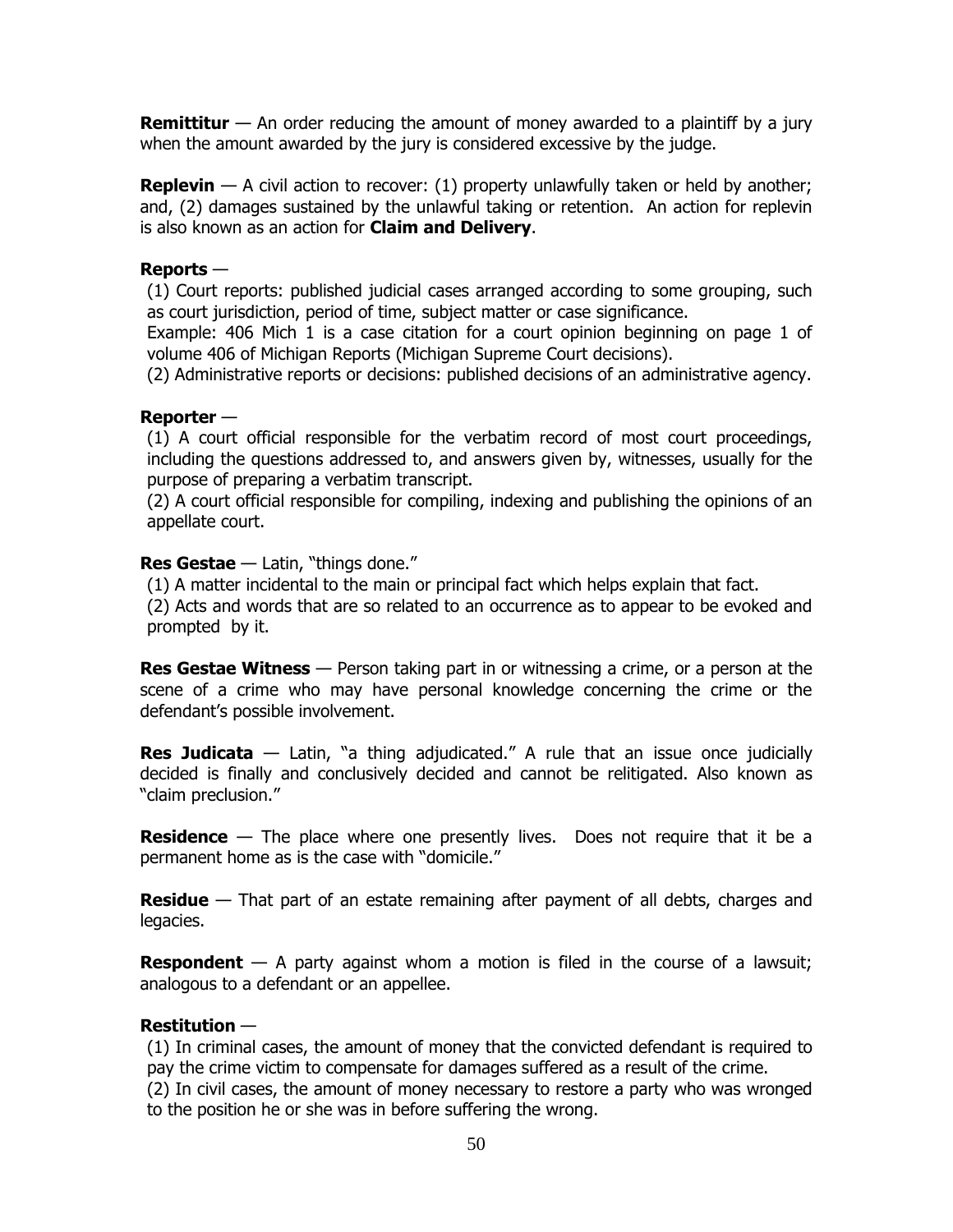# **Restraining Order** — See **Injunction**, **Temporary Restraining Order**.

**Restricted Delivery Mail** — A postal classification that ensures mail is only delivered to the person specified.

**Return** — An endorsement or report by an officer, recording the manner in which he or she served the process or order of the court.

**Reverse** — To set aside a judgment on appeal; to annul; to vacate.

**Revocation Of Will** — Annulling or rendering inoperative an existing will by some subsequent act of the testator.

**Right Of Representation** — See **Per Stirpes**.

**R-O-R, ROR** — See **Release on Recognizance**.

# S

# **SADO** — See **State Appellate Defender's Office**.

**Satisfaction** — A written acknowledgment of receipt of payment or performance of a judgment which, when filed with the court, discharges the obligation.

# **SCAO** — See **State Court Administrative Office**.

**Search Warrant** — A written order from a judge or magistrate directing an officer to search a specific place for a specific object, issued upon a showing of probable cause.

**Sentence** — The punishment imposed upon the defendant following a conviction in a criminal proceeding.

**Sentencing Guidelines** — Statutory sentencing quidelines are to be used for all felony offenses committed on or after January 1, 1999, and to which the guidelines apply. The quidelines *structure* judicial sentencing discretion but do not eliminate it.

**Sequestration of Witnesses** — A court order directing witnesses to stay outside the courtroom and to not discuss testimony with other witnesses until they are called to testify in court. This is to prevent witnesses from being influenced by the testimony of other witnesses.

**Service of Process** — The service of writs, summonses, etc.; signifies the delivering to or leaving of such documents with the party to whom or with whom they ought to be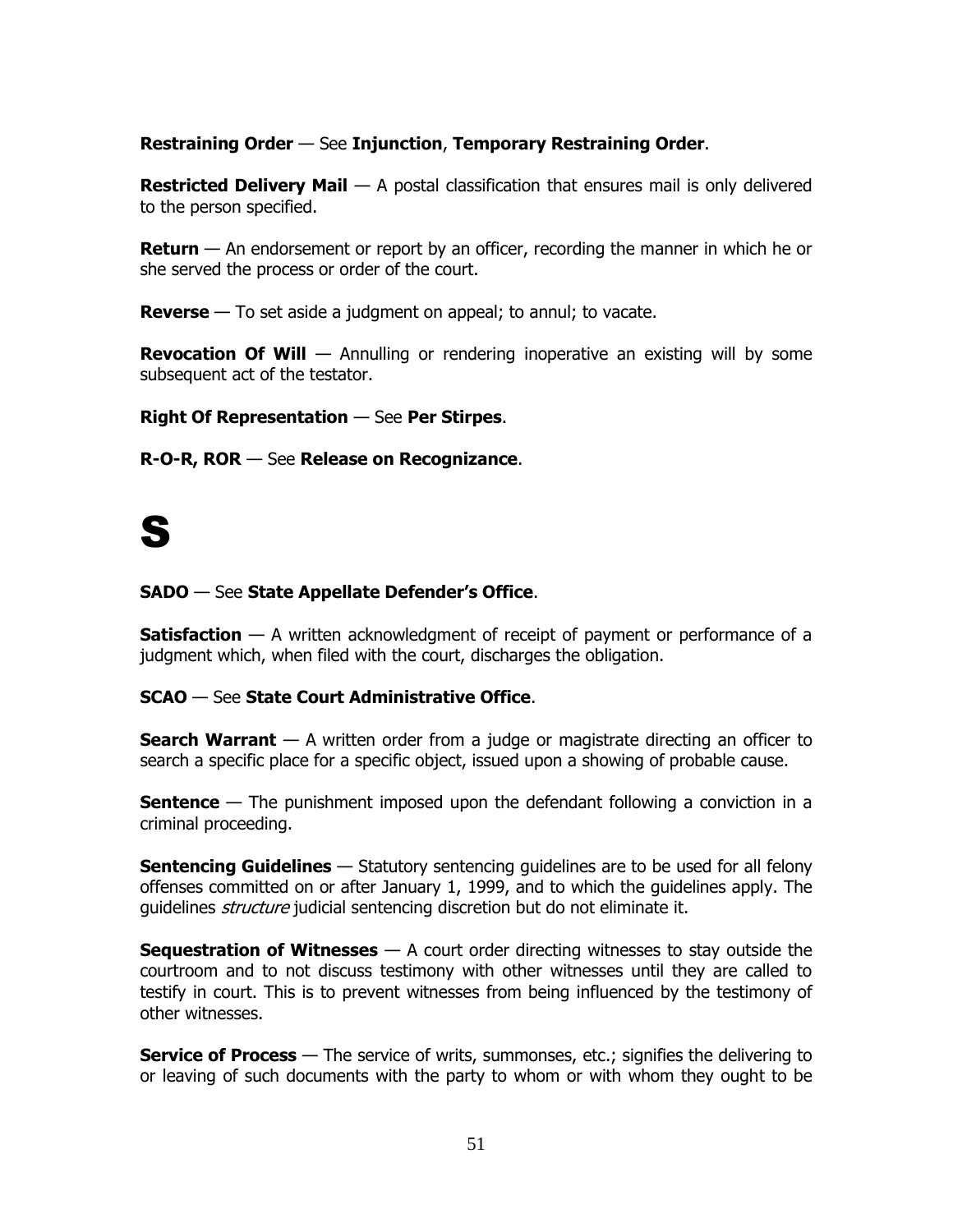delivered or left; when documents are so delivered, they are then said to have been served.

**Show Cause Order** — An order to appear in court and present reasons why certain circumstances/actions should be continued, permitted, or prohibited.

# **Show Up** — See **Lineup**.

**Slander** — Injury to a person's character or reputation by the spoken word.

**Small Claims Court** — A division of the district court. The jurisdiction of the small claims division is limited to civil cases where the amount claimed does not exceed \$5,500. Claims are handled without lawyers or juries, and the parties generally have no right to appeal.

**Sole Custody** — An order of the court stating that the children live with one parent and that parent is responsible for making decisions on important issues dealing with the children.

**SOS** — An abbreviation for the Michigan Department (of the Secretary) of State.

**Specific Performance** — A court order directing a party to a contract who has breached its terms to do what he or she contracted to do; generally involved when the thing or service contracted for is unique so that money damages for breach of contract would be inadequate, i.e., breach of contract to sell water rights to one who has no alternative access to water.

**Spousal Support** — A sum of money that a court orders a spouse to pay to his or her separated or divorced spouse for support, aid, or maintenance. An award of spousal support does not include child support. See also **Child Support**.

**Stalking** — An intentional course of conduct involving repeated or continuing harassment of another person that would cause a reasonable person to feel terrorized, frightened, intimidated, threatened, harassed, or molested, and that actually causes the victim to feel this way. May occur in person or by electronic means, also known as cyberstalking.

**Standard Jury Instructions** — A collection of jury instructions approved by a Supreme Court committee for use by trial court judges.

**Stare Decisis** — Latin, "to stand by things decided." The doctrine that the decisions of the court should serve as precedents for future cases.

**State Appellate Defender's Office (SADO)** — A state office for handling criminal appeals and postconviction proceedings for indigent defendants on a statewide basis.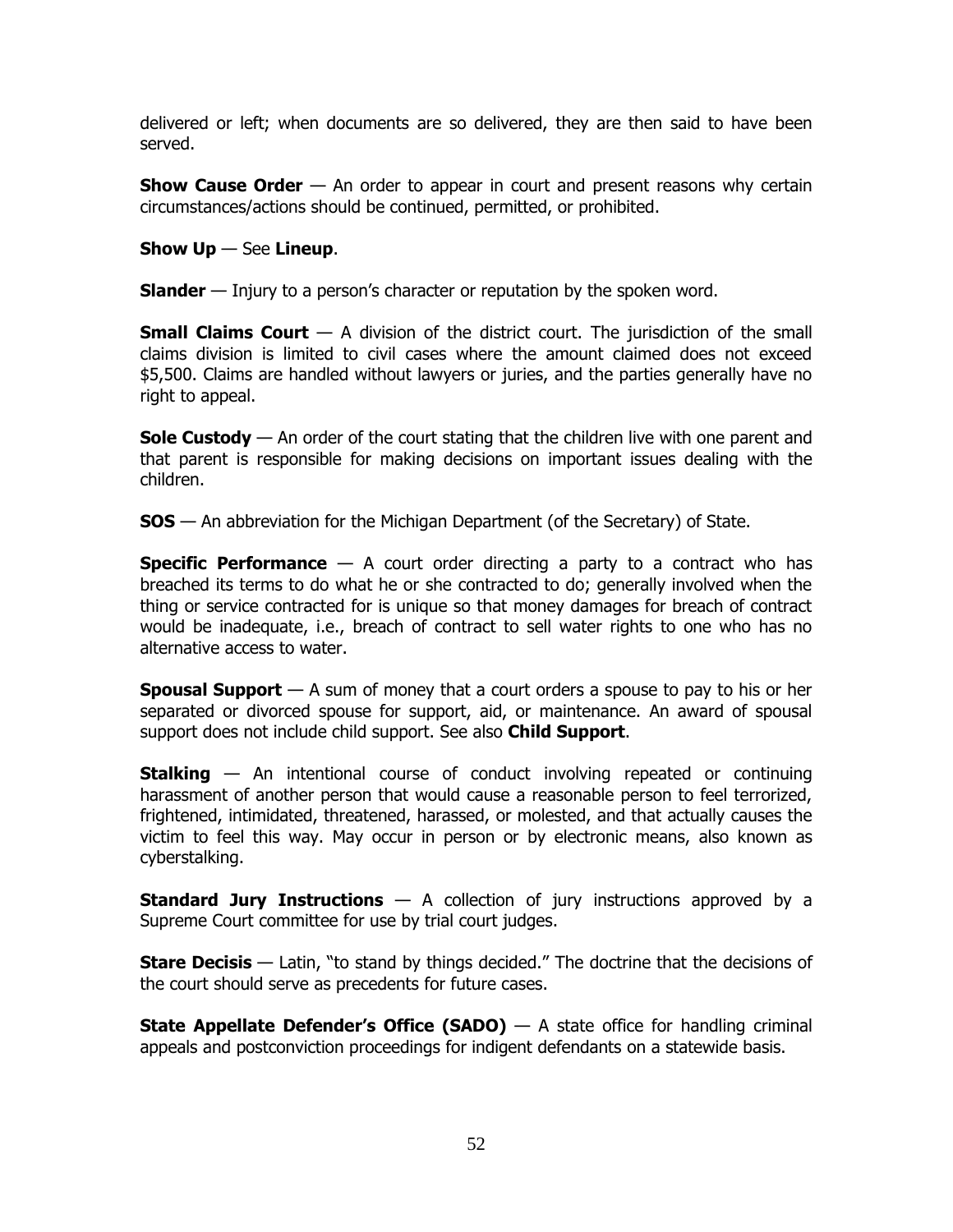**State Bar of Michigan** — An association for attorneys licensed to practice law in the State of Michigan. An attorney must become a member of the State Bar in order to practice law in Michigan.

**State Case** — Refers to a violation of state law. The term is most often used in district courts and the remaining municipal courts to distinguish between violations of local ordinances and violations of state statutes. Violating a state law makes the case a "state case" in these jurisdictions.

**State Court Administrative Office ("SCAO")** — Under the general direction of the Supreme Court, the State Court Administrative Office is responsible for assisting in the administration of justice in Michigan's trial courts.

**State Court Administrator** — An official appointed by the Michigan Supreme Court to act as the director of the State Court Administrative Office. This official also advises the Supreme Court on matters relating to management of the state's court system.

**Status Offense** — A violation of the juvenile code by a minor that would not be considered a violation of the law if committed by an adult. Examples: runaway, school truancy, incorrigibility, etc.

**Statute of Frauds** — A legal doctrine or rule that certain types of agreements must be in writing or they will not be enforced by the courts. Real estate sales agreements are examples of agreements that must be in writing.

# **Statute of Limitation** —

(1) *Civil Cases* — A statutory time limit on the right to seek relief in court for damages, providing that any claim for relief shall be barred unless begun within a specific period of time following the alleged wrong.

(2) *Criminal Cases*  $-$  The mandatory time limit set by statute to commence prosecution.

**Statutes** — Laws in the State of Michigan enacted by the State Legislature. The text of statutes can be found in the **Michigan Compiled Laws**, **Michigan Compiled Laws Annotated**, and the **Michigan Compiled Laws Service**.

**Stay** — The suspension of a judicial proceeding by court order.

**Stipulation** — An agreement between opposing attorneys or parties on any matter relating to the proceedings or trial, i.e., to extend the time to answer, to adjourn the trial date, to admit certain facts at the trial, etc. Often requires court approval to be effective.

**Sua Sponte** — Latin, "of one's own accord; voluntarily." A court acts "sua sponte" when it takes action voluntarily ("on its own motion"), without first being requested to act by a party to a case.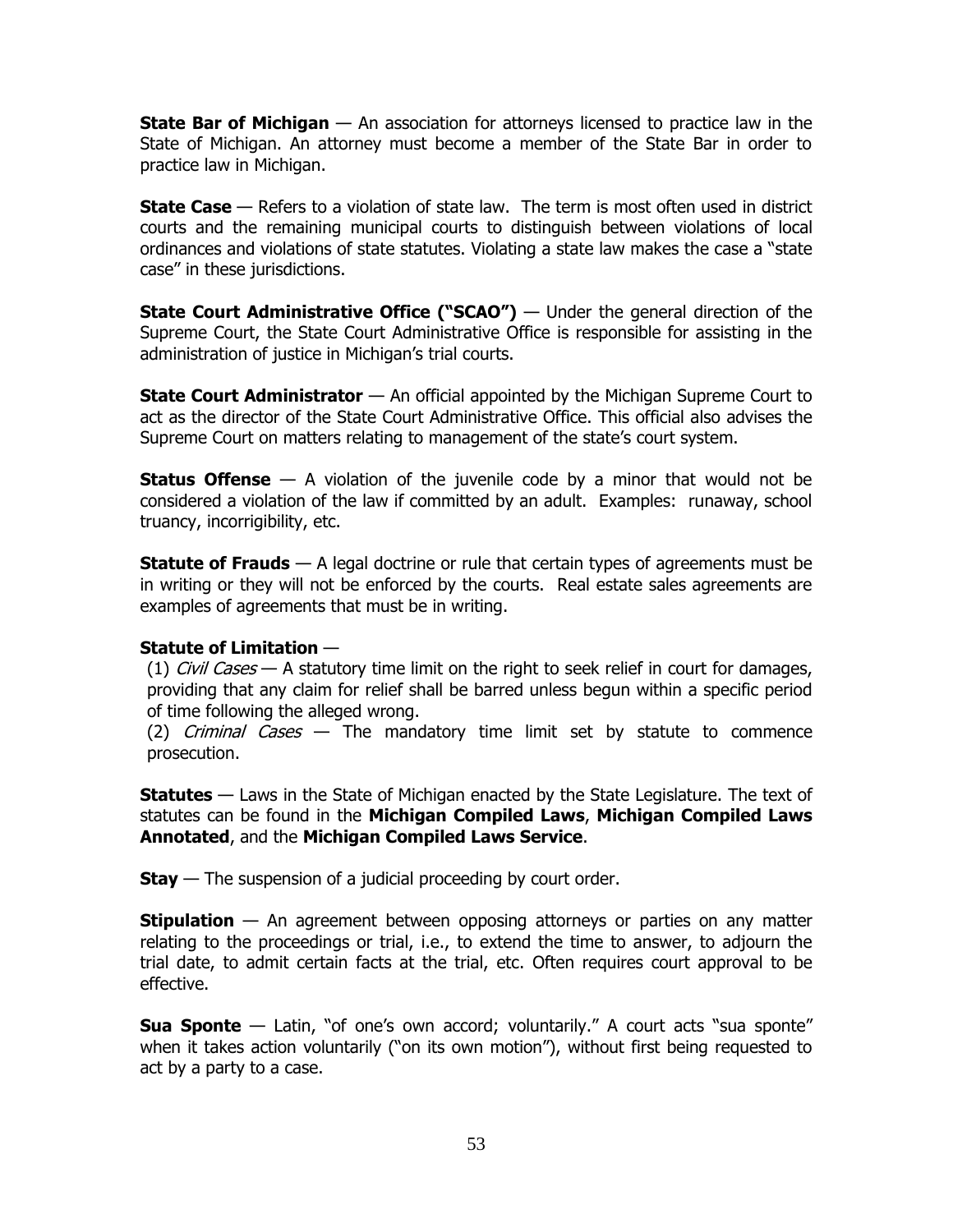**Subpoena** — A writ or order to compel attendance in a court with a penalty for failure to do so.

**Subpoena Duces Tecum** — Used to compel a witness to provide all of his or her records or other specified material mentioned in the body of the subpoena.

**Subrogation** — The substitution of one party to exercise the rights of another party. Most commonly used in civil cases in which an insurance company (subrogee) has paid its policyholder and is then entitled to the policyholder's right to recover damages.

**Successor** — A person who succeeds to the office, rights, responsibilities, or place of another. One who replaces or follows another.

**Successor Personal Representative** — Under the Estates and Protected Individuals Code (EPIC), a successor personal representative is appointed by the court to complete the administration of a decedent's estate in cases where administration of the estate is left unfinished due to the death, removal, or resignation of the original personal representative. In some jurisdictions, a successor personal representative is called the "administrator de bonis non." See also **Administrator De Bonis Non**, **Estates and Protected Individuals Code (EPIC)**, **Personal Representative**.

**Summary Disposition** — In a civil lawsuit, a dismissal of, or judgment on, all or part of a claim, made by a judge before trial upon motion by one of the parties. A motion for summary disposition may be based on one or more of several grounds, such as: the trial court lacks jurisdiction over the case or the parties; process or service of process was insufficient; the party asserting the claim has no legal capacity to sue; another action has been initiated between the same parties involving the same claim; the claim is barred by the statute of limitations; a party has failed to state a valid defense to the claim against him or her; or the facts alleged in a party's complaint do not entitle the party to judicial relief.

# **Summary Judgment** — See **Summary Disposition**.

**Summary Proceedings** — Proceedings where the court decides an issue in a prompt and simple manner, often without the aid of a jury.

**Summons** — A notice given to a party stating that proceedings have been instituted against him or her and directing that person to appear in court at a given date and time to answer the complaint; if he or she fails to appear and answer, a judgment will be entered against him or her.

**Superintending Control** — The constitutional doctrine that the Michigan Supreme Court has general administrative supervision over all courts of the state. The circuit courts of each county have similar administrative supervisory power over the various lower courts within their jurisdiction.

**Support Order** — In a domestic relations proceeding, an order for payment of money to meet the ongoing financial needs of a child, spouse, or former spouse. Support may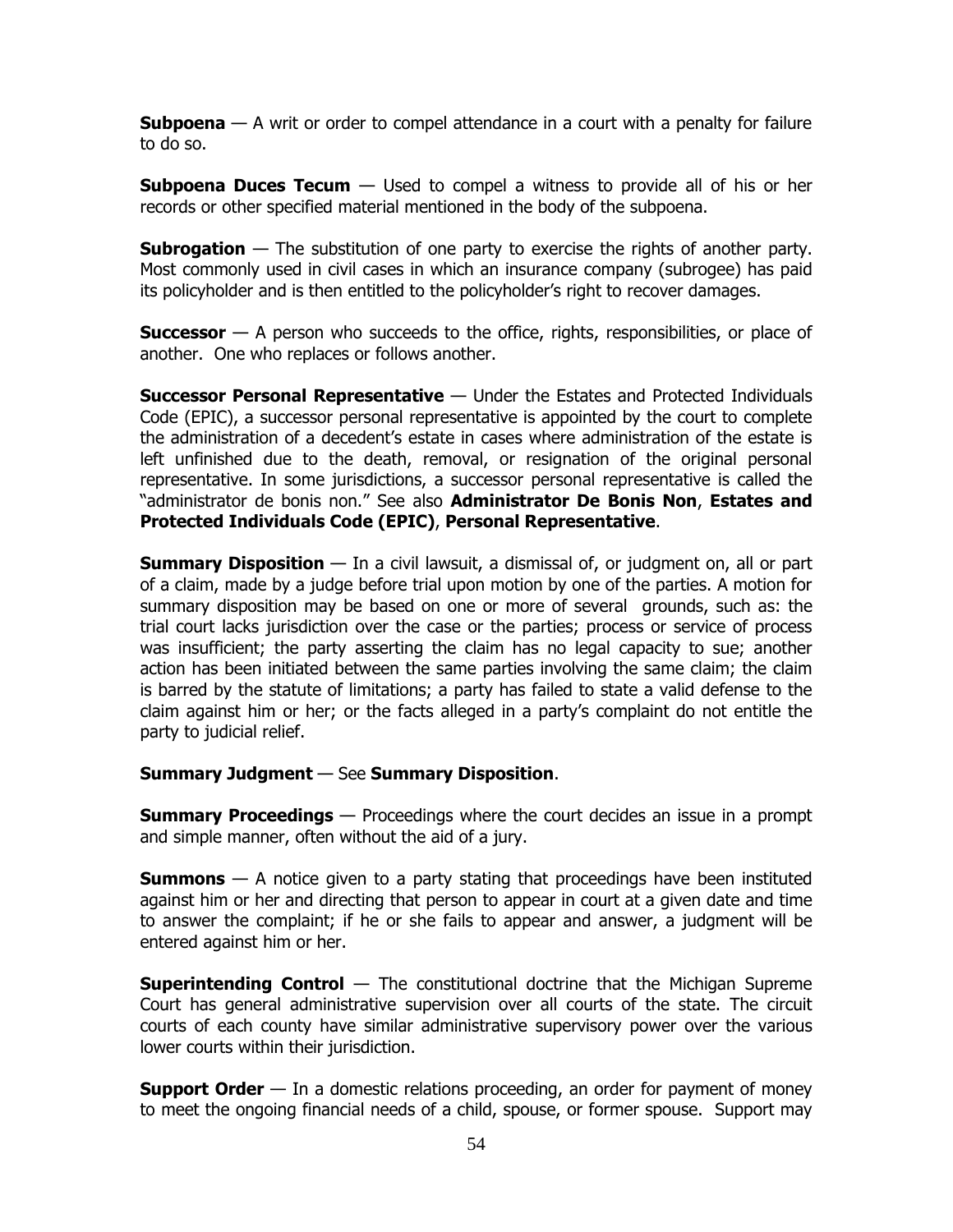include health care and educational expenses. See also **Child Support**, **Spousal Support**.

**Suppress** — To suppress a court record is to prevent its release; to suppress evidence is to forbid it from being introduced at a trial or other court proceeding.

**Supreme Court** — The highest appeals court in the State of Michigan. The Michigan Supreme Court also has superintending control over all other courts in the state. See **Superintending Control**.

**Surety** — A person who agrees to fulfill another person's financial obligation in the event the other person fails to fulfill it. The other person is known as the "principal." See also **Guarantor**, **Principal**.

# T

**Take** — As used in probate, to acquire title or to be entitled to an estate; a person may be entitled to "take" under the will.

**Temporary Restraining Order** — An order of the court intended to restrain a person's actions and preserve the status quo until a hearing can be held to determine if a preliminary injunction should be issued. See **Injunction**.

**Temporary Ward** — A minor who is under the supervision of the family division but whose parents' parental rights have not been terminated.

**Ten Percent Bond** — A procedure that allows persons to pay to the court ten percent (10%) of the bond otherwise required of them to obtain their release. This procedure reduces the actual monetary amount owed so that most persons can arrange bond without the services of a bondsman or other surety.

**Tenant** — A person who rents property from the owner of the property (a landlord). One who occupies the property of another for a temporary period, with the landlord's consent.

**Termination Hearing** — A hearing held in the family division of the circuit court to determine if the parental rights to a child are to be terminated, after which the child will become a ward of the court. The prosecutor is required to attend.

**Testate** — Having left a valid will at death.

**Testate Succession** — Inheritance of a decedent's property under the direction of the decedent's will.

**Testator** — One who has made a will. (A female testator is known as a "testatrix.")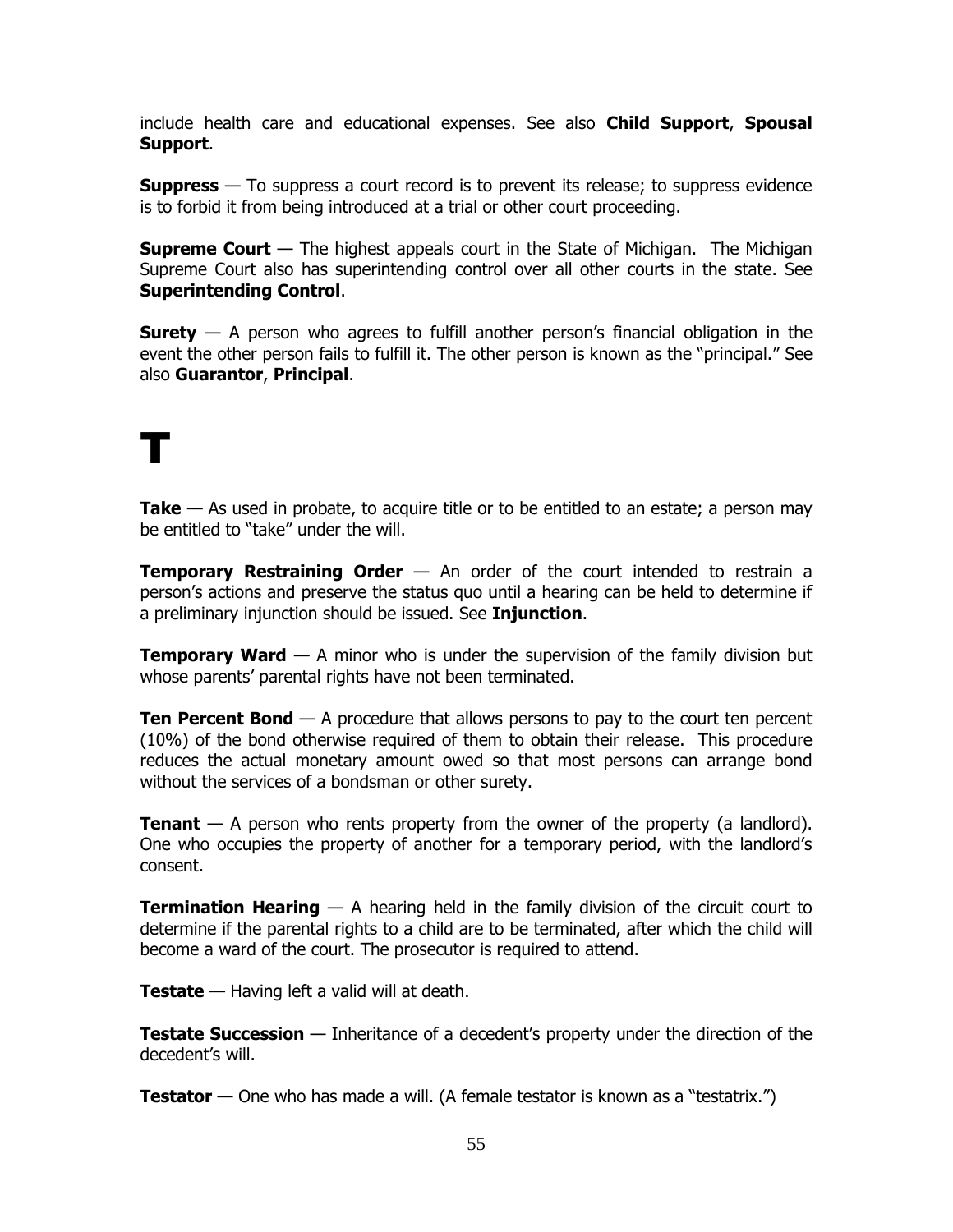**Testimony** — The statement of a witness under oath given as evidence.

**Third-Party Complaint** — In a civil lawsuit, a complaint that the defendant files against a "third party," i.e., someone who is not already named in the lawsuit. This "third-party complaint" alleges that the third party is or may be liable to the defendant for some or all of the plaintiff's claim.

**Tort** — An injury or wrong committed against the person or property of another, arising out of the violation of a duty established by law rather than by contract.

# **Traditional Waiver** — See **Waiver of Jurisdiction**.

**Transcript** — The verbatim record of proceedings in a trial or hearing.

**Trial Court** — The court where trial takes place. Examples of Michigan trial courts are district, circuit, and probate courts.

**Trust** — A right of property, real or personal, held by one party for the benefit of another. The person who creates the trust is called the settlor, trustor, or grantor. Trusts are used for, among other things, avoiding probate court proceedings, saving on estate tax, providing quality management of assets, and keeping money out of the hands of improvident beneficiaries.

**Trustee** — A person in whom property is vested in trust for others.

**Turner Hearing** — A proceeding to determine if the defendant was entrapped by law enforcement officials into committing the offense.

# U

**UCCJEA — Uniform Child-Custody Jurisdiction and Enforcement Act —** The UCCJEA governs state courts' jurisdiction to make and modify "child-custody determinations" in cases involving children from another state. "Child-custody determinations" is a term that expressly includes custody and parenting time orders.

**UIFSA** — **Uniform Interstate Family Support Act** — Statutes governing support actions that involve parents living in different states or on tribal lands.

# V

**Vendee** — A buyer; a person to whom something is sold.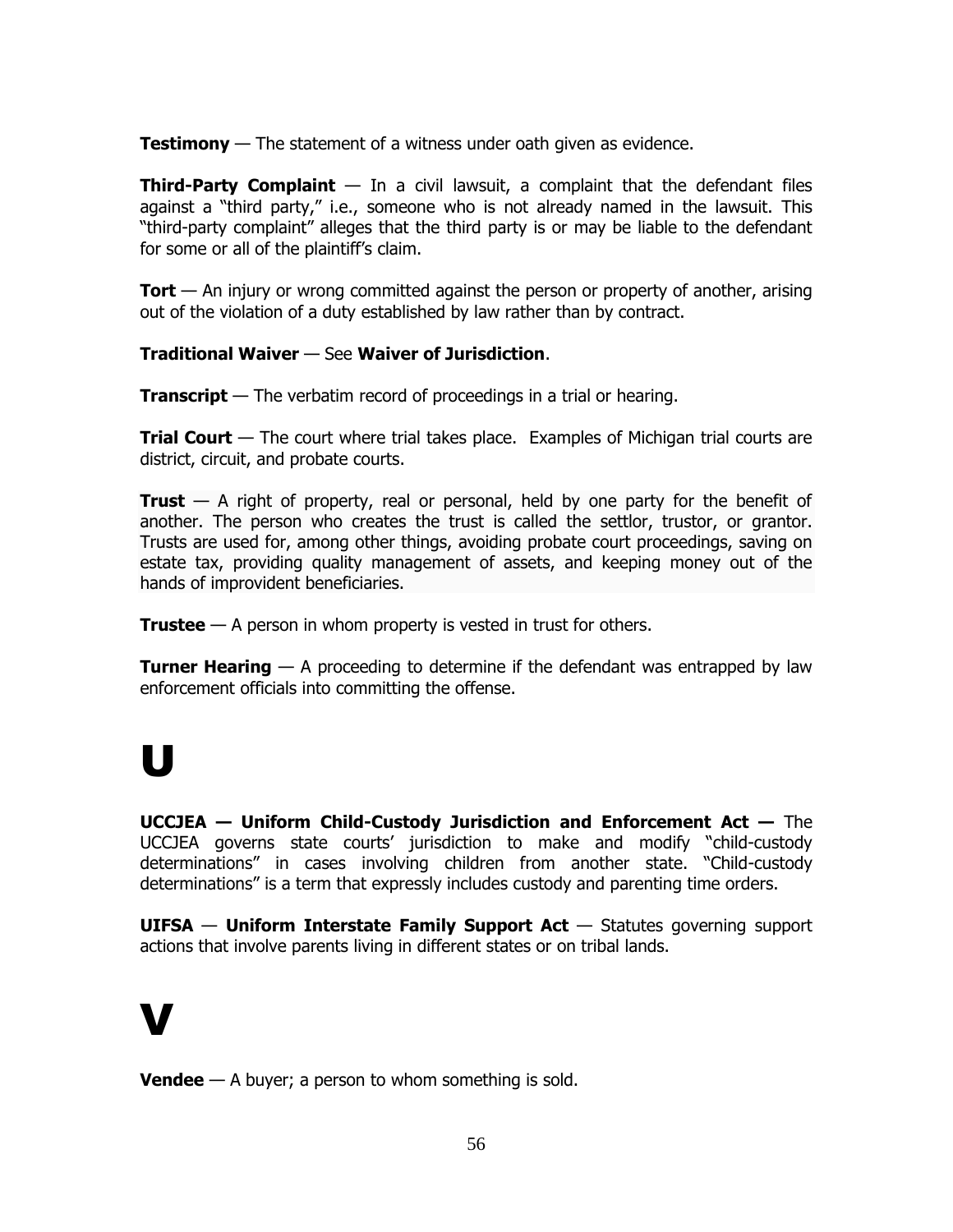**Vendor** — A seller; a person who sells something.

**Venire** — Refers to the panel of jurors summoned for jury duty.

**Venue** — The jurisdiction in which court proceedings may be instituted. See also **Change of Venue**.

**Verbatim** — Word-for-word.

**Verdict** — A decision by a judge or jury on the issues submitted to the court for determination.

**Verification** — A person's statement under oath or penalty of perjury that certain statements of fact in a document or court paper are true. See **Affirmation**, **Oath**, **Perjury**.

# **Verified Statement** —

(1) A statement (e.g., in a court paper) that contains verification by the party submitting it.

(2) A confidential statement that must be provided to the Friend of the Court and attached to the complaint in a domestic relations action involving a minor child or requesting child or spousal support.

#### **Visitation Order** — See **Parenting Time**.

**Voir Dire Exam** — The preliminary examination into the qualifications and potential biases of prospective jurors.

# W

**Wade Hearing** — A pretrial hearing to test the fairness of a lineup. The issue at such a hearing is whether to admit or suppress the identification of the accused that resulted from the lineup.

**Waive** — To give up a legal right, claim, or privilege.

**Waiver** — The act of voluntarily waiving or giving up a legal right, privilege, or claim.

**Waiver Hearing** — Where a juvenile is charged with a felony, a two-phase hearing on a motion requesting that the family division of circuit court waive its jurisdiction and transfer the case to the criminal division of the circuit court. Waiver hearings are only held in cases involving "traditional waiver." See **Waiver of Jurisdiction**.

**Waiver of Immunity** — A means authorized by statute by which a witness, before testifying or producing evidence, may relinquish the right to refuse to testify against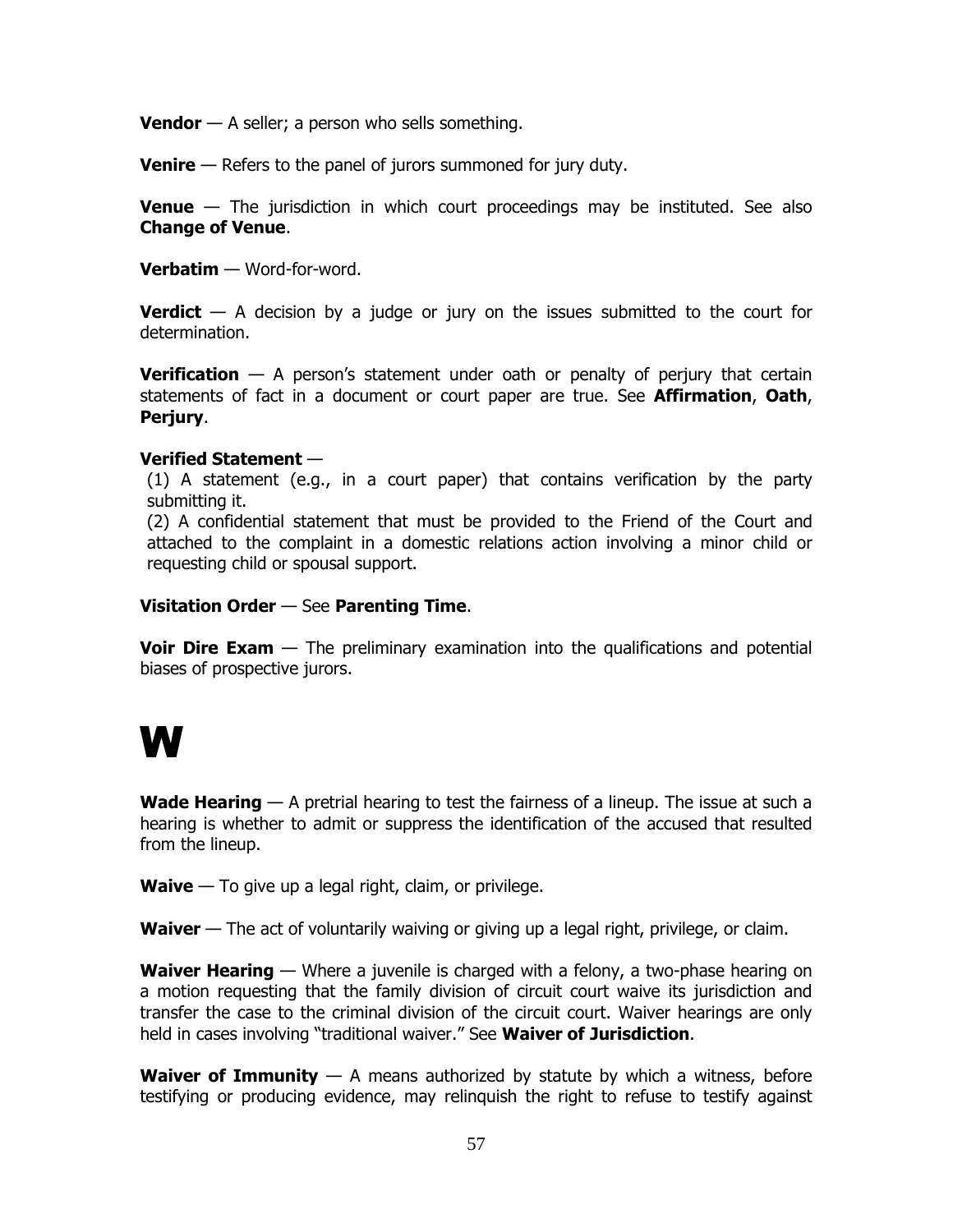himself or herself, thereby making it possible for his or her testimony to be used against him or her in future proceedings.

**Waiver of Jurisdiction** — The process through which the family division of the circuit court relinquishes its jurisdiction over a juvenile who has committed a criminal offense, and transfers the case to the criminal division of the circuit court. There are two types of waivers:

(1) Automatic Waiver  $-$  If a juvenile between the ages 14 and 17 is charged with certain violations specified by statute (e.g., murder, armed robbery, first-degree criminal sexual conduct, etc.), the prosecutor may file a complaint charging the juvenile as an adult. Such cases automatically come under the jurisdiction of the criminal division of the circuit court. Automatic waivers are sometimes referred to as "prosecutorial waivers."

(2) Traditional Waiver  $-$  If a juvenile between the ages 14 and 17 is charged with any felony, the prosecutor may file a motion requesting the family division of the circuit court to waive jurisdiction. If the prosecutor's motion is granted, the case is transferred to the criminal division of the circuit court, and the juvenile is tried as an adult.

**Walker Hearing** — A court proceeding to determine whether a police officer advised a defendant of his or her *Miranda* rights before the defendant gave a statement and whether the defendant voluntarily gave the statement.

**Ward** — Under the Estates and Protected Individuals Code (EPIC), a minor or legally incapacitated person who has been placed under the care of a guardian. See **Estates and Protected Individuals Code (EPIC)**, **Guardian**, **Legally Incapacitated Person**, **Minor**.

**Warrant** — A writ or paper issued by a judge or magistrate that allows the police to arrest a person or search a place. See also **Arrest Warrant**, **Bench Warrant**, **Fugitive Warrant**, **Search Warrant**.

**Warrant Recall** — A procedure for removing from the Department of State and State Police computers information concerning canceled warrants in order to avoid repeated or mistaken arrests.

**Widow** — A woman whose husband has died and who has not remarried. A man whose wife has died is called a "widower."

**Widow's Election** — A widow's choice whether she will inherit under the will or under statute; that is, whether she will accept the provision made for her in the will and acquiesce to her husband's disposition of his property, or whether she will disregard the will's provisions and claim what the law allows her.

**Will** — A written instrument in which a person provides for the disposition of his or her property after his or her death. A will includes any **Codicil**.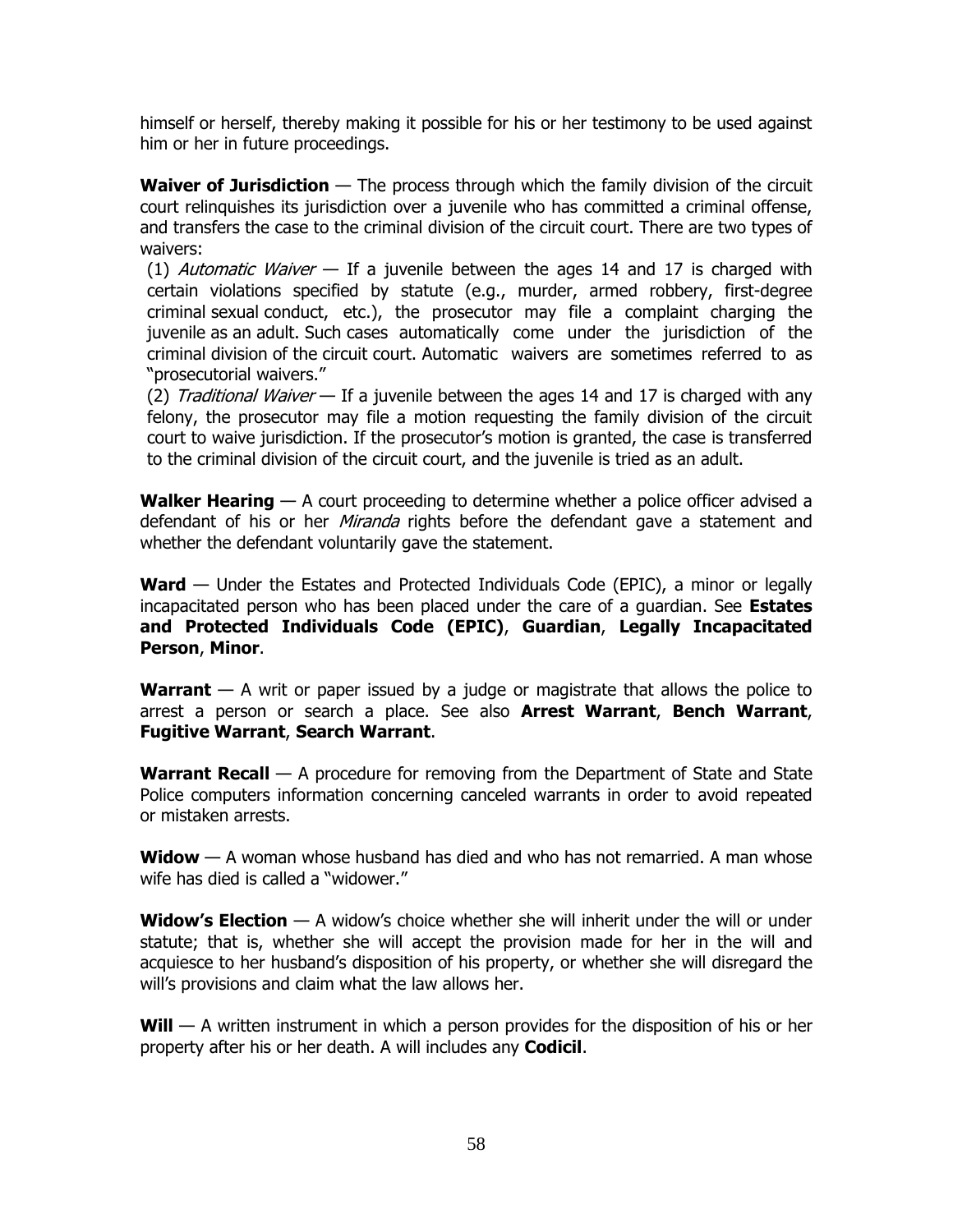**With Prejudice** — A dismissal "with prejudice" means that the plaintiff in a civil case or the prosecution in a criminal case is forever barred from bringing the case or claim again.

**Without Prejudice** — A dismissal "without prejudice" means that the plaintiff in a civil case or the prosecution in a criminal case may bring the case or claim again.

**Witness** — One who testifies to what he or she has seen, heard or otherwise observed.

**Writ** — A written court order requiring the recipient to perform a specific act or refrain from doing some specific act.

# Numeric References

**14 Day Rule** — A rule that requires a person charged with a felony to be given a preliminary examination not more than 14 days after the person's arraignment on the original warrant.

# **180 Day Rule** —

(1) A rule that allows those accused of a felony who have been in jail for 180 days and who have not yet been brought to trial, to be released on their own recognizance if the delay has not been caused by the accused or the accused's attorney.

(2) A rule that requires all pending charges against a prison inmate be brought to trial within 180 days or be dismissed with prejudice.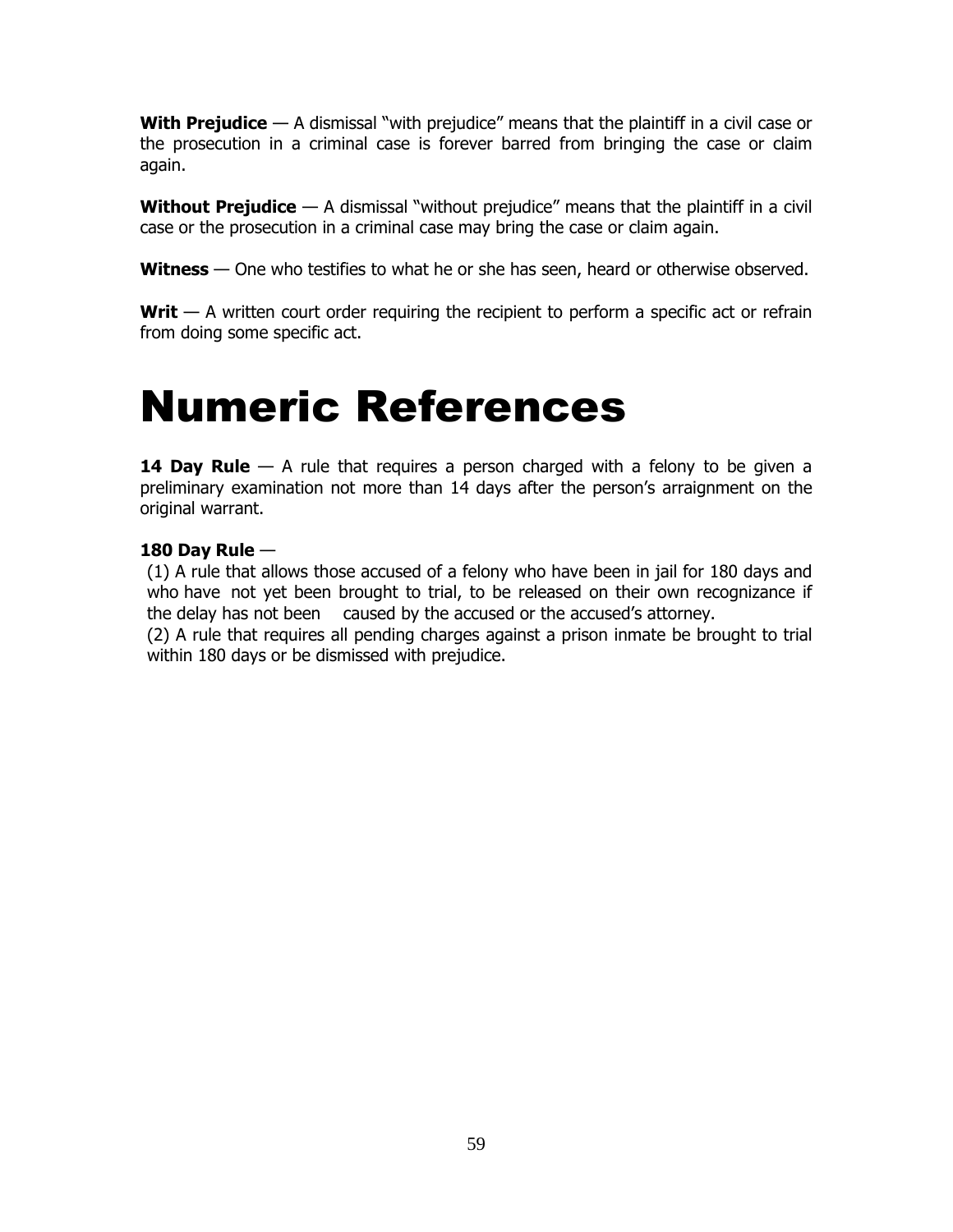# **Sources**

Ballantine's Law Dictionary Black's Law Dictionary Cochran's Law Lexicon Ingham County Friend of the Court Handbook Introduction to Criminal Justice, Newman Introduction to the Criminal Justice System, Kerper Law Dictionary of Practical Definitions, Bander Legal Secretary's Concise Dictionary Legalese, The State Bar of Michigan Michigan Compiled Laws Michigan Court Rules Prosecuting Attorney's Clerical Handbook SCAO Employee Orientation Handbook Street Law, West Publishing Company The Legal Secretary's Complete Handbook Webster's New World Dictionary, 2nd College Edition Wharton's Law Lexicon